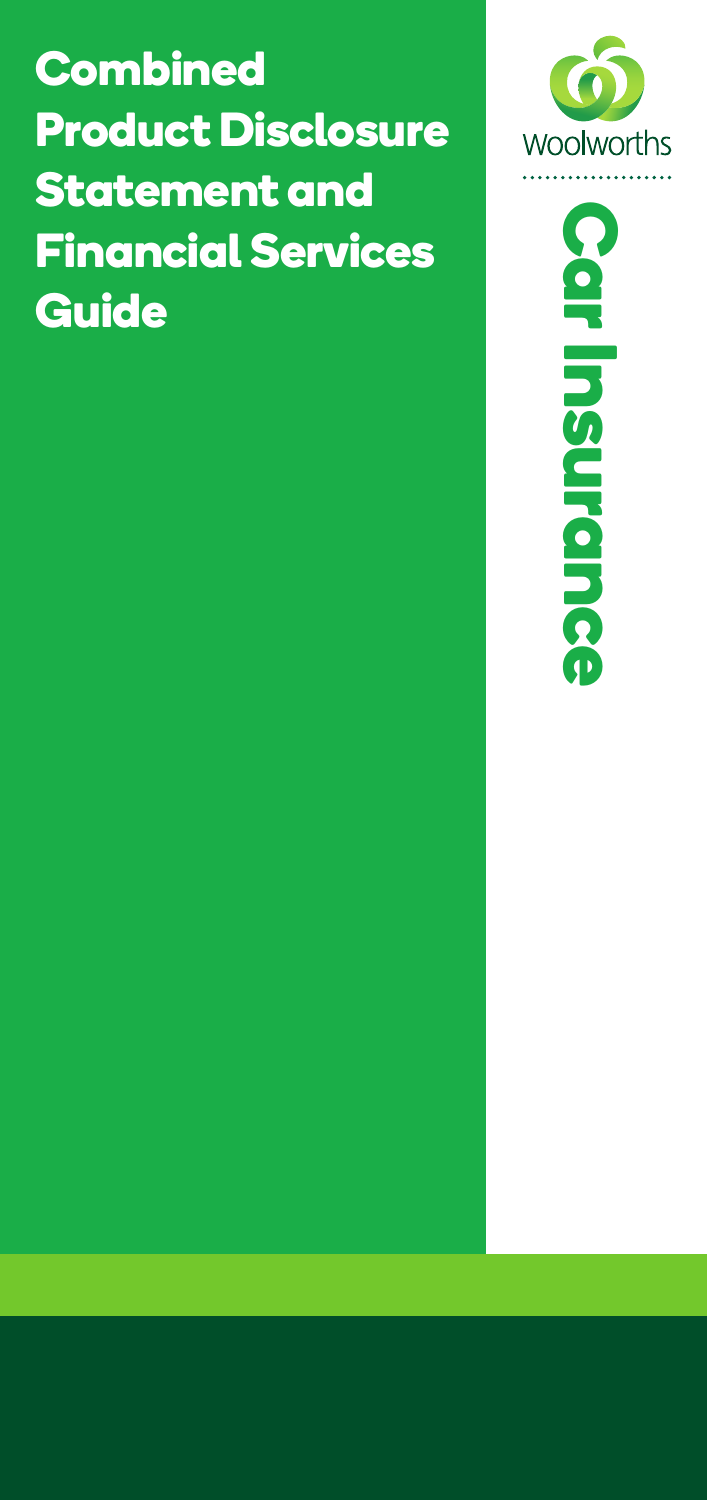This Combined Product Disclosure Statement and Financial Services Guide, incorporating the policy wording, was prepared on 25 June 2019.

The Hollard Insurance Company Pty Ltd ABN 78 090 584 473 AFSL no. 241436 (Hollard) has sole responsibility for the Product Disclosure Statement, the cover provided under the policy, policy administration and the assessment and payment of claims.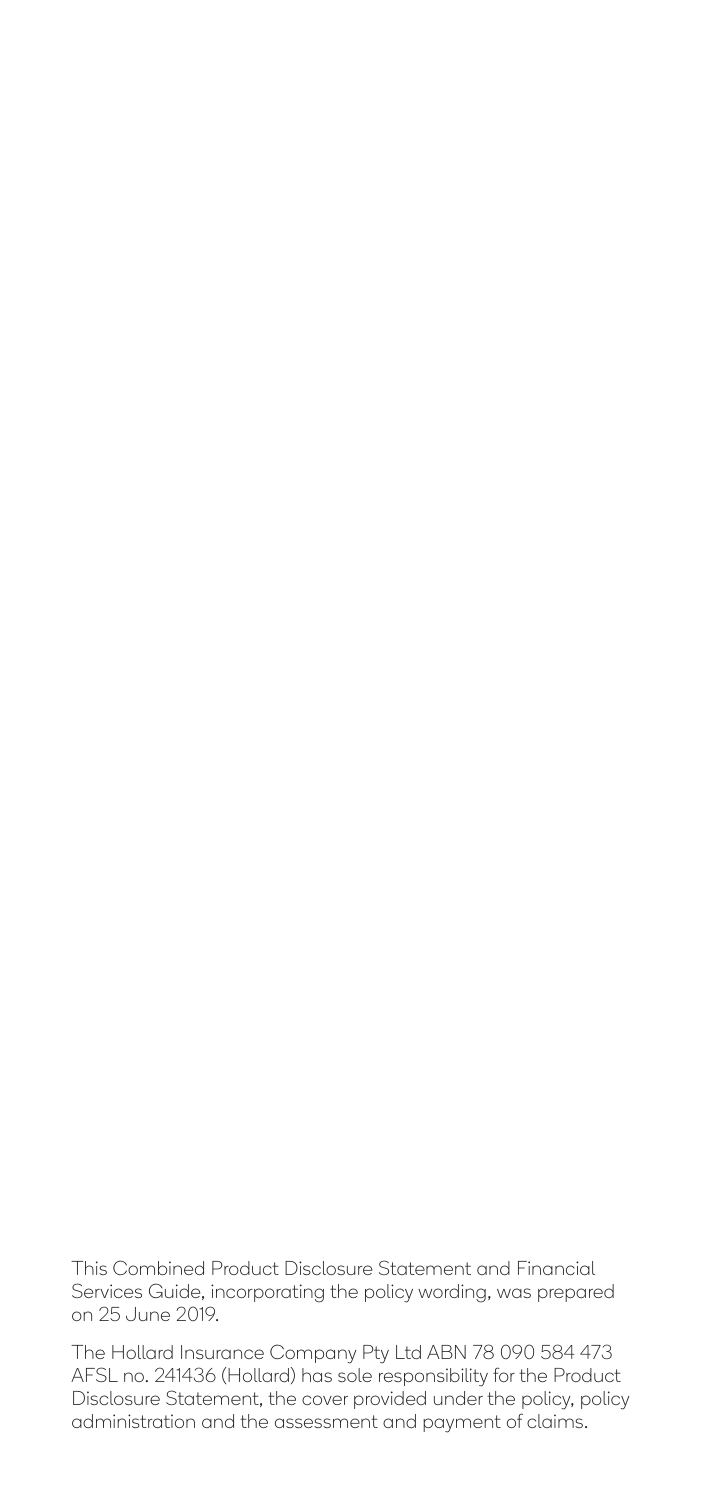## **Welcome to Woolworths Insurance**

### Product Disclosure Statement (PDS)

This document contains details of your cover (your policy), your responsibilities, the claims process and how and when to get in touch with us.

This PDS uses words that have special meaning. For the definition of these words refer to pages 44-46.

You can download this PDS from woolworths.com.au/insurance, or you can call us on 1300 10 1234 and we will send you a free copy.

When we agree to enter into your policy we will issue you with a Certificate of Insurance.

Your Certificate of Insurance gives you specific, detailed information about your policy cover and may vary the standard terms and conditions of the PDS depending on your specific circumstances.

Carefully read the PDS and Certificate of Insurance together to understand the cover, your obligations and to compare and consider whether this product is right for you.

By entering into your policy, you confirm that you have read or will read the PDS and Certificate of Insurance when provided to you.

Keep these documents in a safe place for future reference.

It's very important that you comply with:

- your 'Duty of Disclosure' (see page 21); and
- the terms and conditions of your policy.

If you do not, we may refuse to pay your claim or reduce the amount we pay you. By law, we may also cancel your policy.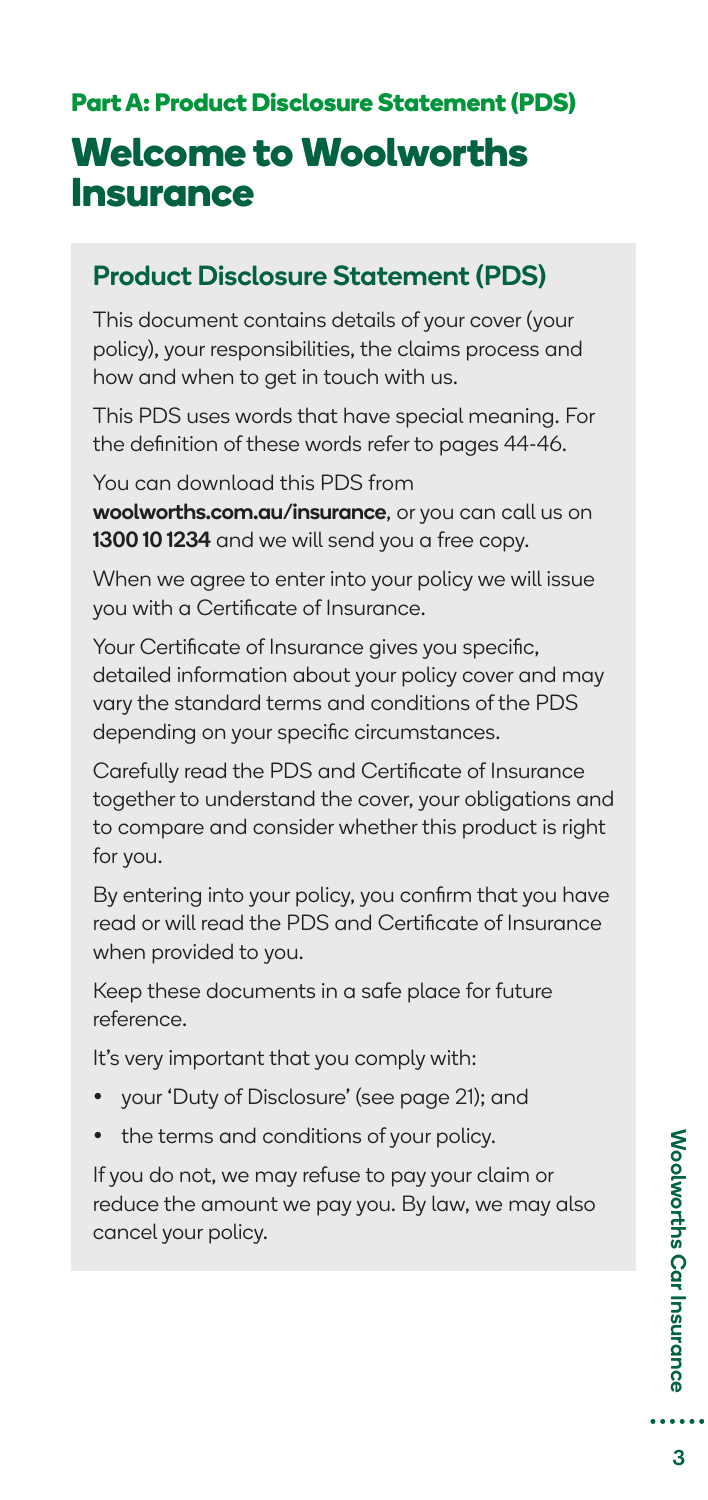### 14 day cooling off period

If you decide that this policy is not for you and you have not made a claim, you may cancel this policy within 14 days of it starting (this also applies to each renewal).

If you cancel within the cooling off period, we will refund any premiums you have paid for the policy less any government levies, taxes or duties that we cannot recover. Even after this cooling off period ends, you still have cancellation rights – see pages 38-39.

 $\overline{4}$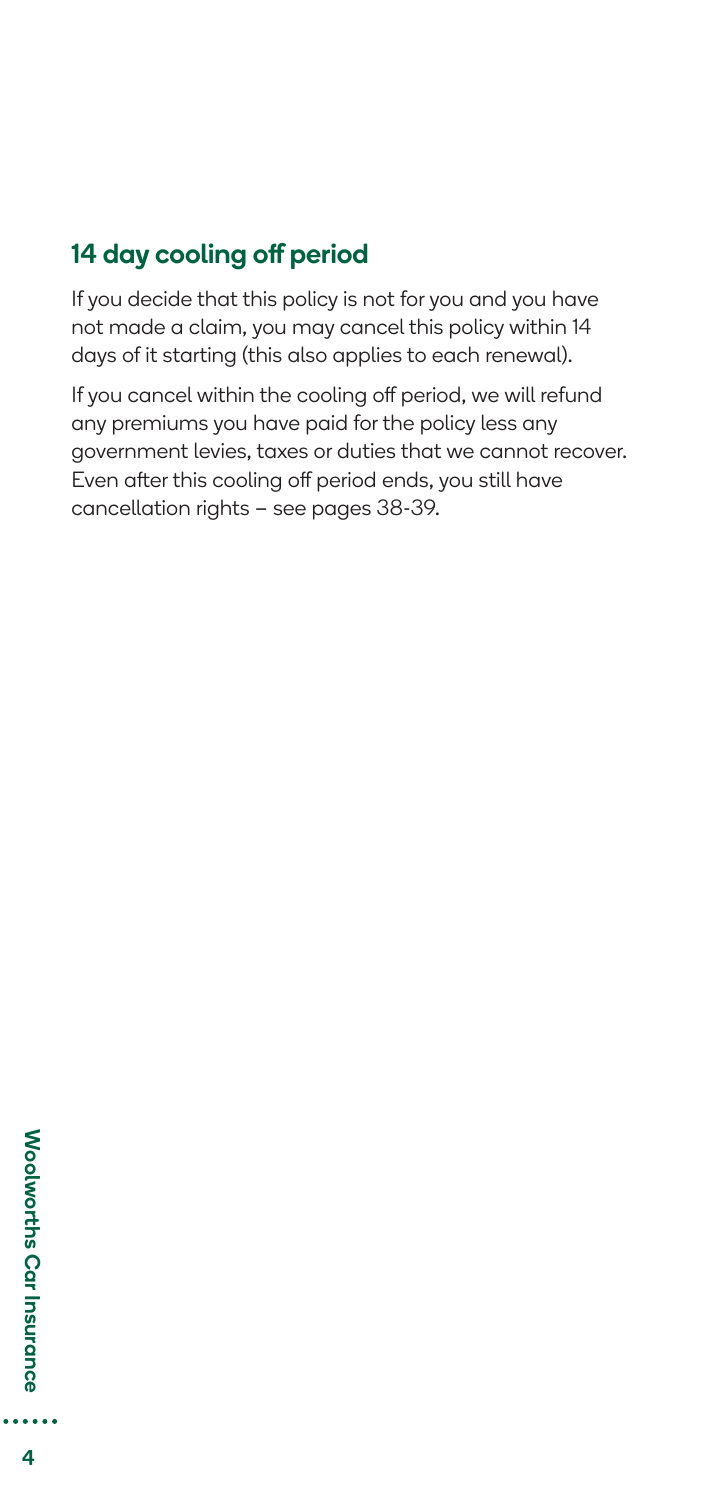# **In this document**

| Part A: Product Disclosure Statement (PDS) 3                                                                                                                                                                |
|-------------------------------------------------------------------------------------------------------------------------------------------------------------------------------------------------------------|
|                                                                                                                                                                                                             |
| Insurance policies are all different so make sure<br>you know exactly what you are and are not<br>covered for.                                                                                              |
|                                                                                                                                                                                                             |
| Understand what premiums are and how they are<br>calculated.                                                                                                                                                |
|                                                                                                                                                                                                             |
| There are things you need to do to make sure your<br>policy stays current. The most obvious one is paying<br>your premiums, but there are others too, and it's<br>important that you know what they are.    |
|                                                                                                                                                                                                             |
| Learn more about what is covered and what is not.<br>No insurance covers everything so it is important to<br>understand the exclusions of your policy.                                                      |
|                                                                                                                                                                                                             |
| If you need to make a claim, it's good to know what<br>you need to do as there are some specific steps you<br>need to take and details you will need at hand, so it's<br>good to understand how this works. |
| 37                                                                                                                                                                                                          |
| You will find information about contacting us if you<br>need to change your cover, renew or cancel your<br>policy, or lodge a complaint.                                                                    |
|                                                                                                                                                                                                             |
| You will find more details about your policy, including<br>definitions and how we protect your privacy.                                                                                                     |
| Part B: Financial Services Guide (FSG) 47                                                                                                                                                                   |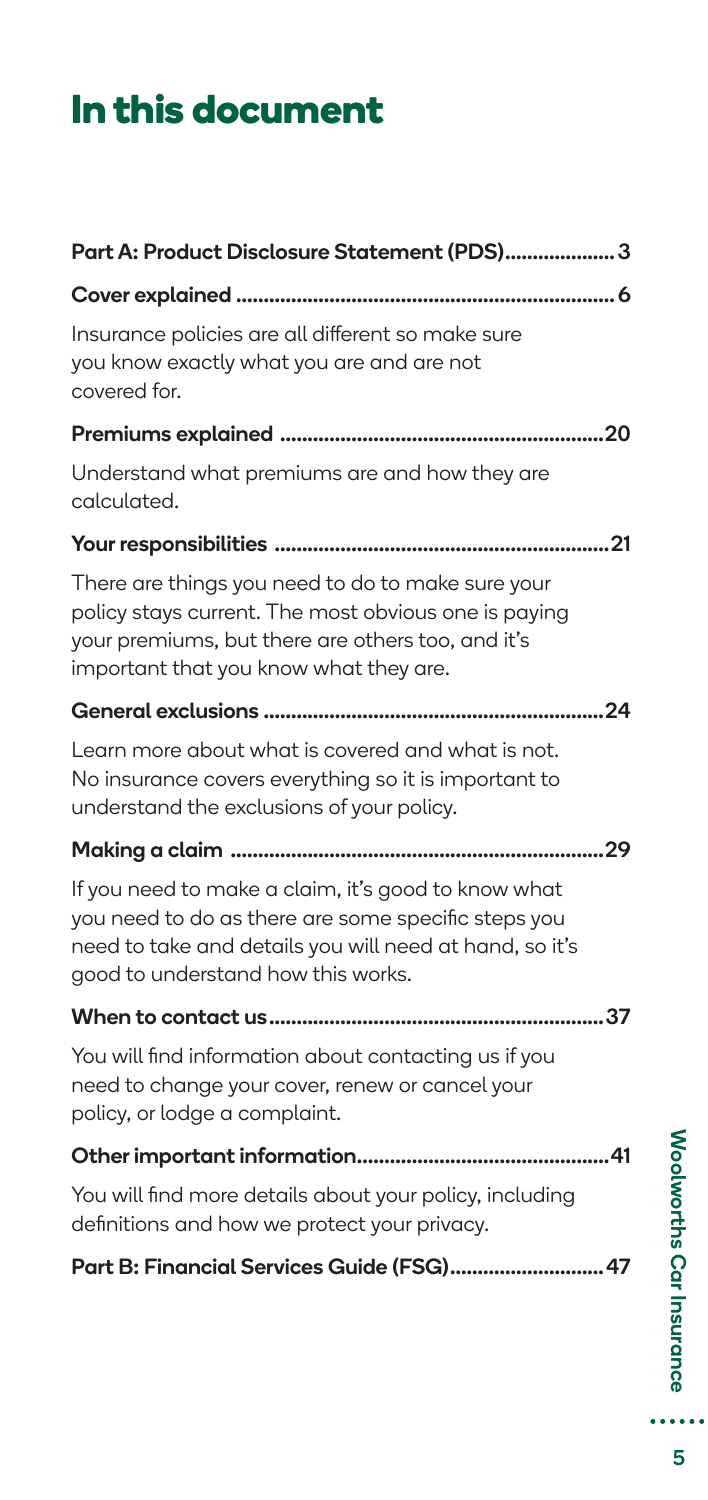## **Cover explained**

You can choose from 3 types of cover. You are only covered for events that occur during the period of insurance. The cover is subject to the terms and conditions including the limits and excess(es) in the policy.

### **Comprehensive**

#### Accidental loss or damage cover We cover you for accidental loss or damage to your car from:

- collision
- theft or attempted theft
- malicious damage
- fire
- natural events,

up to the agreed value or market value (refer to your Certificate of Insurance).

### **Third Party Property, Fire & Theft**

#### Accidental loss or damage cover We cover you for accidental loss or damage to your car from:

- theft or attempted theft
- malicious damage
- fire,
- up to the lesser of:
- \$10,000; or
- market value.

### **Third Party Property Damage**

#### Legal liability cover

We cover you for your legal liability for damage to other people's property (for details see page 10).

#### We cover you for 2 additional benefits

These benefits are automatically included (for details see page 17).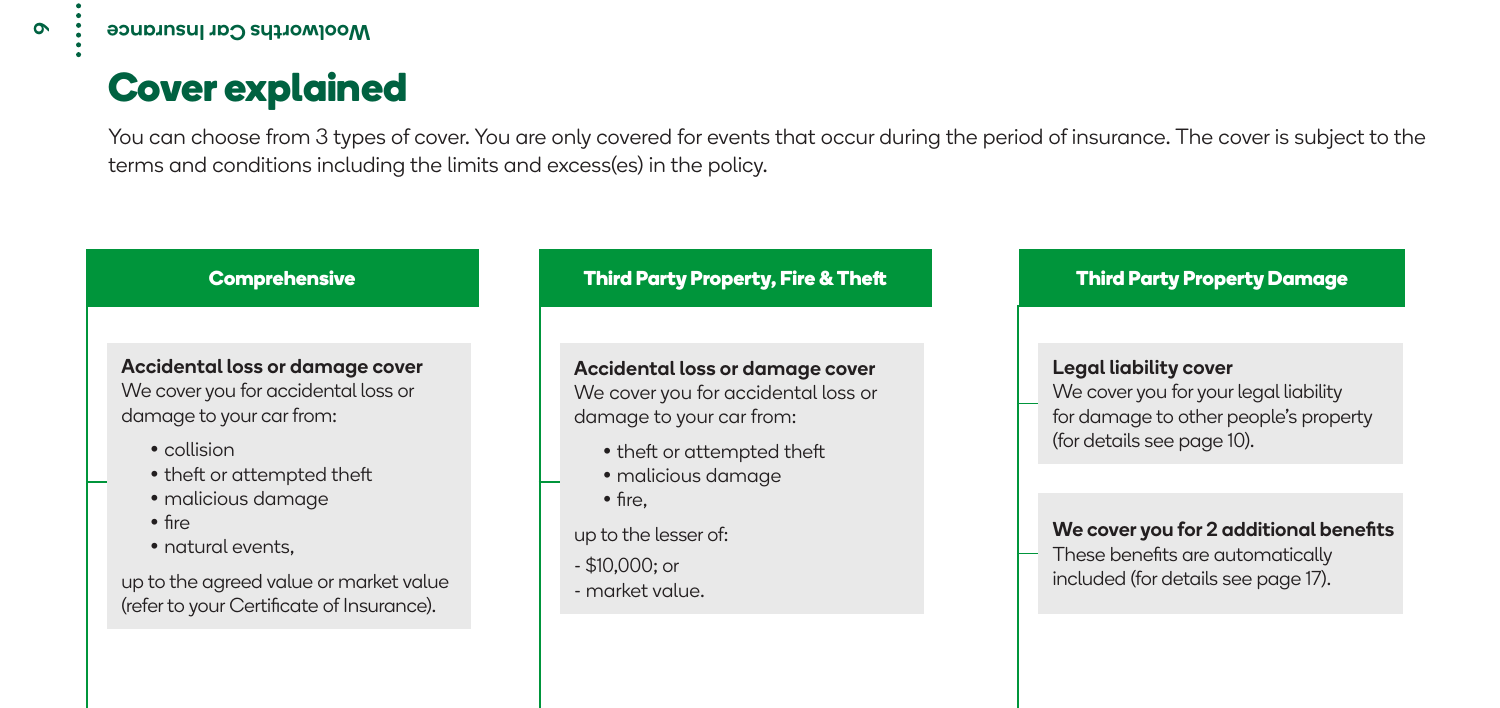#### Legal liability cover

We cover you for your legal liability for damage to other people's property (for details see page 10).

### You may be eligible for Drive Less Pay Less

This limited kilometre option is for eligible customers (for further details see pages 10-13).

#### We cover you for 11 additional benefits

These benefits are automatically included (for details see pages 14-16).

#### You can choose up to 3 optional extras You need to select those you want for an additional amount (for details see pages 18-19).

#### Legal liability cover

We cover you for your legal liability for damage to other people's property (for details see page 10).

#### We cover you for 11 additional benefits

These benefits are automatically included (for details see pages 15-17).

You can choose up to 3 optional extras You need to select those you want for an additional amount (for details see pages 18-19).

#### You can choose 1 optional extra

You can select Woolworths Roadside Assistance for an additional amount (for details see page 19).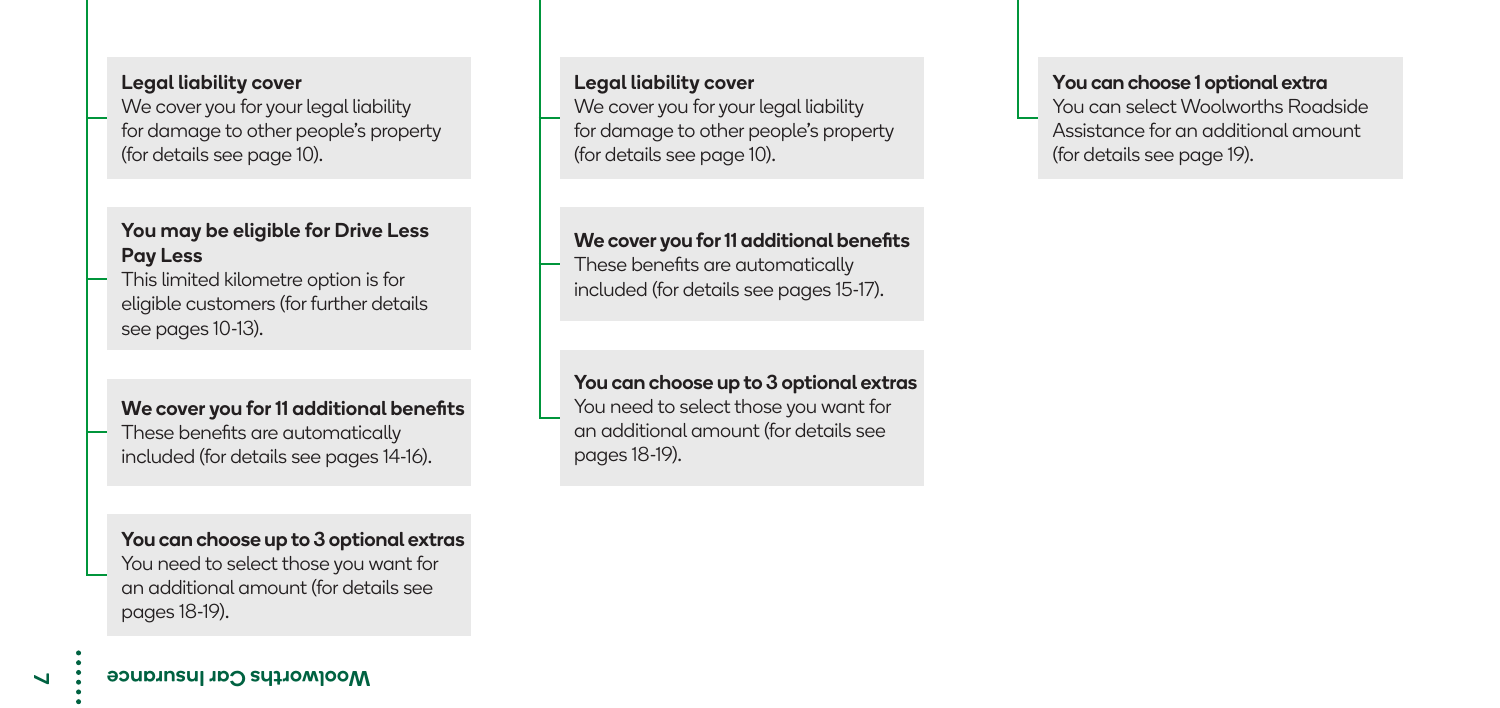## **Cover type summary guide**

The table below is only a summary of what is covered under our 3 types of cover.

| <b>Types of cover</b>                                                                                                            |                                                         | Comprehensive<br><i>(including</i><br><b>Drive Less Pay Less)</b> | <b>Third Party</b><br>Property, Fire &<br><b>Theft</b> | <b>Third Party</b><br><b>Property Damage</b> |
|----------------------------------------------------------------------------------------------------------------------------------|---------------------------------------------------------|-------------------------------------------------------------------|--------------------------------------------------------|----------------------------------------------|
| <b>Accidental loss or</b><br>damage to your car<br>(see pages 6-7 and<br>pages 10-13 if Drive<br>Less Pay Less<br>is applicable) | Collision                                               |                                                                   | N/A                                                    | N/A                                          |
|                                                                                                                                  | Theft or attempted theft                                | $\checkmark$                                                      |                                                        | N/A                                          |
|                                                                                                                                  | Malicious damage                                        |                                                                   |                                                        | N/A                                          |
|                                                                                                                                  | Fire                                                    |                                                                   |                                                        | N/A                                          |
|                                                                                                                                  | Natural events                                          |                                                                   | N/A                                                    | N/A                                          |
| Legal liability<br>(see page 10)                                                                                                 | Damage to other people's property                       |                                                                   |                                                        |                                              |
| <b>Additional benefits</b><br>(see pages 14-17)                                                                                  | New for old replacement - 24 months                     |                                                                   | N/A                                                    | N/A                                          |
|                                                                                                                                  | Hire car after theft - up to \$70 per day up to 14 days |                                                                   |                                                        | N/A                                          |
|                                                                                                                                  | Trailer and caravan cover - up to \$1,000               |                                                                   |                                                        | N/A                                          |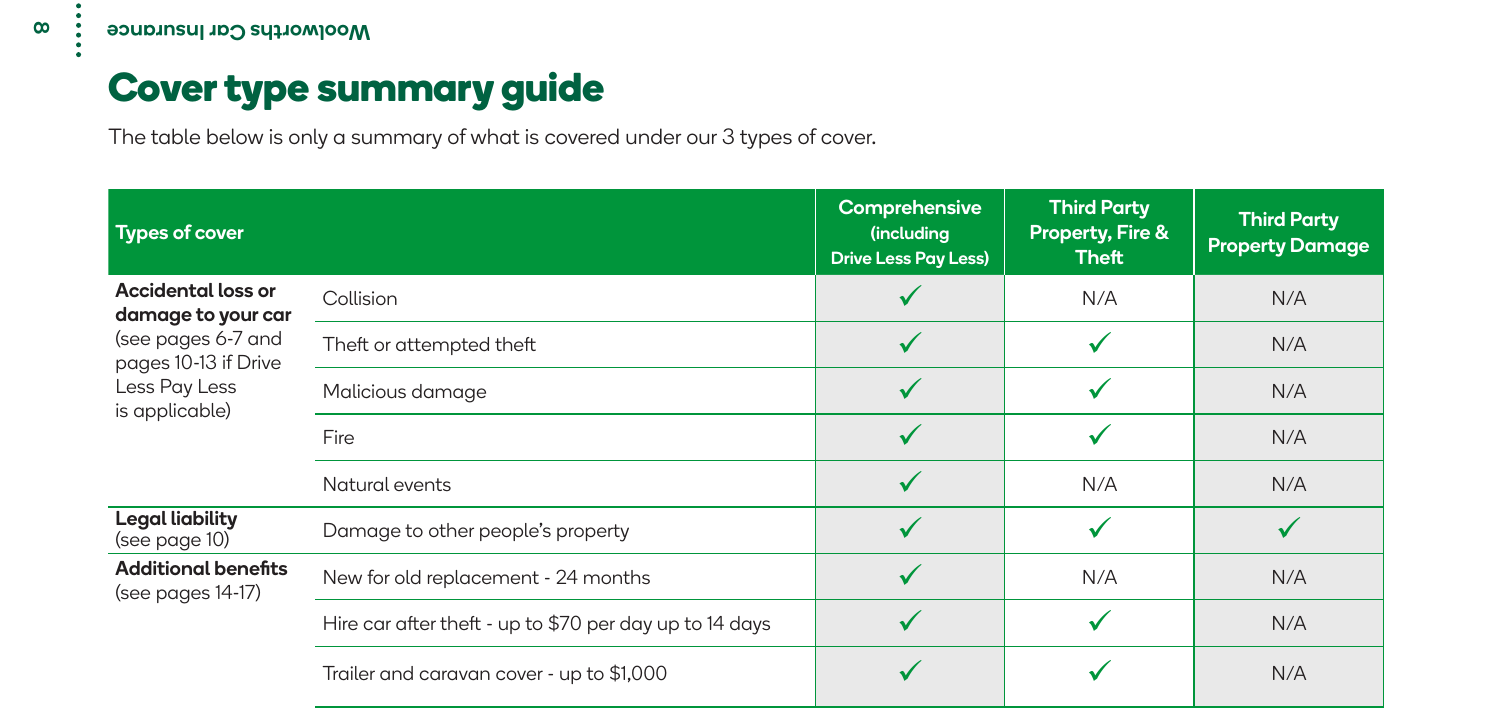| Essential repairs - up to \$500                           |          |          | N/A      |
|-----------------------------------------------------------|----------|----------|----------|
| Transit cover                                             |          |          | N/A      |
| Personal property - up to \$500                           |          |          | N/A      |
| Child safety seats and prams - up to \$500                |          |          | N/A      |
| Emergency travel and accommodation costs<br>- up to \$500 |          |          | N/A      |
| Locks and keys - up to \$1,000                            |          |          | N/A      |
| Towing costs - reasonable costs                           |          |          | N/A      |
| Uninsured motorist extension benefit<br>- up to \$3,000   | N/A      |          |          |
| Substitute car - legal liability cover                    |          |          |          |
| Excess free windscreen cover                              | Optional | Optional | N/A      |
| Hire car cover                                            | Optional | Optional | N/A      |
| Roadside Assistance                                       | Optional | Optional | Optional |

Optional extras (see pages 18-19)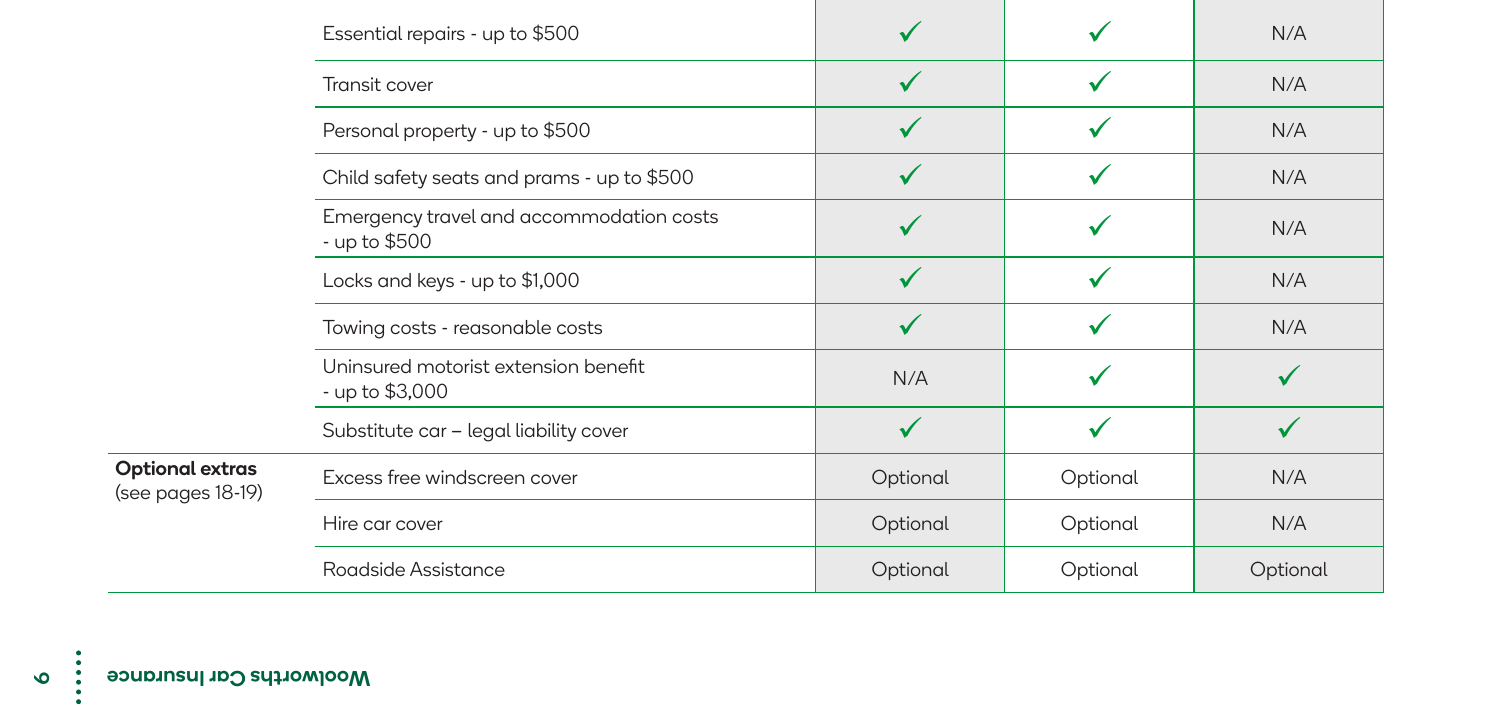## **Legal liability cover**

We will pay for amounts you are legally liable to pay as compensation for damage to other people's property that:

- results from an accident that is your fault; and
- was caused by or arises out of the use of your car, a substitute car, or your trailer or caravan attached to your car at the time of the accident.

This cover is extended to apply to any person who is driving, using or in charge of your car with your permission or any passenger getting into or out of your car. This does not increase the maximum amount we pay under the policy shown below.

We will also pay legal costs and expenses that we approve for any court proceedings for your legal liability covered under this legal liability cover.

The most that we will pay for any legal liability from an accident is \$20 million. This amount includes all legal costs and expenses covered by the policy.

## **Drive Less Pay Less cover**

Want Comprehensive cover but don't drive that often? Drive Less Pay Less cover offers you the security of Comprehensive cover for a discounted premium that is based on the distance you estimate you will drive during the period of insurance.

### **Your start and end odometer readings**

When you choose Drive Less Pay Less cover, we will show on your Certificate of Insurance:

- your start odometer reading this is your car's odometer reading that you advise to us before you enter into your period of insurance; and
- your end odometer reading this represents the maximum odometer reading for your car during the period of insurance.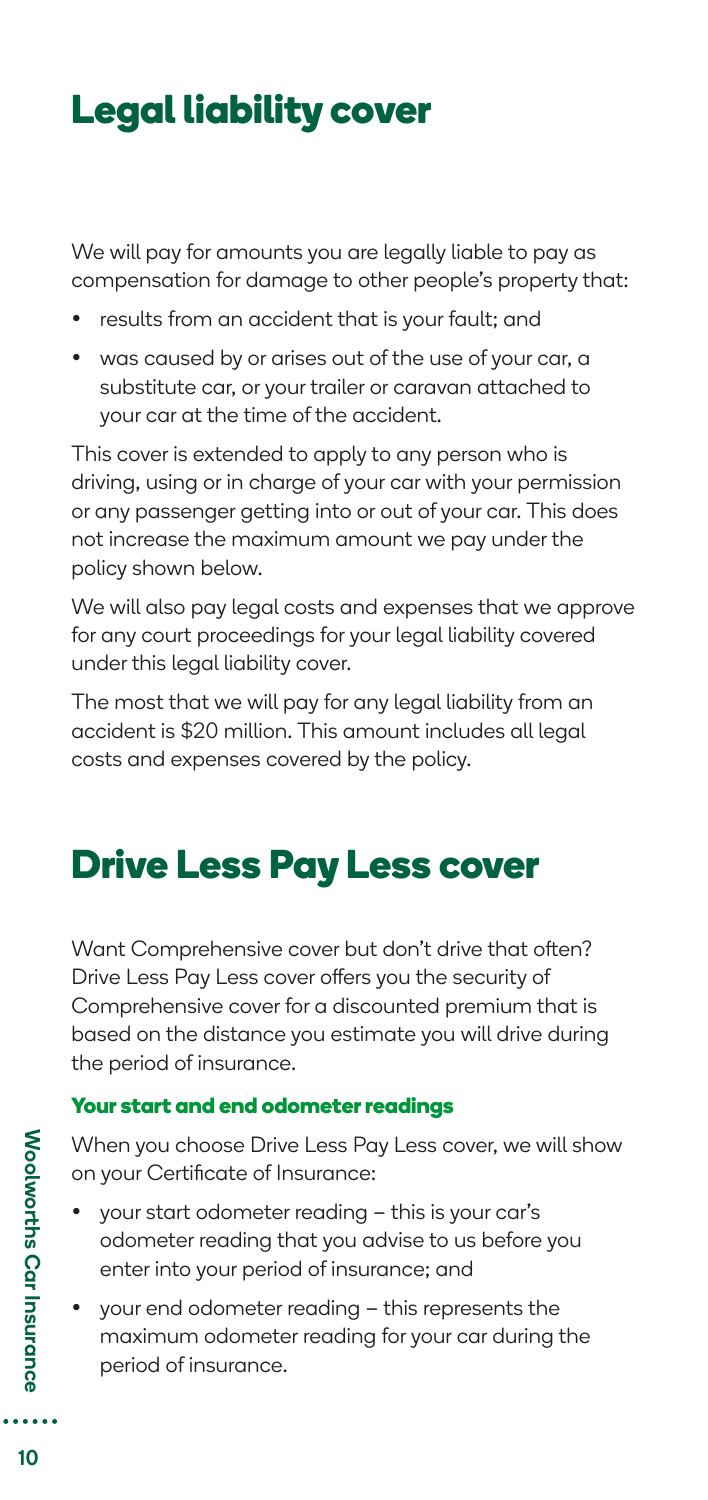Your car's start odometer reading will only be shown on your Certificate of Insurance for your first period of insurance. You have an obligation to ensure that the start odometer reading disclosed immediately before entry into the first period of your insurance policy was/is accurate. If you renew your policy with us, the start odometer reading will not be shown on your renewal Certificate of Insurance.

### **Outside odometer excess**

The Outside odometer excess will apply, in addition to your basic excess and any other applicable excess(es) if an incident happens, and:

- your car's odometer reading is either higher than the end odometer reading, or below the start odometer reading (if you are in your first period of insurance), as shown on your Certificate of Insurance; and/or
- your car's odometer is faulty or non-functional and you have not had it repaired; and/or
- your car's odometer has been replaced and your odometer reading has changed as a result, and you have not contacted us to update your policy details.

The Outside odometer excess will be shown on your Certificate of Insurance.

### **Kilometre grace distance**

If you have a claim and your car's odometer reading exceeds the end odometer reading by no more than the number of kilometres ('Kilometre grace distance') as displayed on your Certificate of Insurance, we may at our sole discretion waive the Outside odometer excess.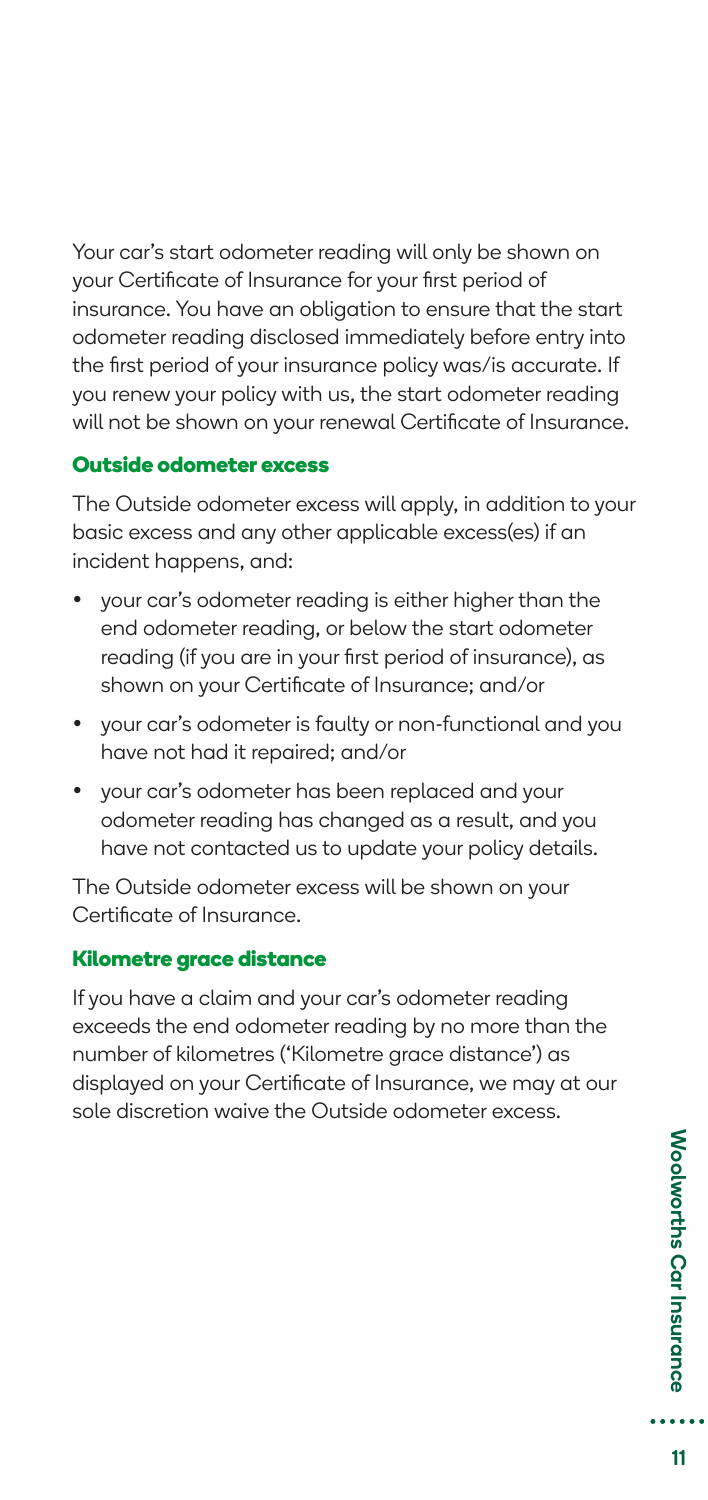### **Drive Less Pay Less rights and responsibilities**

Here are some of the responsibilities and rights that apply to Drive Less Pay Less cover.

### **Your responsibilities**

### You are responsible for:

- providing an accurate start odometer reading before your policy commences and if we ask when we vary your policy or if you lodge a claim;
- checking that your end odometer reading as shown on your Certificate of Insurance provides you with sufficient kilometres to meet your needs. If you need to vary this, please contact us on 1300 641 327;
- regularly checking your car's odometer reading to make sure you have not reached your end odometer reading. If the end odometer reading has been exceeded, you need to contact us on 1300 641 327 to apply to update your end odometer reading. We may vary the policy terms or charge an additional premium;
- If your car's odometer has been replaced you will need to contact us to update your policy.

Remember: The obligations that apply to all Woolworths Car Insurance policies also apply to Drive Less Pay Less cover. See pages 21-23 under 'Your responsibilities'.

### **Our rights**

We have the right to confirm or check the odometer reading you provide by:

- inspecting your car;
- asking you to take your car to an agent that we choose; and/or
- asking you for documents, such as photographs, your car's service records or registration inspection certificate.

We will not pay any claim where your car's odometer has been tampered with, replaced or manipulated to alter the odometer reading.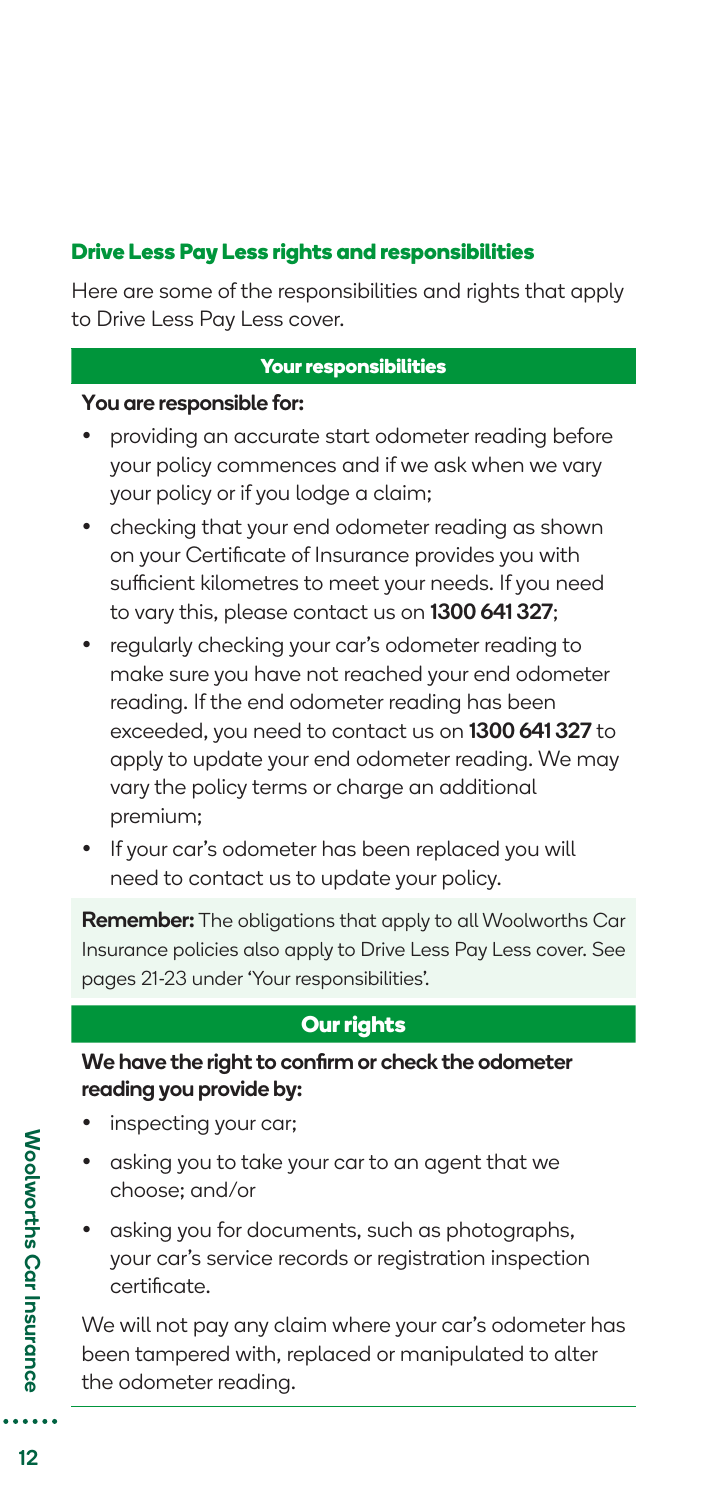### Common questions – Drive Less Pay Less cover

### **Q: Can I increase my end odometer reading?**

You can contact us on 1300 641 327 to increase your end odometer reading. If we agree to this change, you may need to pay an additional premium. In some cases, we may not be able to vary your policy, so it's important to think carefully about how many kilometres you will need when you apply.

### **Q: Can I reduce my end odometer reading?**

Once cover has started, you cannot reduce your end odometer reading during that period of insurance. On renewal of your policy, you can apply to reduce it for the renewal policy period.

### **Q: How do I confirm how many kilometres I need when I renew?**

When you receive your renewal Certificate of Insurance, a new end odometer reading will be shown. This end odometer reading is an estimate of what your end odometer reading could be for your renewal period.

You need to check this end odometer reading. If you are comfortable with that reading, you do not need to do anything. However, if you would like to either increase or decrease your end odometer reading for the renewal period, you need to contact us on 1300 641 327 to vary the reading before the policy renews.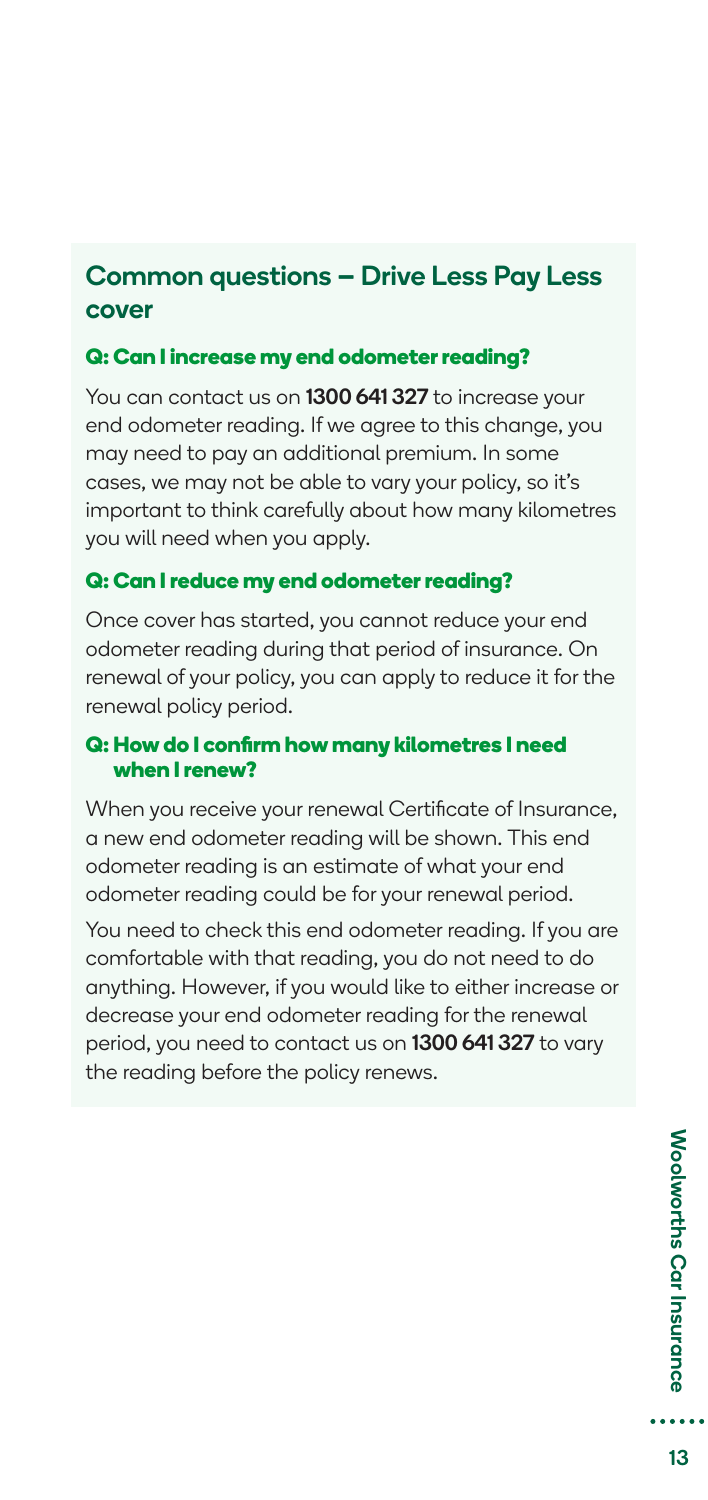### **Additional benefits – Comprehensive**

#### **What you are covered for**

#### New for old car replacement — 24 months

If we accept a claim for theft of or damage to your car and we declare it to be a total loss within the first 24 months of the starting date of its original registration, we will, provided that you are the first registered owner, at our option:

- replace your car with a new car that we consider to be of the same or similar make, model or series (subject to local availability); and
- include the same or similar additional accessories shown on your Certificate of Insurance; and
- pay the applicable on road costs (transfer fees, stamp duty, dealer delivery costs, registration and Compulsory Third Party insurance) of the new car.

Where your car is financed we will require written consent from your financier in order to provide a replacement car.

If we elect not to replace your car, refer to page 31 for details on how we will settle your claim.

We do not cover the cost of replacing or purchasing an extended warranty or any other insurance.

#### Substitute car - legal liability cover

If your car cannot be driven due to a valid claim and you are involved in an accident while using an uninsured registered substitute car which you have legal use of, we will provide legal liability cover in relation to the substitute car while your car is being repaired.

This benefit does not cover any loss of or damage to the substitute car.

We do not cover accidents where the substitute car is the subject of a hire agreement or is owned by you.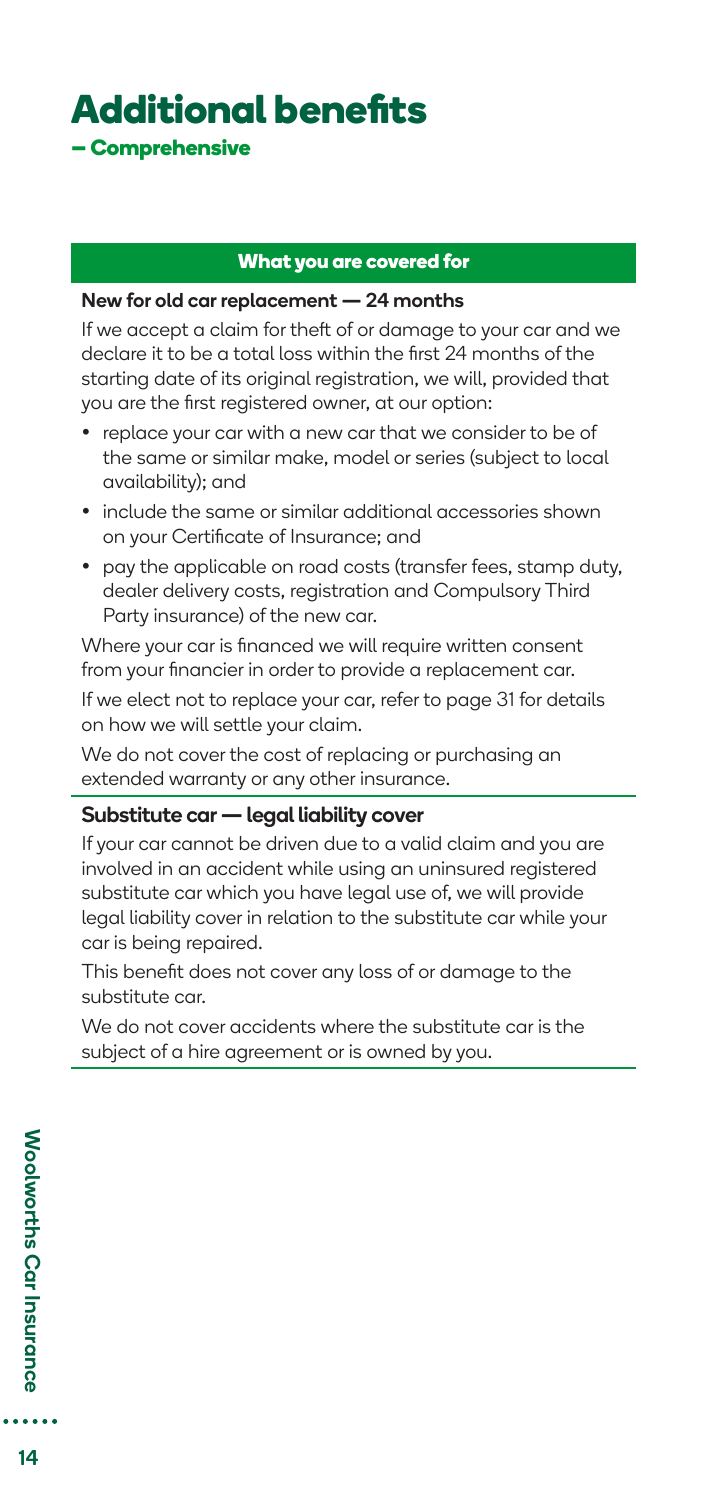# **Additional benefits**

**– Comprehensive**

**– Third Party Property, Fire and Theft**

For the following additional benefits to apply:

- we must have agreed to pay a valid claim for accidental loss or damage to your car under Comprehensive or Third Party Property, Fire and Theft cover; and
- your claim for the additional benefit results from the above valid claim (other than for 'Locks and keys').

#### **What you are covered for**

### Hire car after theft — up to \$70 per day for up to 14 days

If your car is stolen, we will at our discretion organise the hire of a car for you or reimburse you the cost of hiring a car if approved by us.

If we decide to reimburse the cost you will need to submit a copy of the invoice.

Our payment will be limited to a daily hire amount of up to \$70 and a maximum hire period of 14 days.

Cover will cease the earlier of when your car is recovered (and repaired if necessary), the maximum hire period is reached or when we pay your claim.

We will not pay any:

- running costs of the hired car;
- additional hire car costs; or
- accidental loss or damage to the hired car.

### Trailer and caravan cover — up to \$1,000

We will pay up to \$1,000 to cover the costs of any accidental loss or damage to a trailer or caravan that occurs while it was attached to your car.

### Essential repairs — up to \$500

We will pay up to \$500 for essential repairs to restore your car to a roadworthy and safe condition so that you may drive to your intended destination.

### Transit cover

We will pay for loss or damage to your car caused whilst it is being transported (including loading and unloading, and by road, rail, ship or air) between any places in Australia. We will also pay your contributions to any general average and shipping charges where maritime conditions apply.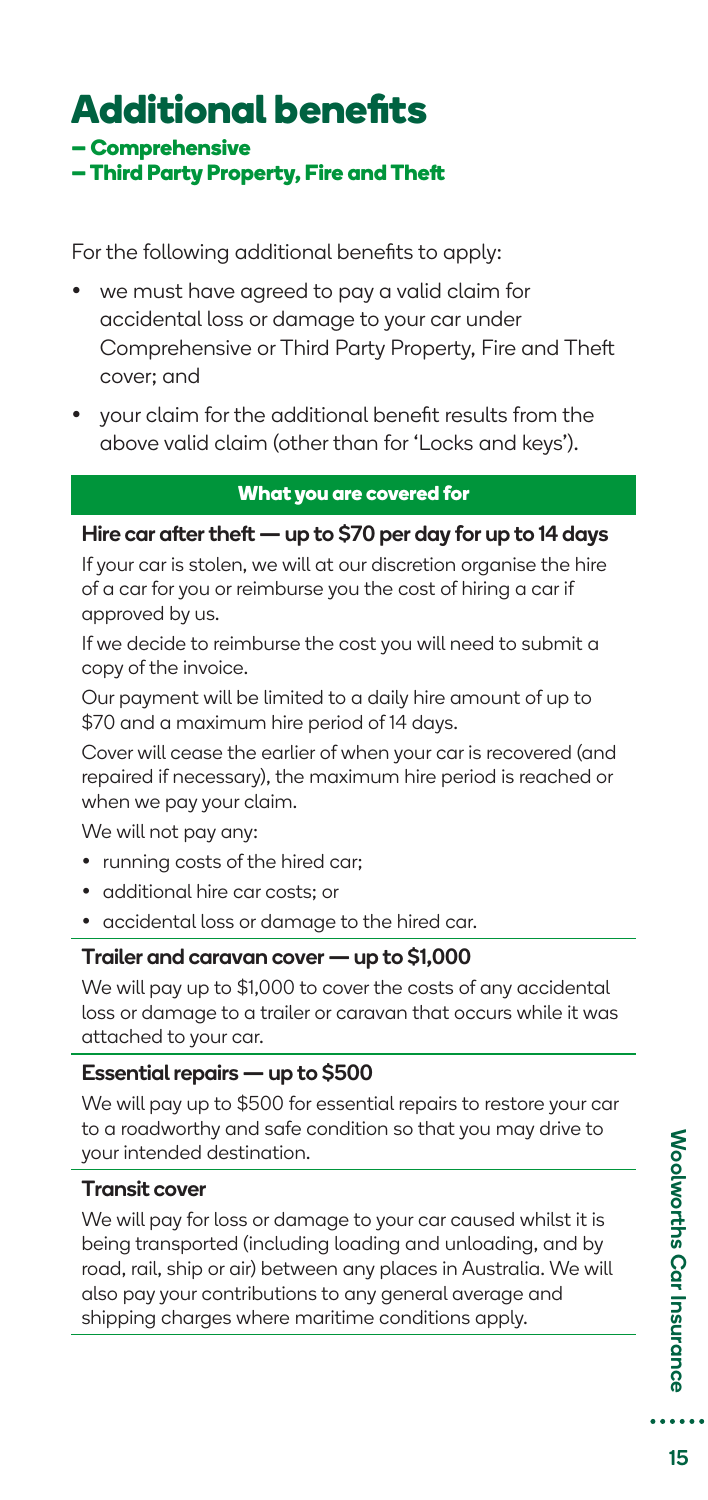#### **What you are covered for**

#### Personal property — up to \$500

We will pay up to \$500 for accidental loss, theft or damage to personal property.

This benefit only covers loss or damage to personal items which are designed to be worn or carried, such as clothing, a handbag or sports-bag, that are in your car at the time of an event.

We do not cover:

- mobile devices such as mobile phones, laptops, tablets, portable game machines, musical and photographic devices, equipment, tools and/or items or goods used in connection with any business, trade or occupation;
- cash, credit cards or cheques;
- negotiable documents connected with business use, including any trade, business or occupation;
- property being carried in or on a trailer or caravan.

#### Child safety seats and prams — up to \$500

We will pay up to \$500 for the cost of replacing child seats. baby capsules and prams that were in the car and were damaged or stolen.

#### Emergency travel and accommodation — up to \$500

We will pay up to \$500 for your accommodation and travel if you are more than 200 kilometres from your home and your car cannot be driven.

#### Locks and keys — up to \$1,000

If your keys are stolen we will pay up to \$1,000 to replace or recode your car's locks and keys. This benefit is only payable if the theft has been reported to the police and the keys were not stolen by a family member, invitee or person who normally resides with you.

Your policy's basic excess will apply to any claim submitted for this benefit.

#### Towing costs — reasonable costs

We will cover where necessary the reasonable costs of towing your damaged car to the nearest safe or secure place.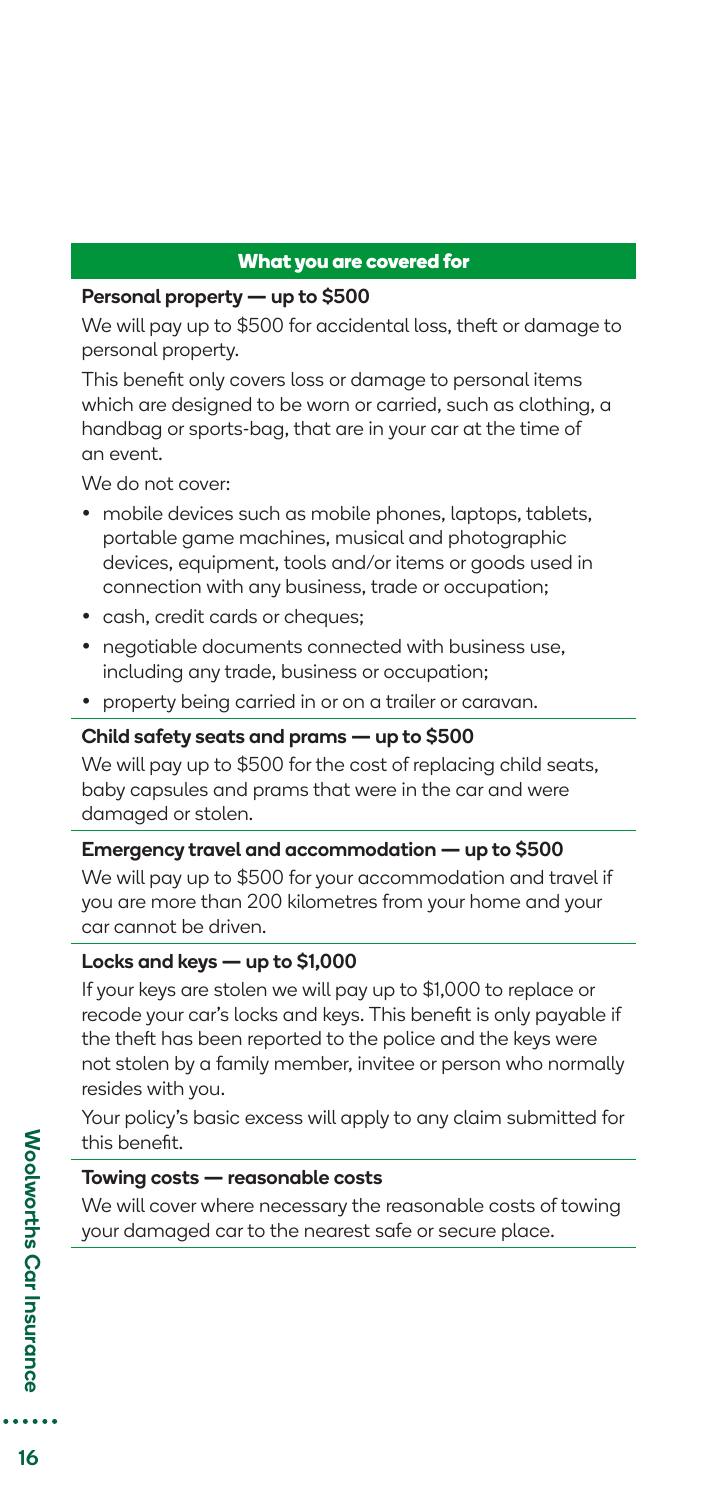### **Additional benefits – Third Party Property, Fire and Theft – Third Party Property Damage**

The following additional benefits apply to Third Party Property, Fire and Theft and Third Party Property Damage cover.

#### **What you are covered for**

Uninsured motorist extension benefit — up to \$3,000 If:

- your car has been damaged in an accident caused by another person; and
- the other person does not have insurance cover for damage caused to third party property; and
- you satisfy us that you did not cause or contribute to the accident; and
- you are able to provide the name and address of the person who caused the accident; and
- you are able to provide the registration number of the other car involved,

we will cover you for the lesser of; up to \$3,000 or the market value of your car for:

- damage to your car;
- essential repairs to damage caused in the accident, being the reasonable costs incurred by you for essential repairs to restore your car to a roadworthy and safe condition so that you may drive it to your intended destination; and
- towing, being the reasonable costs of removing your car to the nearest safe or secure place, if necessary.

#### Substitute car — legal liability cover

If your car cannot be driven due to a valid claim and you are involved in an accident while using an uninsured registered substitute car which you have legal use of, we will provide legal liability cover in relation to the substitute car while your car is being repaired.

This benefit does not cover any loss of or damage to the substitute car.

We do not cover accidents where the substitute car is the subject of a hire agreement or is owned by you.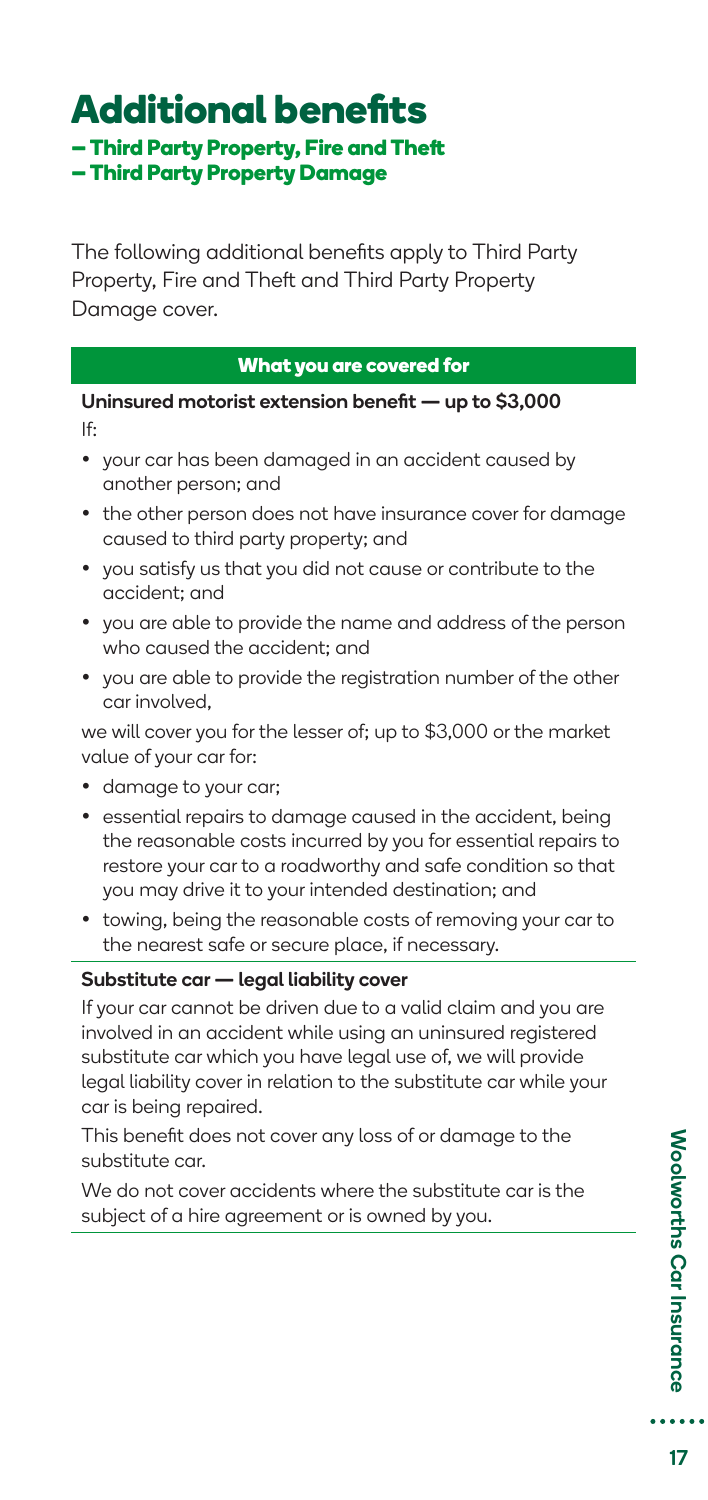## **Optional extras – not applicable to Third Party Property Damage**

You can choose to add optional extras to your policy for an additional cost. The optional extras chosen will be shown on your Certificate of Insurance.

#### Excess free windscreen cover

We will pay the cost of replacing or repairing the front windscreen of your car if it is accidentally broken or damaged. We will not apply the agreed excess(es) (set out in your Certificate of Insurance) to the first front windscreen claim made in any one period of insurance. For replacement of windscreens we might use glass which was not produced by the original manufacturer but will always meet Australian Design Rules.

This optional extra is not applicable where your covered claim includes damage to your car which is in addition to the front windscreen glass breakage.

#### Hire car cover

If we accept a claim for damage to, or the theft of, your car we will organise the hire of a car for you or, at our discretion, reimburse you the cost of hiring a car if approved by us.

If we decide to reimburse the cost you will need to submit a copy of the invoice.

Our payment will be limited to a daily hire amount of up to \$70 and the maximum hire period shown on your Certificate of Insurance.

Hire car cover will:

- commence on the latter of:
	- the date of the accident if your car is not driveable;
	- the date your car is taken to the repairer in the case of an accident where your car is still driveable; or
	- if your car is stolen, the date any cover you are entitled to under the included benefit 'Hire car after theft' ceases, and
- cease from the earlier of when the car is repaired, the maximum hire period shown on your Certificate of Insurance is reached or when we pay your claim.

We will not pay any:

- running costs of the hired car;
- additional hire car costs; or
- accidental loss or damage to the hired car.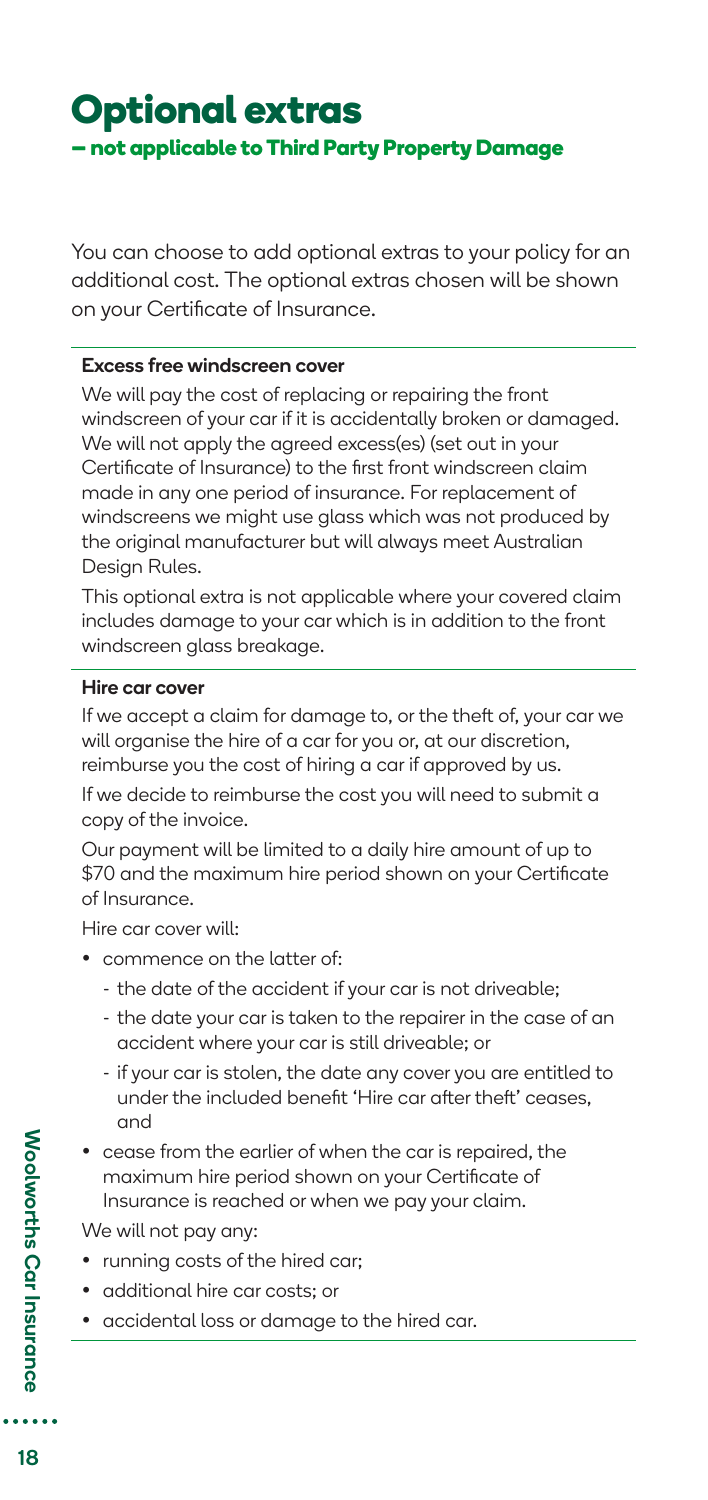### **Optional extras – available for all cover types**

#### Woolworths Roadside Assistance

By purchasing Woolworths Roadside Assistance you have access to 24-hour roadside assistance provided by Digicall Assist, not Woolworths.

This is a dedicated service which offers 24 hour emergency roadside assistance, 365 days a year, nationwide.\*

Digicall Assist has entered into a separate agreement with Hollard to provide this service to the holders of this product that have taken this option. Woolworths Roadside Assistance is a separate product to this insurance and you pay an additional amount for it. It will automatically renew with your policy unless you tell us otherwise.

We may change the provider of this service at any time. By choosing this option you confirm that we do not provide these services and are not responsible for them, or liable to you for any loss, damage or liability arising from or connected with them.

\* Limits, terms, conditions and exclusions apply. Full details are available free of charge by calling 1300 10 1234 or you can view the Terms and Conditions at woolworths.com.au/ insurance. You will receive separate Terms and Conditions if you purchase this optional extra, which states details of the benefit. Roadside assistance is available in the absence of a claim for loss/damage to your car under the policy.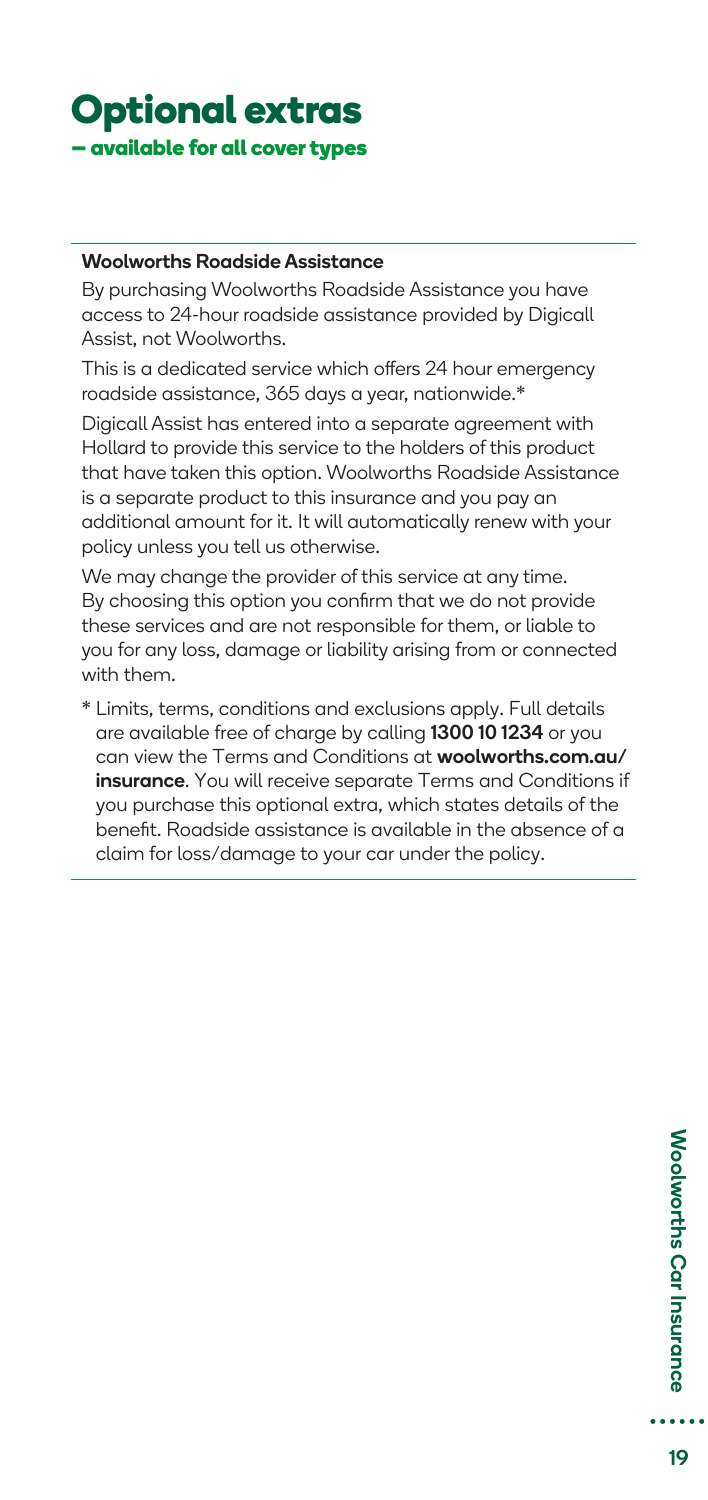## **Premiums explained**

### **What is your premium?**

Your premium is the amount of money you agree to pay us for your policy.

### **How much do I pay?**

When you apply and we agree to provide you with cover, or we renew your cover, we will advise you of the premium amount, which we will confirm on your Certificate of Insurance.

### **How do we calculate your premium?**

Your premium is calculated based on a number of criteria, such as:

- the cover you choose;
- the type of car you own;
- where you park your car overnight;
- your car's accessories (shown on your Certificate of Insurance) or accepted modifications included in your cover; and
- factors relating to the drivers of your car such as their age and driving history.

We will also look at the value of your car, other factors that increase or decrease the risk of a claim and factors that affect our business costs.

Minimum premiums apply which could reduce any discount you may be entitled to.

Your premium will also include amounts covering government charges, taxes or levies we are responsible for, such as GST and Stamp Duty. This information will be shown on your Certificate of Insurance.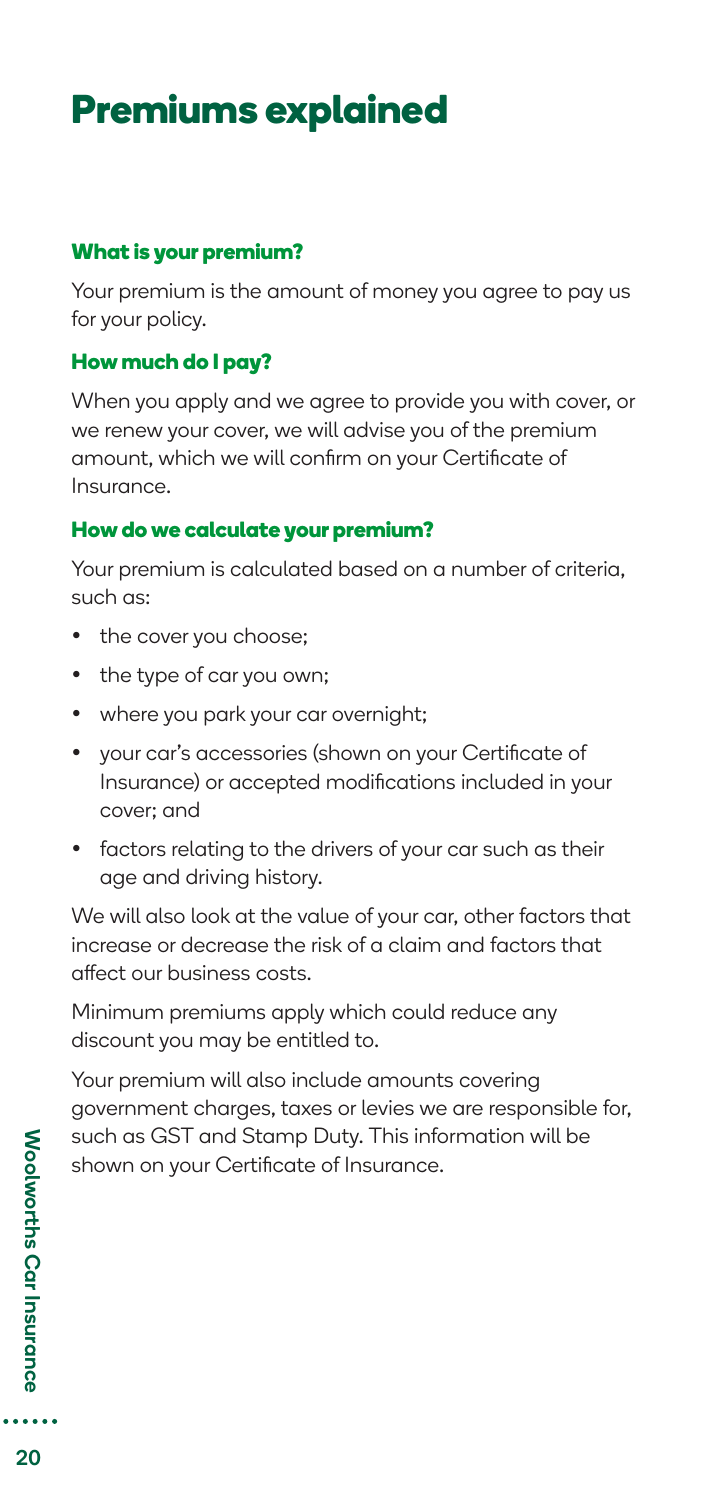## **Your responsibilities**

### **Paying your premium**

You need to make sure your premium payment(s) are up to date. If they are not, we may cancel your policy in accordance with the law.

If any premium instalment remains unpaid for 14 days or more, we may also refuse to pay a claim.

It is important that you contact us if your bank or credit card details change.

In the event of a total loss claim and where you pay your premium by instalments, we will deduct any unpaid premium for the period of insurance from the claim settlement.

### **Duty of Disclosure**

Before you enter into the policy with us, the Insurance Contracts Act 1984 requires you to provide us with the information we need to enable us to decide whether and on what terms your proposal for insurance is acceptable and to calculate how much premium is required for your insurance.

We will provide you with the relevant Duty of Disclosure that applies before you enter into, vary, renew, extend, reinstate or replace your policy. This duty applies until we agree to insure you.

You should read and understand it because if the Duty of Disclosure is not complied with we may cancel the policy and/or reduce the amount we pay if you make a claim. If fraud is involved, we may treat the policy as if it never existed and pay nothing.

Full details of the Duty of Disclosure are available free of charge by calling us on 1300 10 1234 or you can view it any time at woolworths.com.au/insurance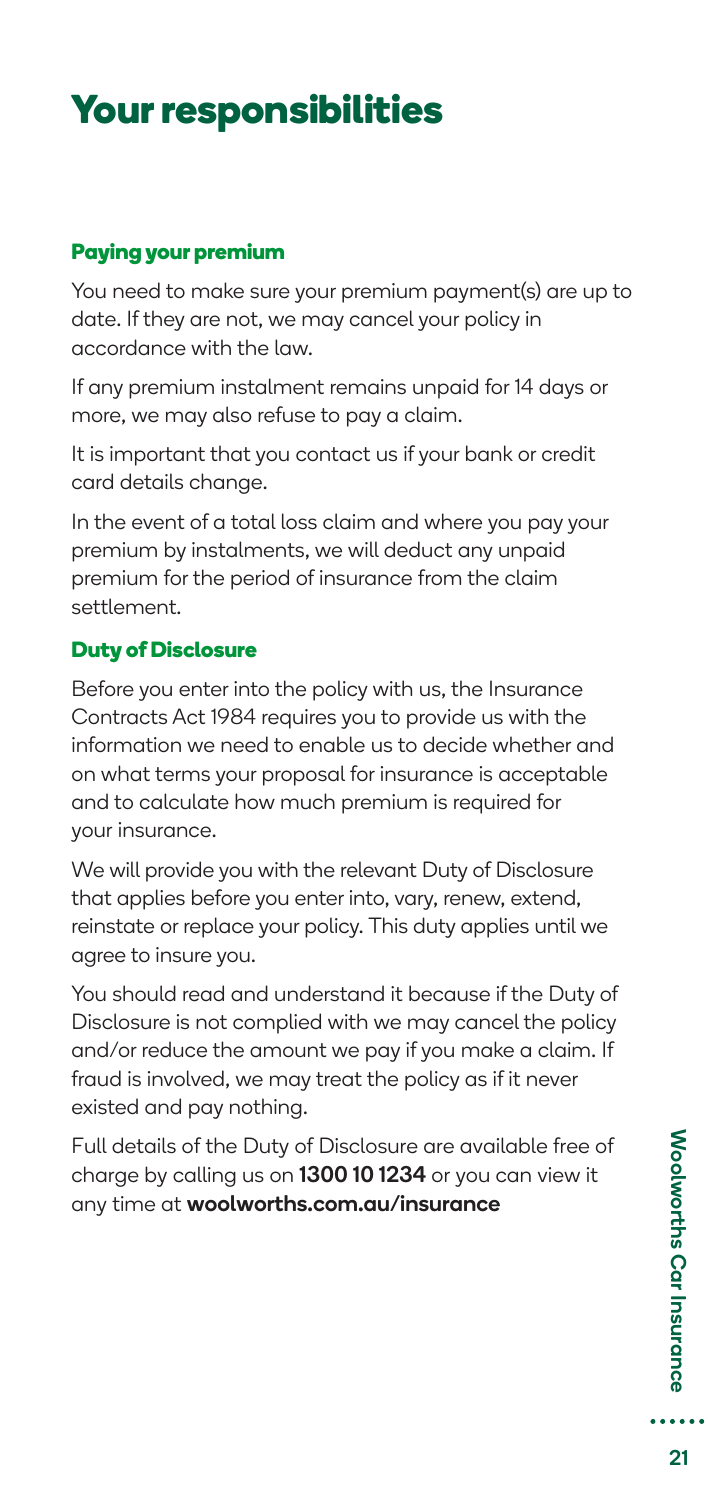### Looking after your car

You must ensure your car is kept in good repair and you need to take all reasonable precautions to protect your car from loss or damage.

If you do not maintain and protect your car, we may decline your claim or reduce what we pay for a claim.

### Notify us when things change

During the period of insurance you must tell us of any change that may increase the chances of a claim or if any information provided by you to us is not accurate. If you do not do this we may refuse to pay a claim where permitted by law.

These changes can include but are not limited to:

- if you add any accessories to your car;
- if your car is modified from the manufacturer's specifications;
- if you change from using your car for private use to business use; and/or
- if you replace or sell your car.

Where things change we will review the policy. We may propose a variation to the policy terms, charge an additional premium or in some cases cancel the policy.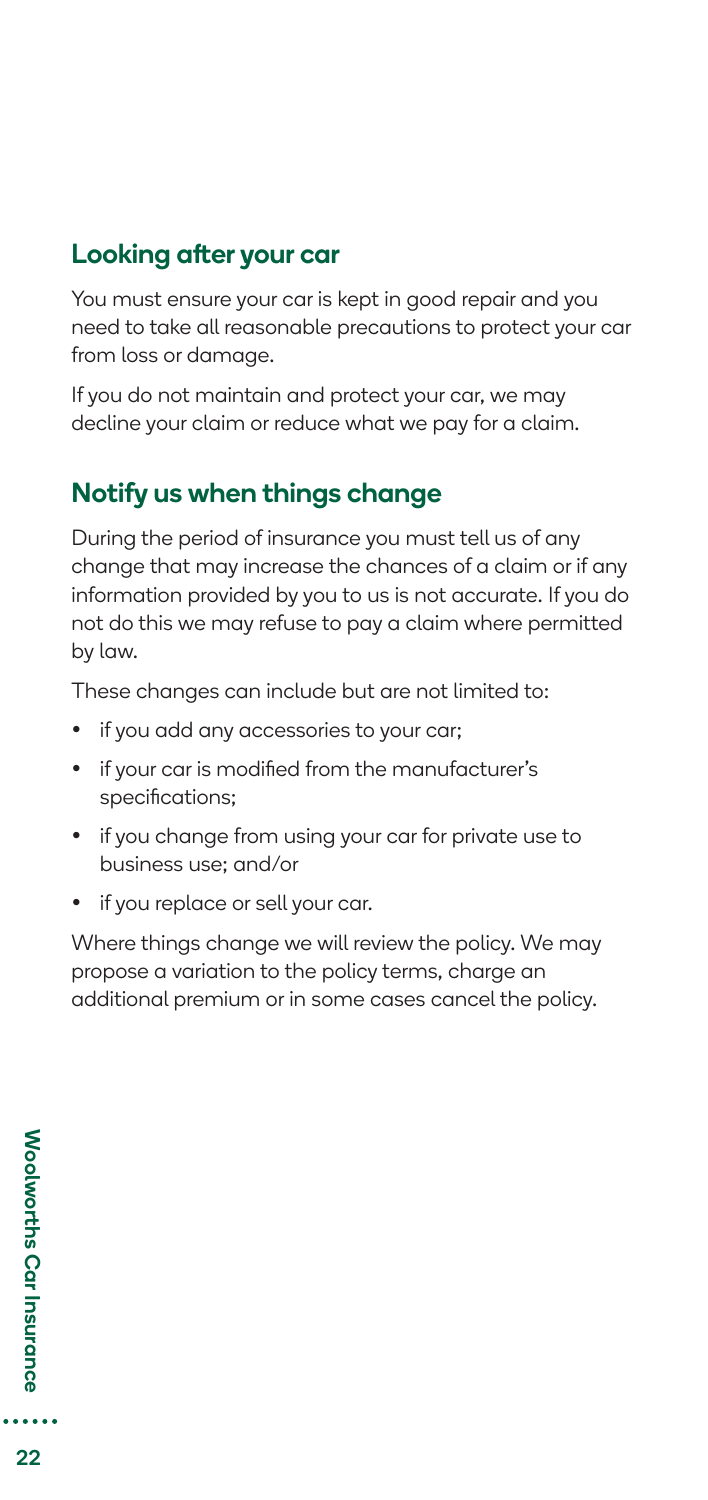### More than one insured person

If there is more than one insured named on your Certificate of Insurance we will treat a statement, act, omission, claim or request to alter or cancel your policy made by one as coming from all of those named as insured.

### Paperless correspondence

We prefer to communicate with you by email or other electronic channels. However if you do not want to receive correspondence electronically, let us know.

We will consider any policy documents we send to you electronically to have been received by you 24 hours from when we sent them.

You are responsible for making sure you provide us with your correct and up to date email address.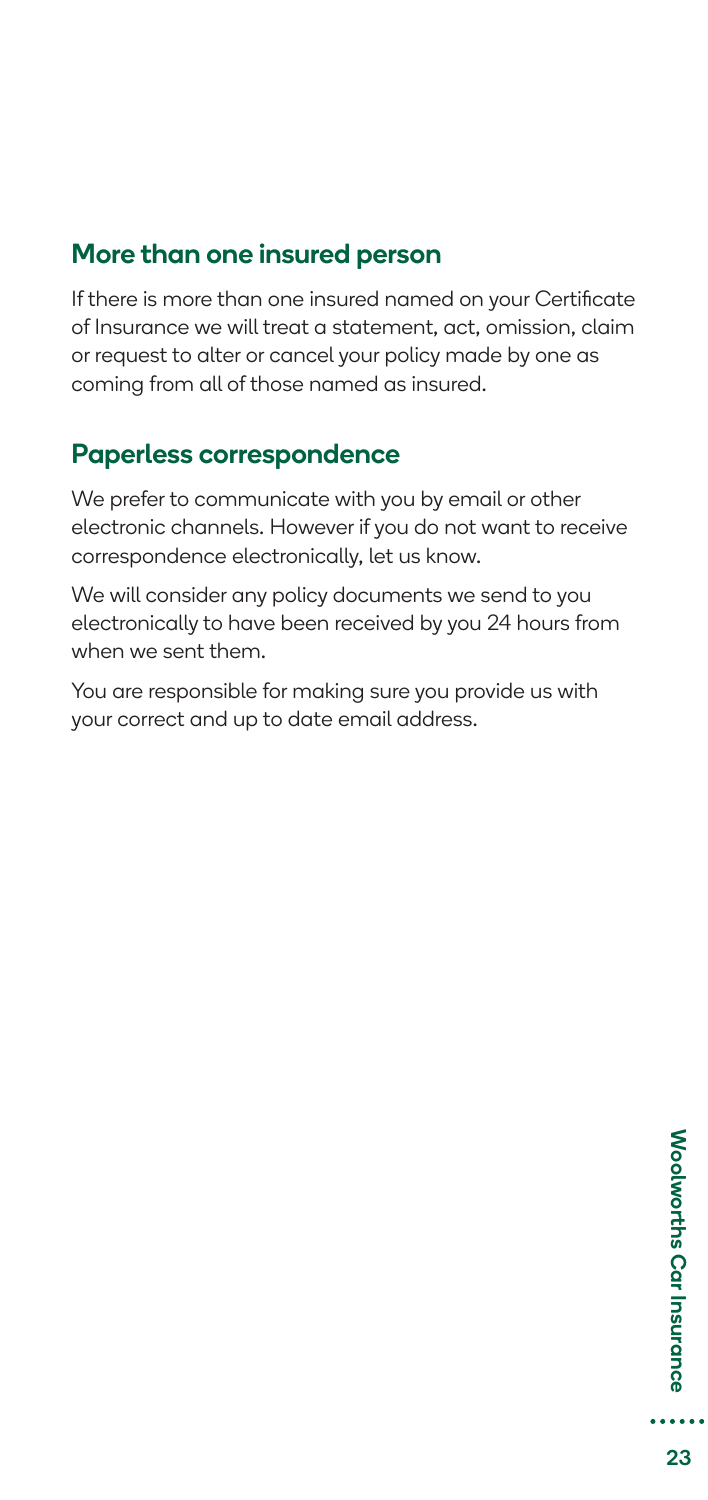## **General exclusions**

No insurance covers everything so it is important to understand the exclusions of your policy. These exclusions apply to your chosen cover.

### **Driver exclusions**

Your policy does not cover you if at the time of a claim, the driver or supervising driver (in the case of a learner driver) of your car:

- is younger than any age restriction shown on your Certificate of Insurance;
- is a learner driver not accompanied by a fully licensed driver;
- is not legally licensed to drive your car or is not complying with the conditions of their licence;
- is under the influence of any drug, alcohol and/or whose blood alcohol level is over the legal limit; or
- refused to undertake any alcohol or drug tests when asked to do so by the police.

However, we will reconsider your claim if we are satisfied that you had no reason to suspect that the driver of your car was not licensed to drive your car or was affected by alcohol or any drug. If we do settle the claim, we may decide to recover what we have paid from the person who was driving or in charge of your car when the accident happened.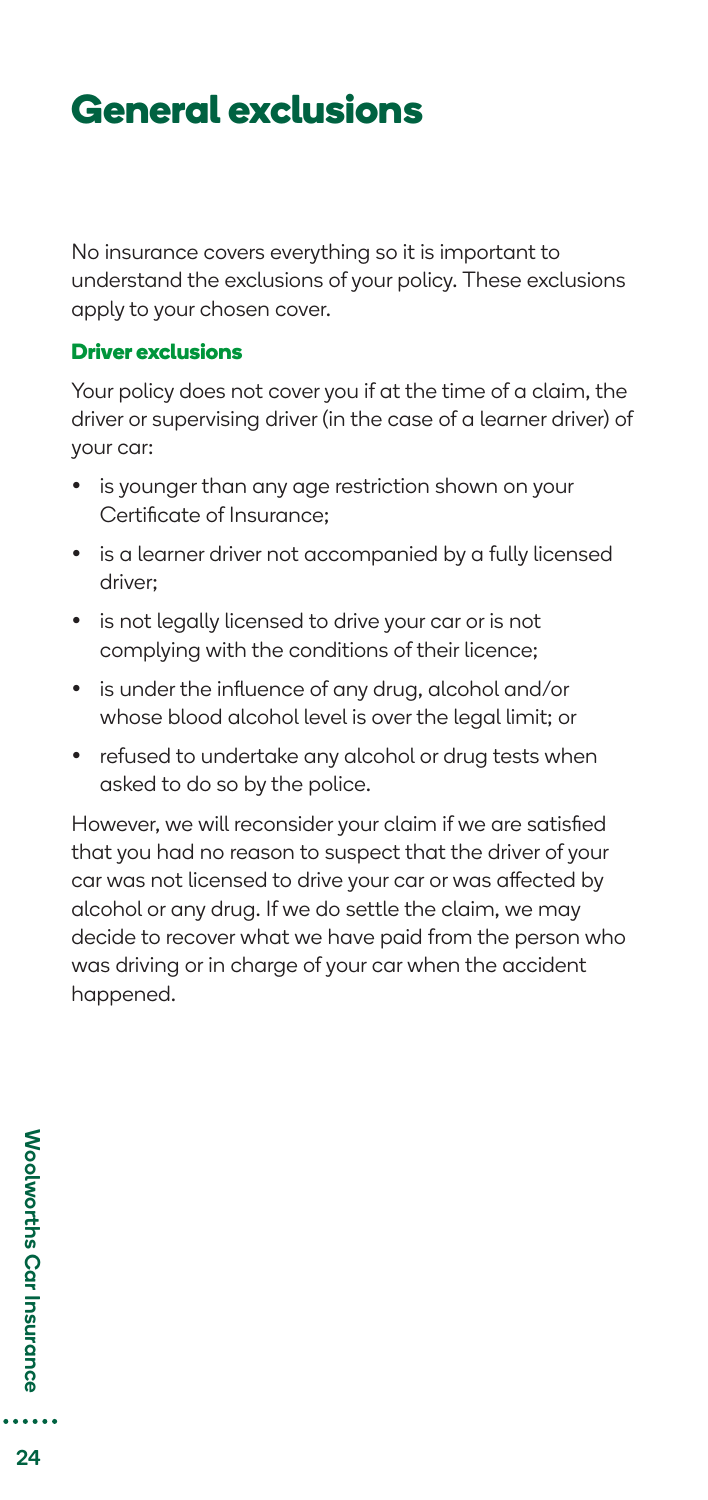### **Usage exclusions**

Your policy does not cover you for an event where your car was used:

- while in an unsafe or un-roadworthy condition, unless you can prove the car's condition did not cause or contribute to the accident;
- to move, in quantities greater than that used for domestic purposes, dangerous goods or substances that could pollute or contaminate;
- for a fee or reward either to carry passengers and/or as a hire car, courtesy car or delivery car;
- for any motor sport or motor sport trial, or driven on a motor sporting circuit, except as part of a defensive driver training course;
- by any motor trade for experiments, tests, trials or demonstration;
- to carry more passengers or tow a load greater than your car was designed for, unless you can prove that this did not cause the accident;
- outside Australia.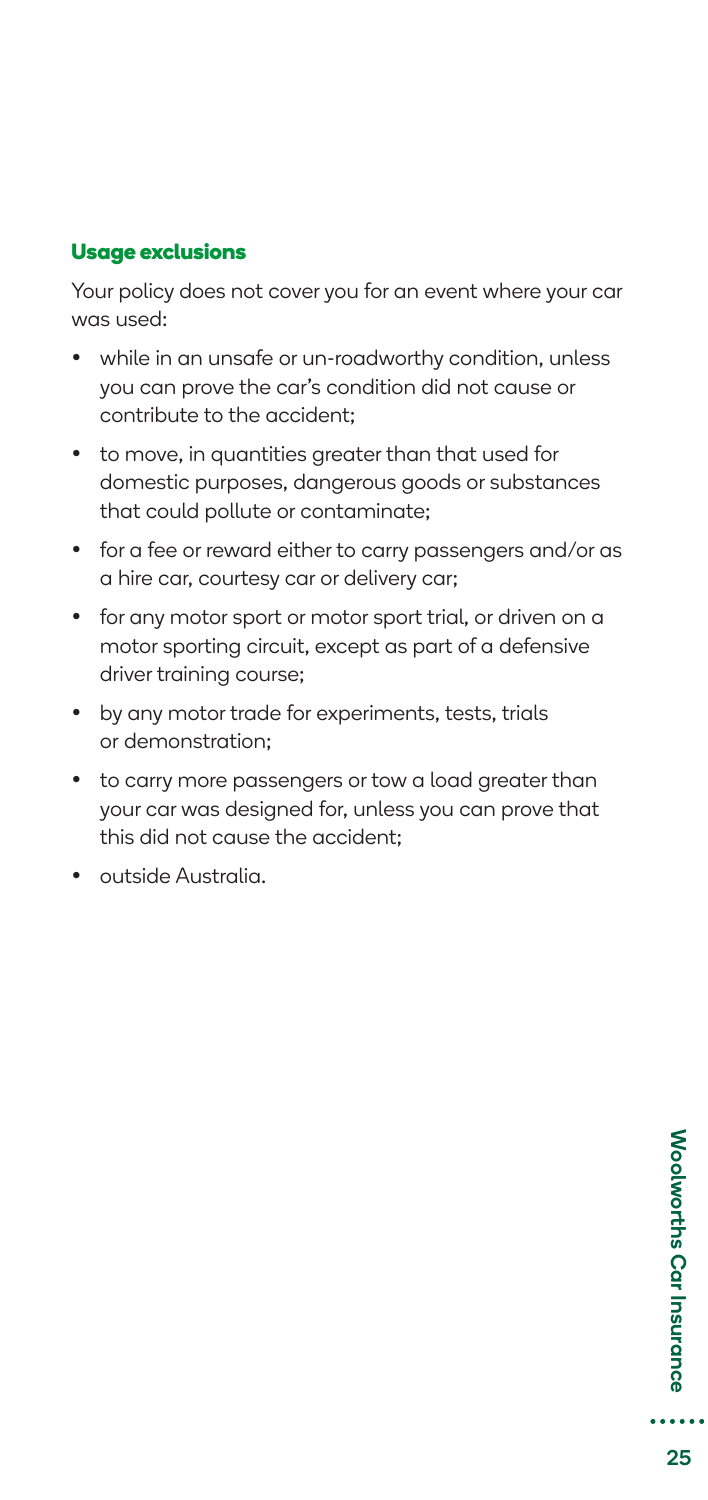### **Vehicle condition, repairs and maintenance exclusions**

Your policy does not cover you for:

- loss or damage to your car caused by using the wrong fuel;
- any repairs to your car we do not consent to;
- loss of or damage to your car after an accident, theft, incident or breakdown where you have not taken reasonable steps to protect your car;
- any pre-existing damage, faulty workmanship or incomplete repairs before the claimed loss;
- mechanical damage arising from you knowingly driving your car in a damaged condition;
- tyre damage caused by braking, punctures, cuts or bursts;
- damage to your car arising from wear and tear, rust or corrosion;
- reduction in value or depreciation;
- mechanical, electrical or computer breakdowns, failures or breakages, or where a component fails to perform to its intended design specification; or
- any claim where the car has been modified or fitted with non-standard accessories without our prior written consent.

**Woolworths Car Insurance** Woolworths Car Insurance : 3 . . . . .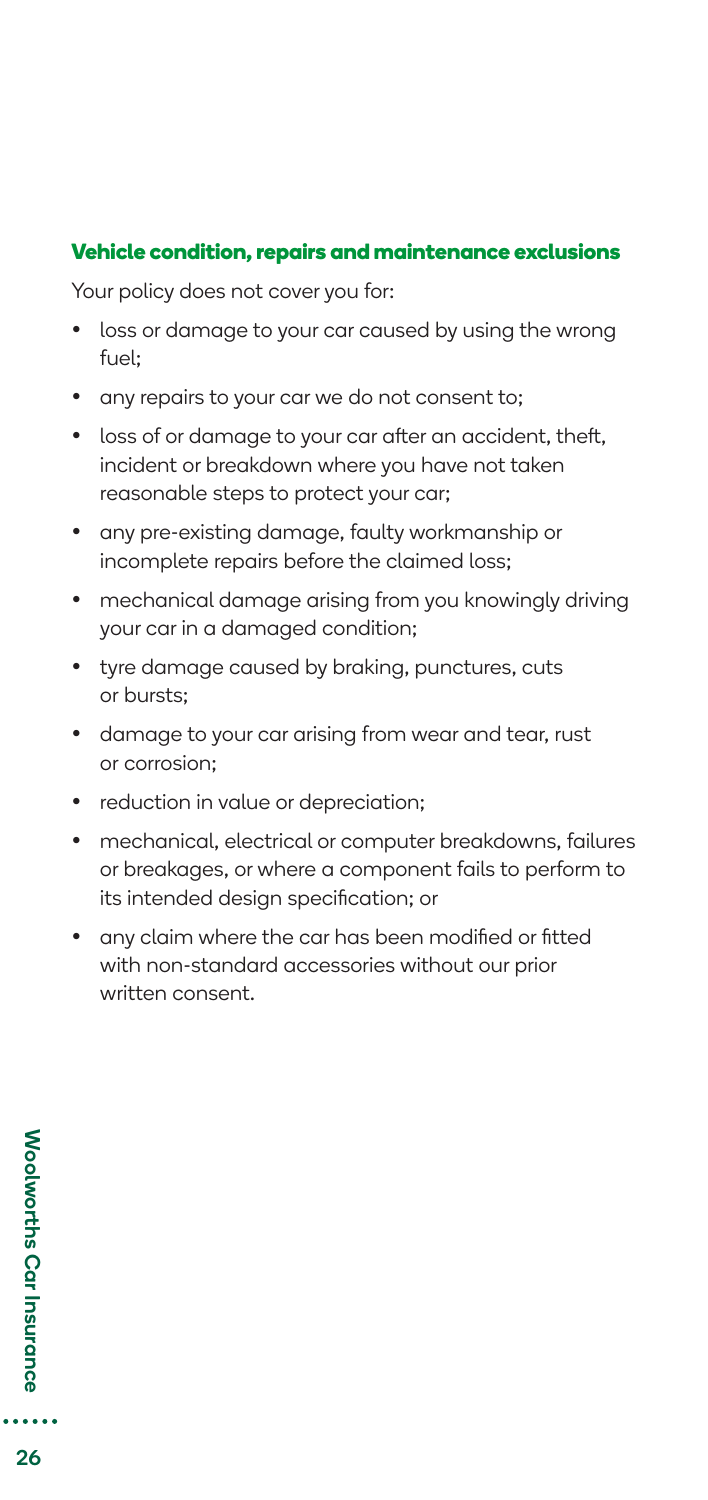### **Financial and non-financial exclusions**

Your policy does not cover you for:

- any amount over the agreed value or the market value of your car as shown on your Certificate of Insurance;
- any limitation that applies to your cover that is shown on your Certificate of Insurance;
- any claim amount below any excess(es) that you must pay or bear;
- any costs associated with the hire of a car unless your car has been stolen or you have the optional extra 'Hire car cover';
- loss or damage to any property such as tools of trade, machinery, equipment or parts that we did not agree in writing to cover;
- any loss you suffer because you cannot use your car; or
- compensation for distress, inconvenience or any other non-financial losses.

### **Other exclusions**

We will not pay any claim for loss, damage, liability or cost or expenses caused by or connected with:

- legal costs for criminal acts or fines for breaches of road traffic rules or statutes;
- damage to property belonging to you or any other person covered by the policy, any family member or person who usually lives with you, (other than the cover provided by the additional benefit 'Personal property' see page 16);
- damage to property in the care, custody or control of you or any other person covered by this policy;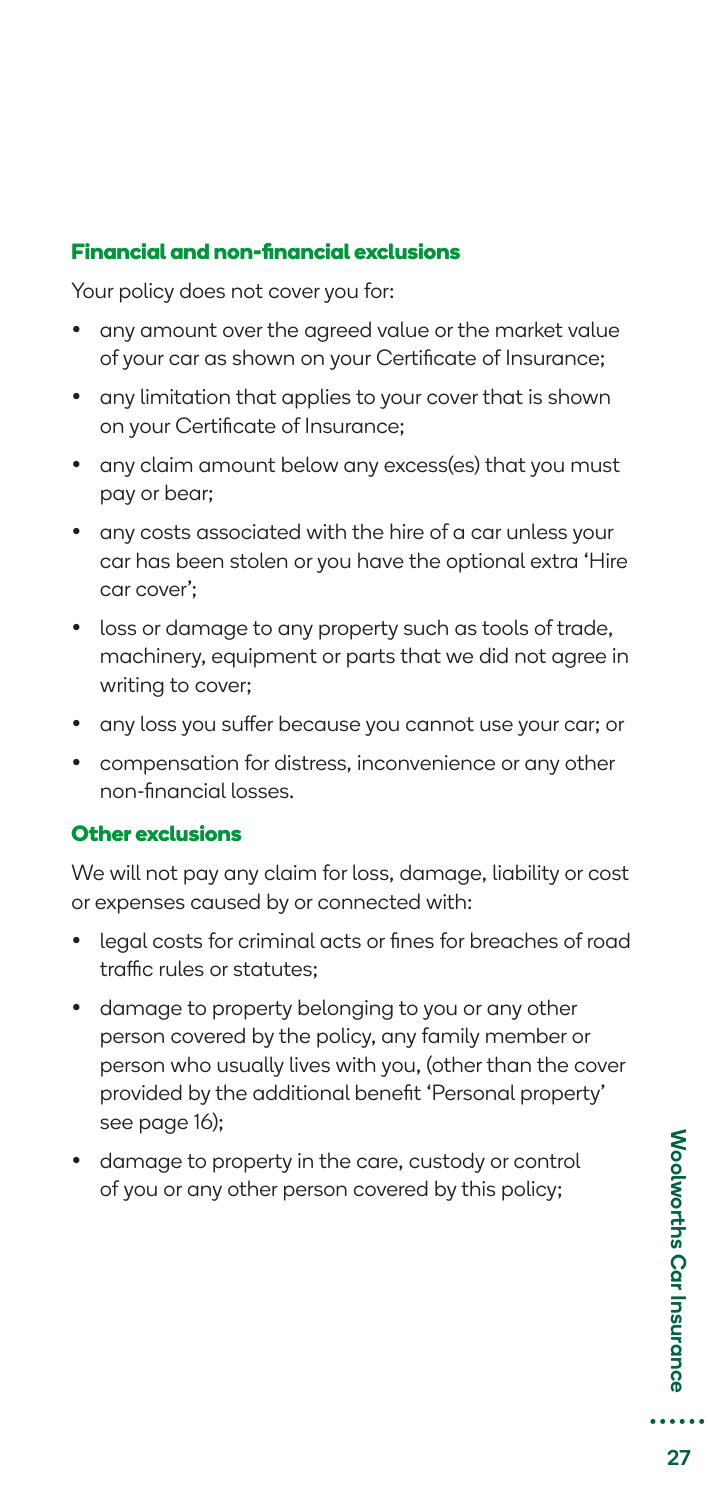- any legal fines, penalties or awards, or compensatory damages;
- your legal liability caused by an agreement or contract that you or any person covered entered into (unless you or they would have been liable despite the agreement or contract);
- any legal liability you have accepted without getting our agreement first;
- any claim where you or a third party with your knowledge have deliberately misled us;
- any impounding or loss of or damage to your car caused by its lawful seizure;
- a deliberate, intentional or malicious act (including theft, conversion or misappropriation) or other criminal act that you cause or give implied or actual consent to someone else to carry out;
- war, invasion, acts of foreign enemies, hostilities, civil war, rebellion, revolution, insurrection or military or usurped power or contamination or pollution by chemical, biological or nuclear agents from an act of terrorism, or any action in response to such acts; or
- ionising radiation or contamination by radioactivity from any nuclear fuel, nuclear waste, and the combustion of nuclear fuel or nuclear weapons material.

For specific conditions of Drive Less Pay Less cover see pages 10-13.

See also your Certificate of Insurance which may contain special exclusions.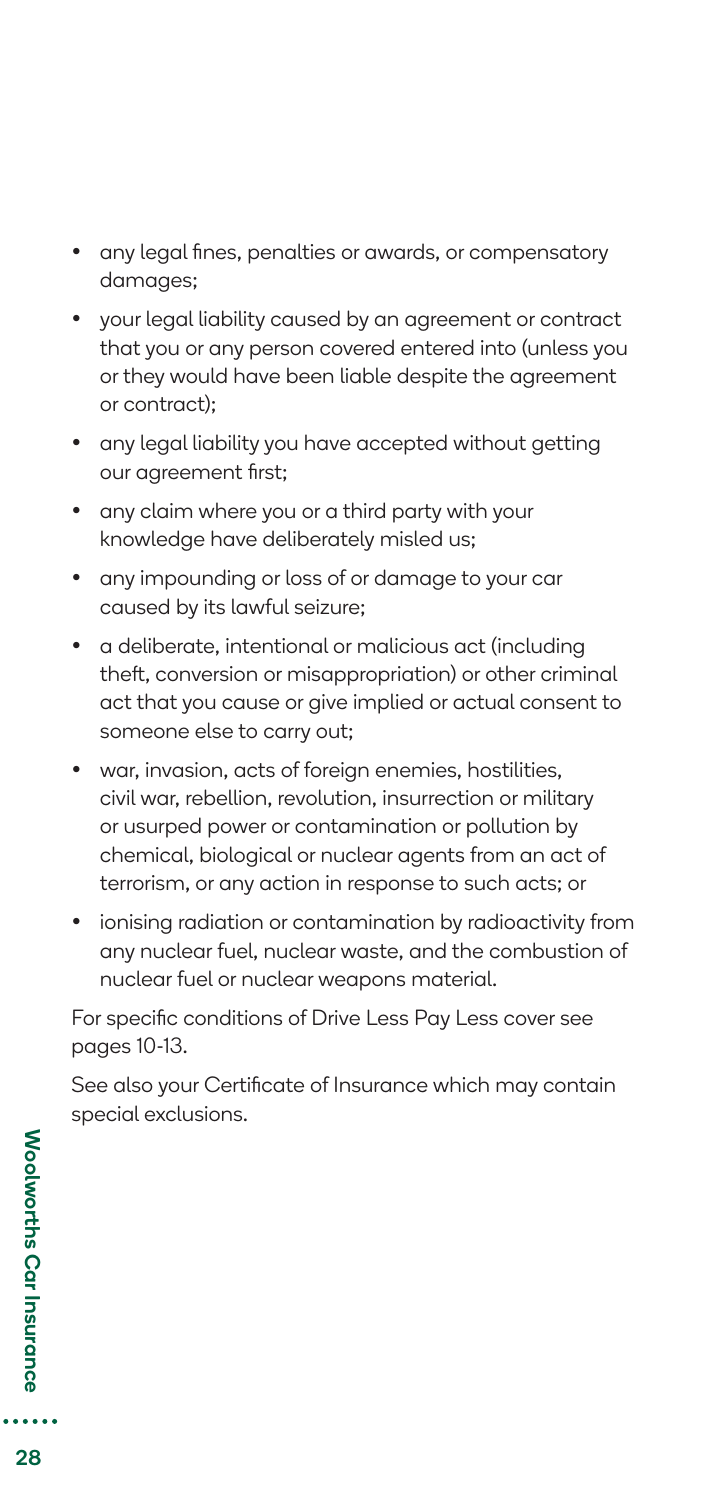## **Making a claim**

In the event of a claim it is good to understand the process so you know what to do and what to expect. Our claims team will support and guide you through the claim process.

### What to do in the event of a claim

|    | Secure your car<br>Make sure your car is safe and secure so it will<br>not be damaged further. This may mean having<br>hawnt ti                                                                               |
|----|---------------------------------------------------------------------------------------------------------------------------------------------------------------------------------------------------------------|
| 2  | <b>Get details</b><br>You will need to get these details from anyone<br>else involved:<br>$\bullet$ full name and address:<br>• registration number;<br>• telephone number; and<br>• driver's licence number. |
| 3  | <b>Report the incident</b><br>Report the incident or loss to the police if the law<br>requires it to be reported.                                                                                             |
| 4) | Call us<br>Call our claims team on <b>1300 10 1234</b> and report<br>the incident.                                                                                                                            |

### Do not:

- admit guilt, fault or liability except to the police;
- offer or negotiate to pay any claim; or
- approve any repairs, except essential repairs needed to minimise or prevent further loss or damage to your car.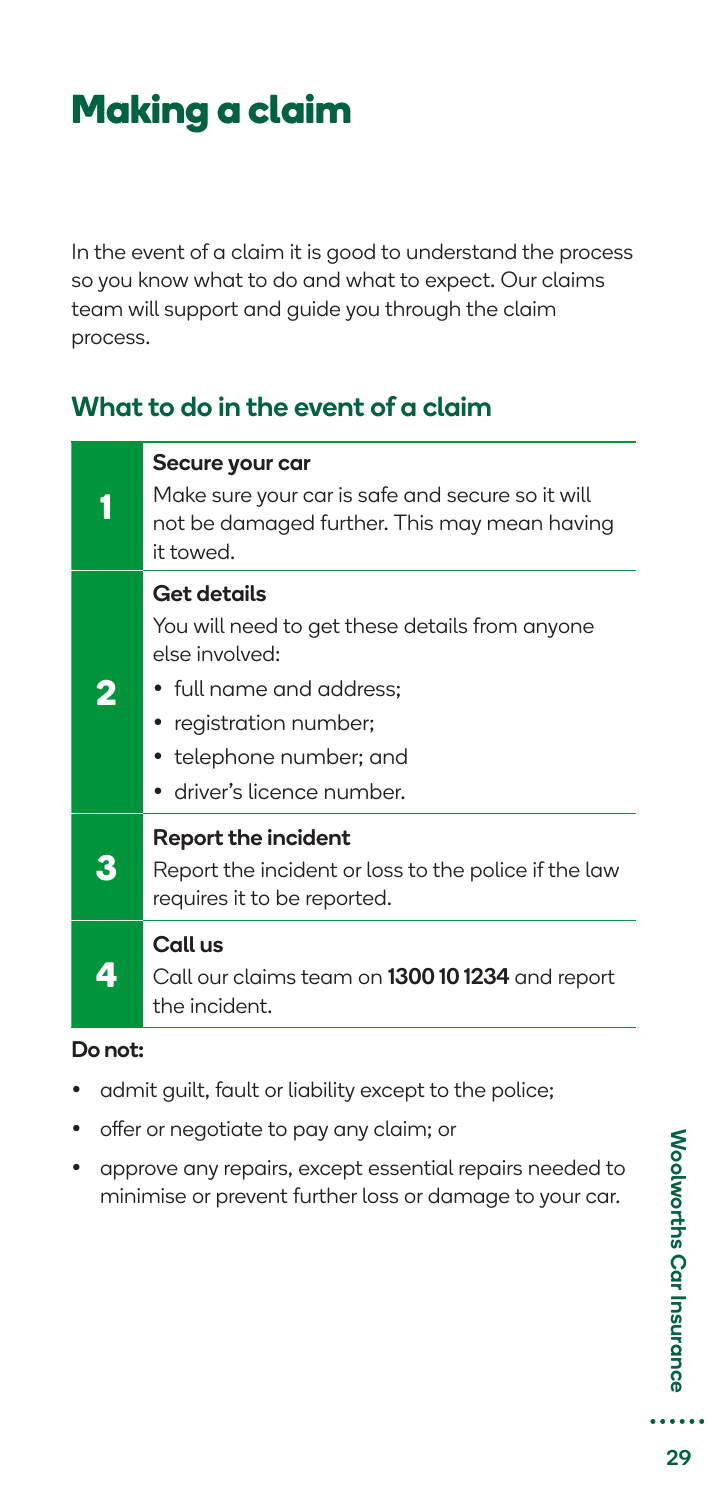### Assessing your claim

After you have lodged a claim with us, we will assess it. When we are doing this, we may ask you for information or assistance to help with the process.

### **We may ask you for:**

- a face-to-face or telephone interview;
- written statements under oath;
- relevant documents;
- odometer readings;
- proof of ownership of the car and any damaged or lost property, such as receipts, invoices, bank or credit card statements, contracts of sale or original photographs;
- details of any other insurance that relates to the claim.

### **We will require you to:**

- let us see or take possession of any damaged property;
- let us or our agent inspect your car;
- send us any communication you receive about the claim from anyone else (including letters of demand and communication about court proceedings);
- do everything you can to help us to negotiate, defend or settle your claim or to recover costs from another party responsible for damaging your car.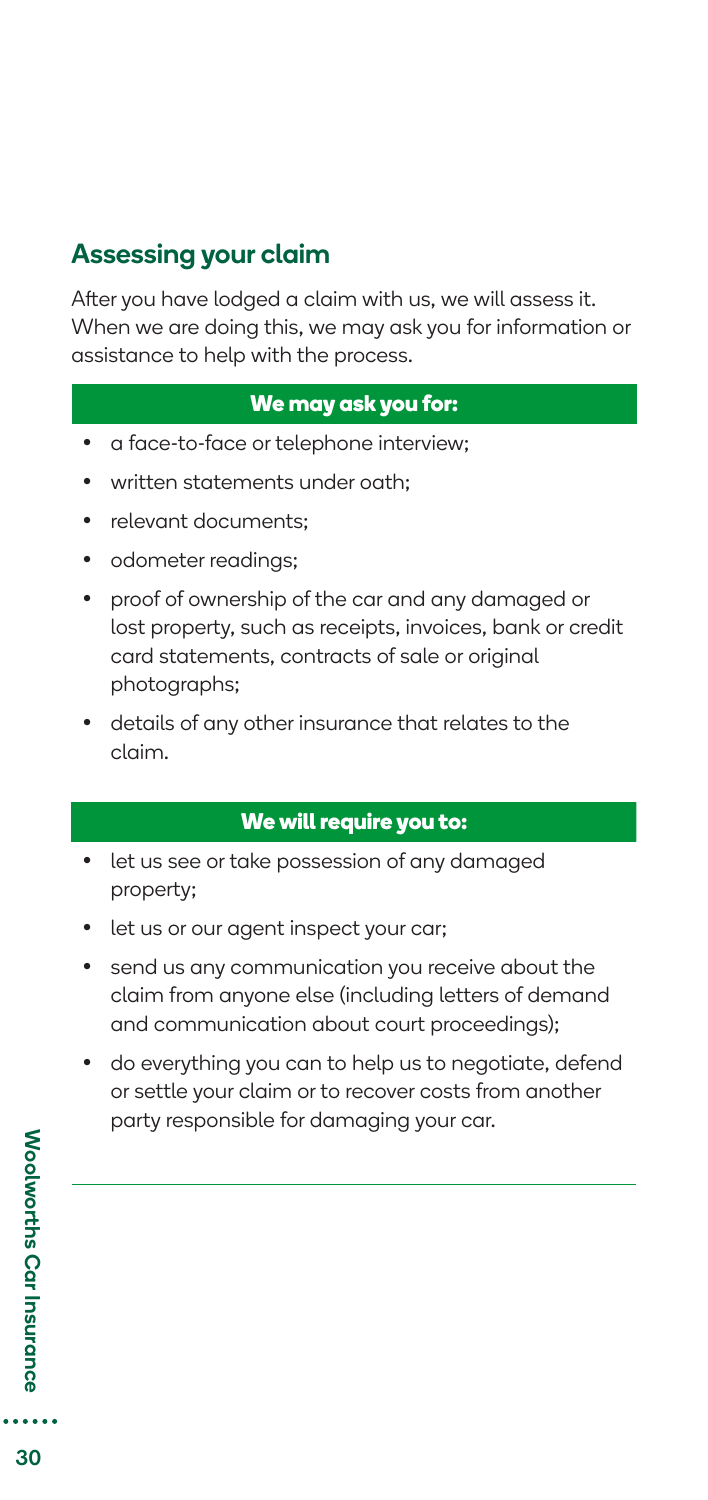### **What we pay**

If you have a claim under the policy, we will decide (in our sole discretion) whether it is best to:

- repair your car;
- pay you the reasonable cost for your car to be repaired;
- replace your car;
- pay you the agreed or market value of your car (or any other limit shown on your Certificate of Insurance) if it is a total loss; or
- any combination of the above.

When deciding whether to repair your car or pay you the reasonable cost to repair your car, we will take into account the legislation that applies in the relevant State or Territory on whether your car is a total loss.

### **If your car is a total loss**

The maximum amount we will pay for the total loss of your car will be based on the sum insured shown on your Certificate of Insurance, less any excess(es).

Insurance cover for the car will cease as soon as we accept and pay the claim.

If your car is declared a total loss, the car, along with any salvage rights will become our property. At our option we may permit you to acquire or keep the car. Should we choose to do so, the car and associated salvage rights will no longer be our property.

We will deduct any unexpired portion of your registration and Compulsory Third Party insurance premium from the settlement amount paid. No premium refund is due if you have paid your premium annually. If you are paying your premium monthly, we will deduct the balance of the yearly premium owing from the claim settlement.

You will need to contact us if you want to apply for new insurance cover for your replacement car.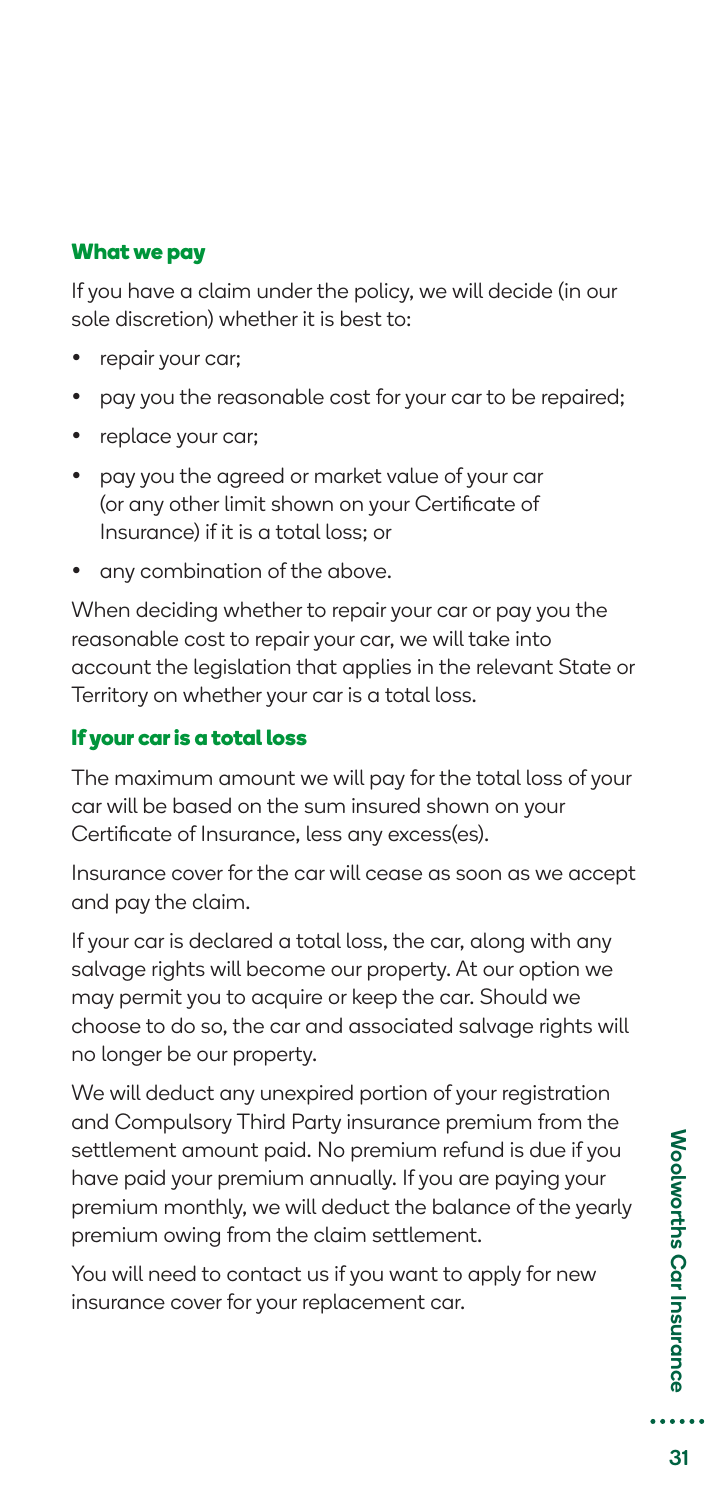### **Who pays for assessing damage?**

If there are costs in assessing the damage:

| For claims we accept and  | We cover diagnosis and         |
|---------------------------|--------------------------------|
| approve                   | reassembly costs               |
| For claims we do not      | <b>You</b> cover diagnosis and |
| accept or did not approve | reassembly costs               |

### Repairs and replacements

### **What do we guarantee?**

We will only guarantee materials and workmanship on repairs done by a repairer appointed or approved by us. This guarantee is for as long as you own your car and is not transferable.

### **Who does the repairs?**

A qualified repairer appointed or approved by us will do the repairs. While you can arrange for a quote from a different repairer, we have the final say on who will do the repairs.

### **What might you need to pay for?**

We will repair your car to the condition that it was in immediately before the event leading to the claim.

You may have to contribute to the cost of repairing or replacing items such as tyres, engines, accessories, paintwork, bodywork, radiators, batteries or interior trims that have been affected by wear and tear or rust and corrosion.

We will work out how much you may have to pay depending on the condition of the car at the time of the claim.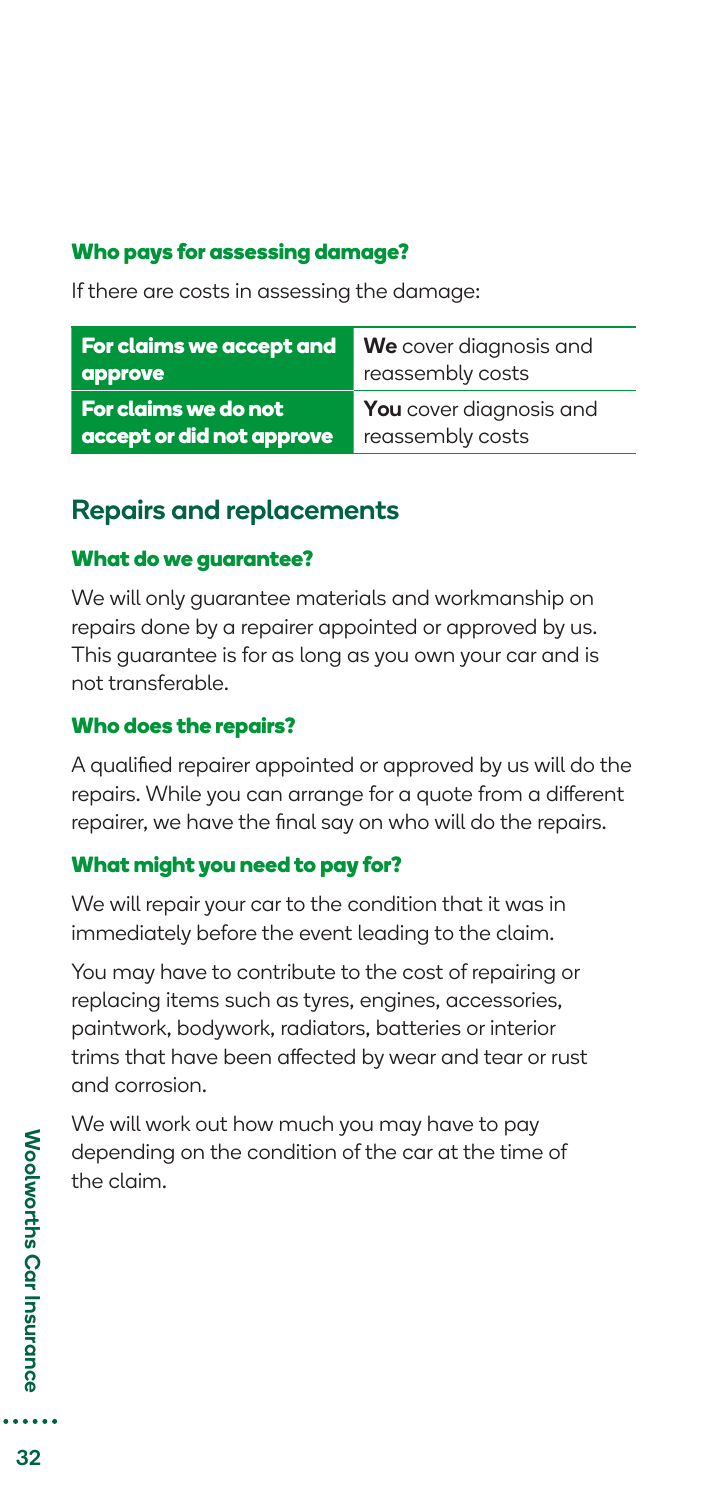### **Replacement parts**

**Is the car under a manufacturer's warranty?**

| <b>YES</b> | We will use new Original Equipment Manufacturer<br>(OEM) parts.<br>For replacement of windscreens or window glass<br>we might use glass which was not produced by<br>the original manufacturer but will always meet<br>Australian Design Rules. |
|------------|-------------------------------------------------------------------------------------------------------------------------------------------------------------------------------------------------------------------------------------------------|
| <b>NO</b>  | We may authorise the use of new parts otherwise<br>we will use parts that are consistent with the age<br>or condition of your car. This may include the use<br>of non-OEM or reconditioned parts.                                               |

### **Damaged parts of a set**

We will only pay for the replacement of the actual part(s) damaged.

**Parts or accessories no longer available in Australia**

If the parts or accessories are no longer available from the manufacturer or available in Australia, we will only pay the cost of an equivalent part or its last listed parts price or value. We will not pay for any unreasonable extra costs to get the parts faster, and we will not have any responsibility for losses arising from any delay in the supply of parts.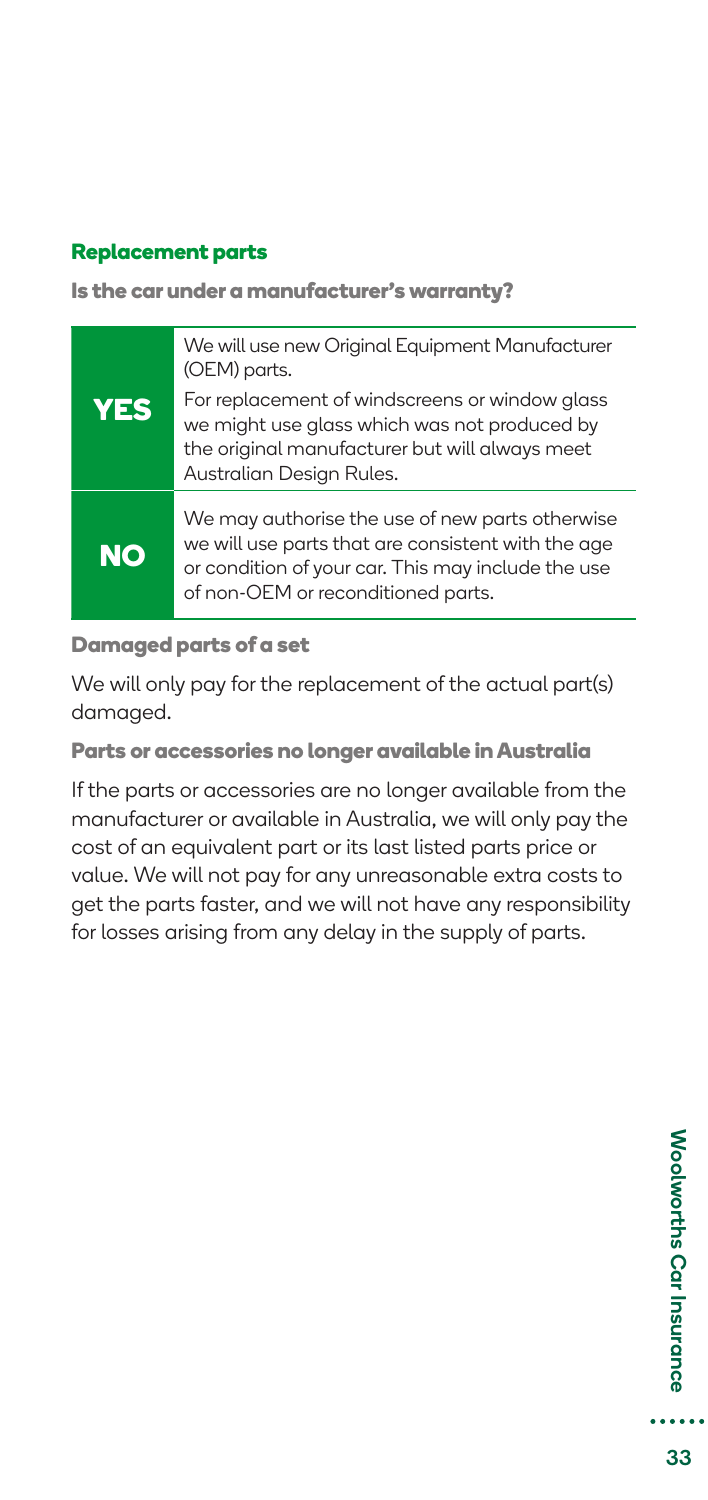### **Damage to your car's identification**

If your car's identification, such as VIN plate or label, has been damaged and we cannot source a replacement from its manufacturer we will try to get written confirmation of your car's identity from the manufacturer. We will then repair your car without replacing any damaged identification, unless the law says we have to.

### Understanding your excess

An excess is the amount(s) of money you pay or must contribute towards the cost of any claim. All excess amounts relevant to your cover will be shown on your Certificate of Insurance. When an excess applies you have to pay your basic excess plus any applicable additional excess(es).

### **Excess types**

There are different types of excesses, depending on what your claim relates to, who was driving your car and the type of cover you have chosen. Over the page we outline the different types of excesses and the situations in which they may apply. You will find the amount of each excess on your Certificate of Insurance.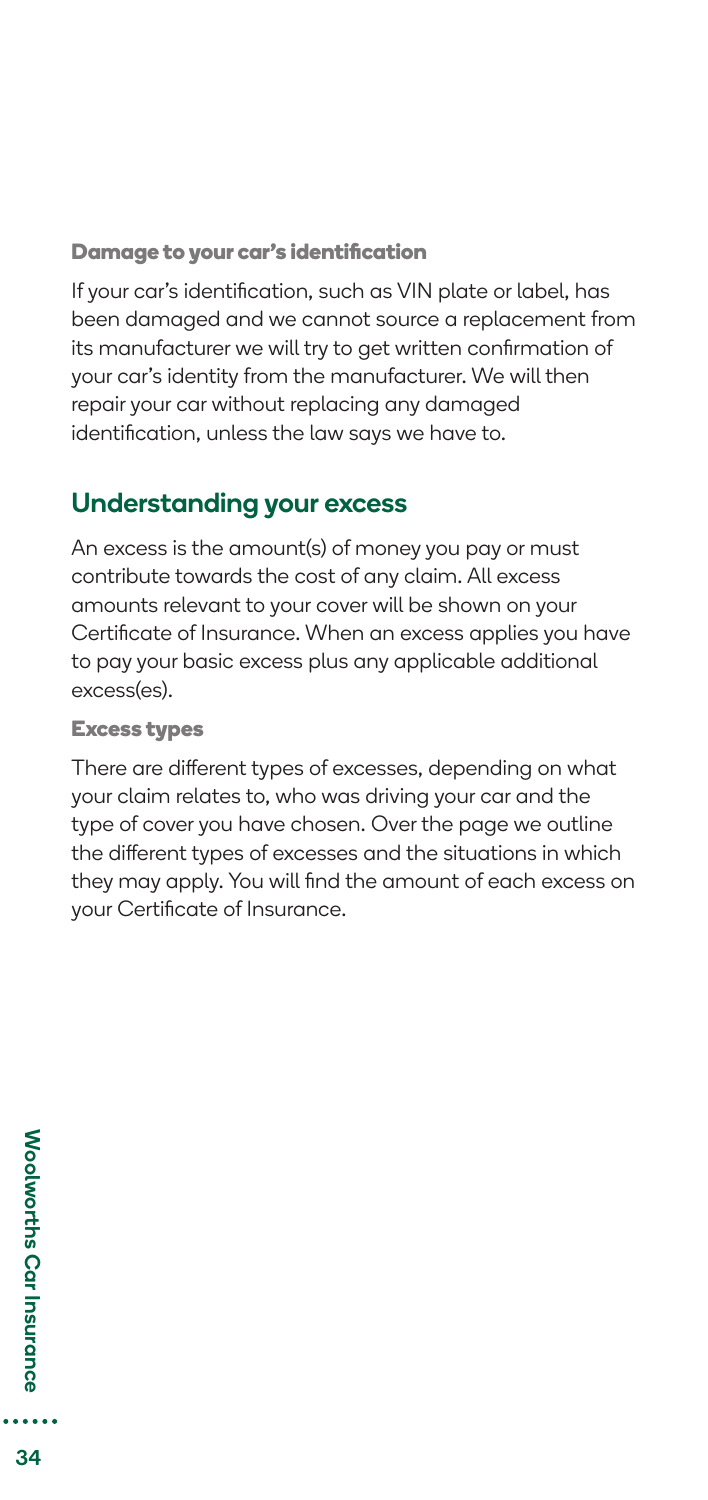| <b>Type of Excess</b>                                                                                                                              |                                                                                                                                                                                                                                                                                                                                                                                                                                                                                                                    |  |  |
|----------------------------------------------------------------------------------------------------------------------------------------------------|--------------------------------------------------------------------------------------------------------------------------------------------------------------------------------------------------------------------------------------------------------------------------------------------------------------------------------------------------------------------------------------------------------------------------------------------------------------------------------------------------------------------|--|--|
| <b>Basic excess</b>                                                                                                                                | The first amount you pay on each claim<br>made under your policy.                                                                                                                                                                                                                                                                                                                                                                                                                                                  |  |  |
| The following excesses will also apply in addition to your basic<br>excess (if applicable they will be shown on your Certificate<br>of Insurance): |                                                                                                                                                                                                                                                                                                                                                                                                                                                                                                                    |  |  |
| Age excess                                                                                                                                         | This applies if the driver is under 25.<br>This excess does not apply to a learner driver.                                                                                                                                                                                                                                                                                                                                                                                                                         |  |  |
| <b>Undeclared</b><br>voung driver<br>excess                                                                                                        | This applies if the driver is under 25 and has<br>not been declared as a driver on your<br>Certificate of Insurance.<br>This excess does not apply to a learner driver.                                                                                                                                                                                                                                                                                                                                            |  |  |
| Learner driver<br>excess                                                                                                                           | This applies if the driver is a learner driver.                                                                                                                                                                                                                                                                                                                                                                                                                                                                    |  |  |
| Inexperienced<br>driver excess                                                                                                                     | This excess applies if the driver is 25 years of<br>age or over and has not held a valid licence to<br>drive in Australia (excluding learner's licences<br>and permits) for the last 2 years or longer.                                                                                                                                                                                                                                                                                                            |  |  |
| Outside<br>odometer<br><b>excess</b>                                                                                                               | This excess only applies if our Drive Less Pay<br>Less cover option is shown on your Certificate<br>of Insurance, and at the time of an incident or<br>claim:<br>your car's odometer reading is below the<br>start odometer reading or above the end<br>odometer reading as shown on your<br>Certificate of Insurance; and/or<br>your car's odometer is faulty or non-<br>functional and you have not had it<br>repaired; and/or<br>your car's odometer has been replaced<br>and your odometer reading has changed |  |  |
|                                                                                                                                                    | as a result, and you<br>have not contacted us to update your<br>policy details.                                                                                                                                                                                                                                                                                                                                                                                                                                    |  |  |
| Special<br>excess                                                                                                                                  | This excess will only be applied if shown on<br>your Certificate of Insurance and may be<br>based on things such as the car, its use, your<br>driving record, or the insurance history of the<br>drivers of your car.                                                                                                                                                                                                                                                                                              |  |  |

Important note: The age and undeclared young driver excess is not applicable in the instance where you have elected to exclude cover for drivers under the age of 25, in which case there will be no cover.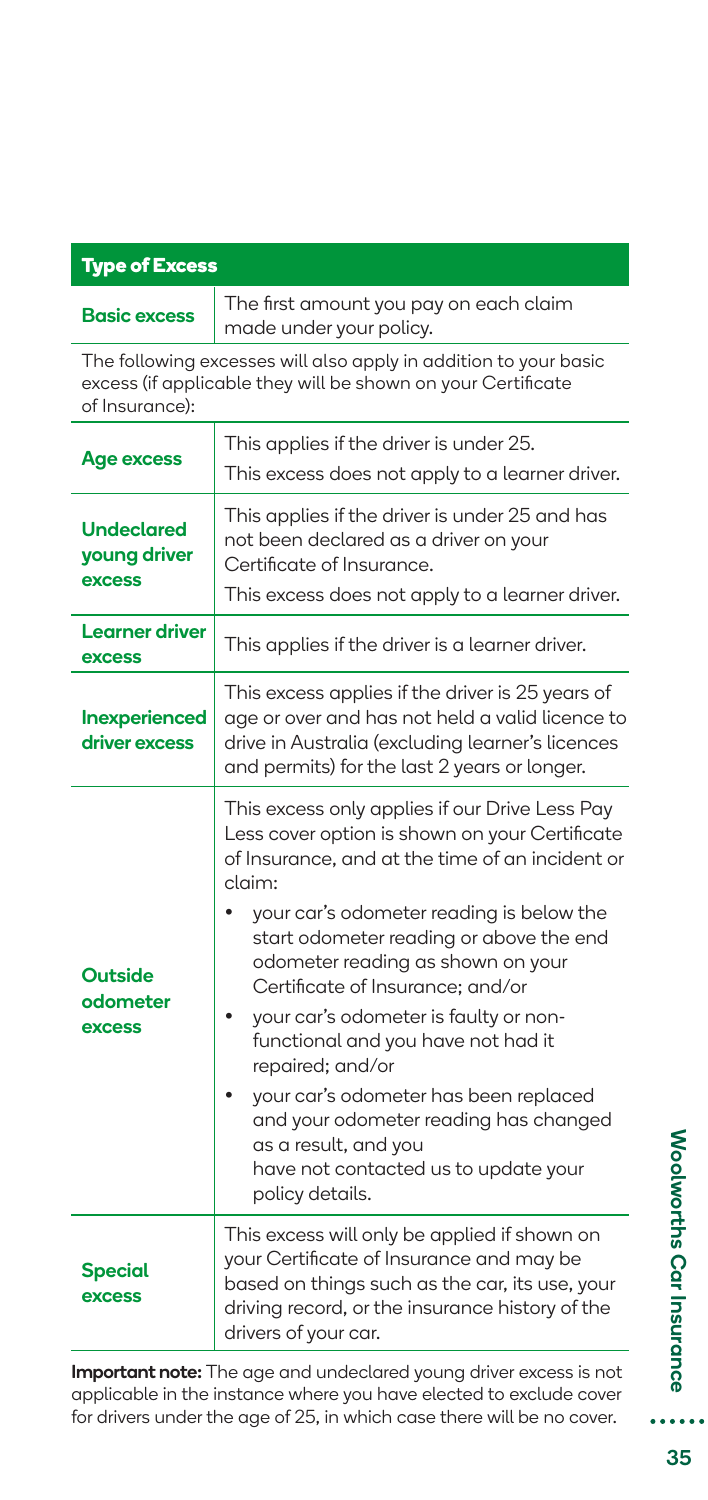### **When do you pay your excess(es)?**

We will ask you to pay your excess(es):

- to the repairer when you pick up your car; or
- directly to us when we request it.

Alternatively, we may deduct the excess(es) from the amount we agree to pay you.

### **When won't you have to pay your excess(es)?**

You will not have to pay an excess if:

- the damage to your car was caused by another car, we agree that you did not contribute or were not at fault, and you can identify the other car and provide its registration number and the driver or owner's full name and address;
- the damage to your car did not involve another car and we agree that you are not at fault in any way and you are able to identify the responsible party who is legally liable and provide their name and home or business address; or
- you have taken the optional cover for 'Excess free windscreen cover' and you are only claiming for the breakage of your front windscreen.

For claims involving fire, theft and malicious damage, broken windscreen or damage sustained while your car is parked, the following excesses will not apply:

- Age;
- Undeclared young driver;
- Learner driver;
- Inexperienced driver.

However all other applicable excesses apply.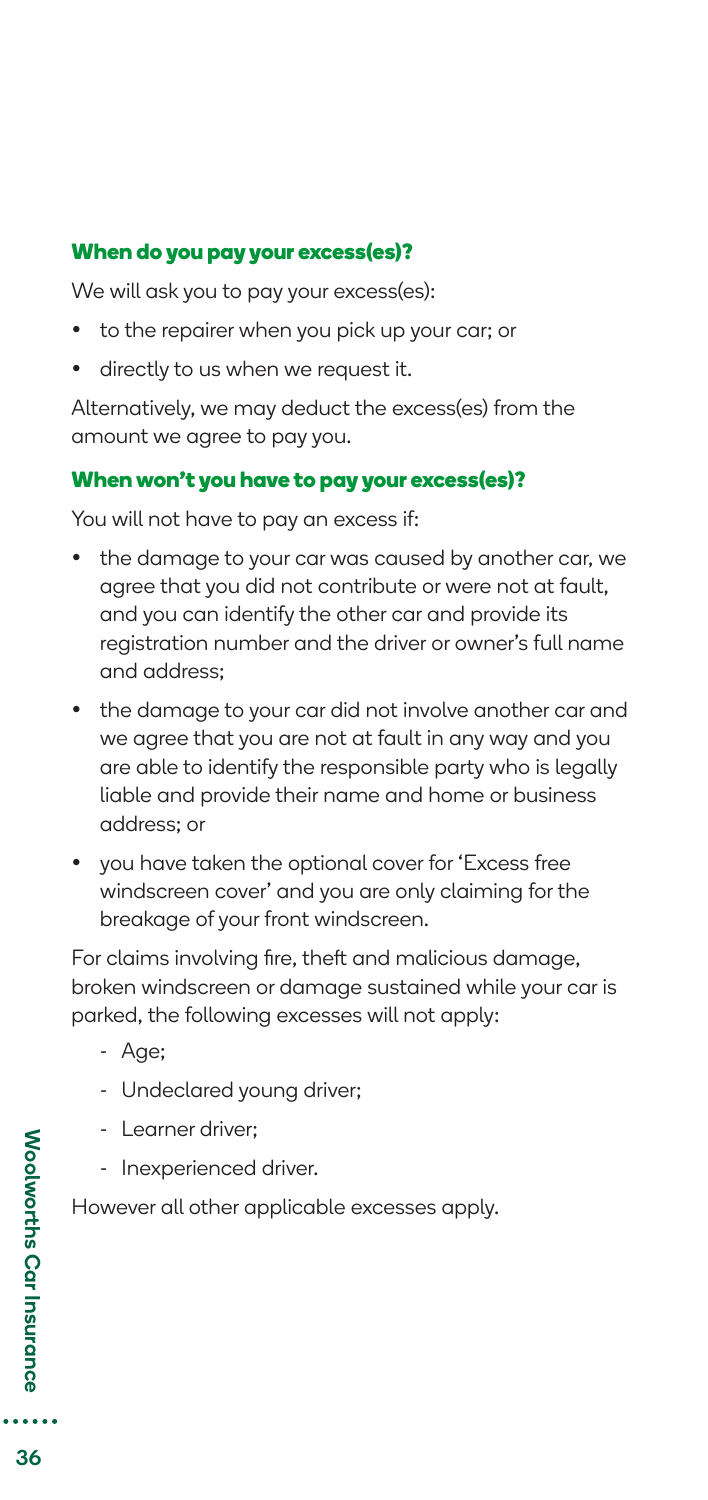## **When to contact us**

### **Changing your cover**

We understand that your circumstances may change. That is why we need you to contact us promptly to apply to amend cover during the period of insurance. It is important to note that if you make a request to amend your cover this may affect your premium.

Any proposed changes to your cover will be subject to acceptance at our absolute discretion.

### **Renewing your policy**

|   | To ensure continuing protection we will normally send<br>you a renewal offer at least 14 days prior to the<br>renewal date of the policy. It will set out information<br>such as the premium and excess for the new period,<br>and any fees that may apply, information you have<br>previously told us and may also include notice of any<br>proposed changes to the terms or the policy to<br>be renewed. |
|---|------------------------------------------------------------------------------------------------------------------------------------------------------------------------------------------------------------------------------------------------------------------------------------------------------------------------------------------------------------------------------------------------------------|
| 2 | Where you receive a renewal offer, you must tell us if<br>the information contained in it is incorrect or<br>incomplete and you must comply with your 'Duty of<br>Disclosure' (see page 21). If you do not we may reduce<br>or refuse to pay a claim or cancel the renewed policy.                                                                                                                         |
| 3 | If nothing needs to be disclosed and you are happy<br>with the renewal offer you do not have to do<br>anything as we will automatically renew on those<br>terms and deduct/charge the new renewal premium<br>from your nominated account/credit card, unless<br>you tell us not to.<br>Should you not wish to take up the renewal offer you<br>must contact us prior to the renewal to advise us.          |
| 4 | If we do not offer to renew your policy we will send you<br>a notice telling you this.                                                                                                                                                                                                                                                                                                                     |

Each renewal is a separate policy, not an extension of the prior policy. Your cooling off period will apply on each renewal.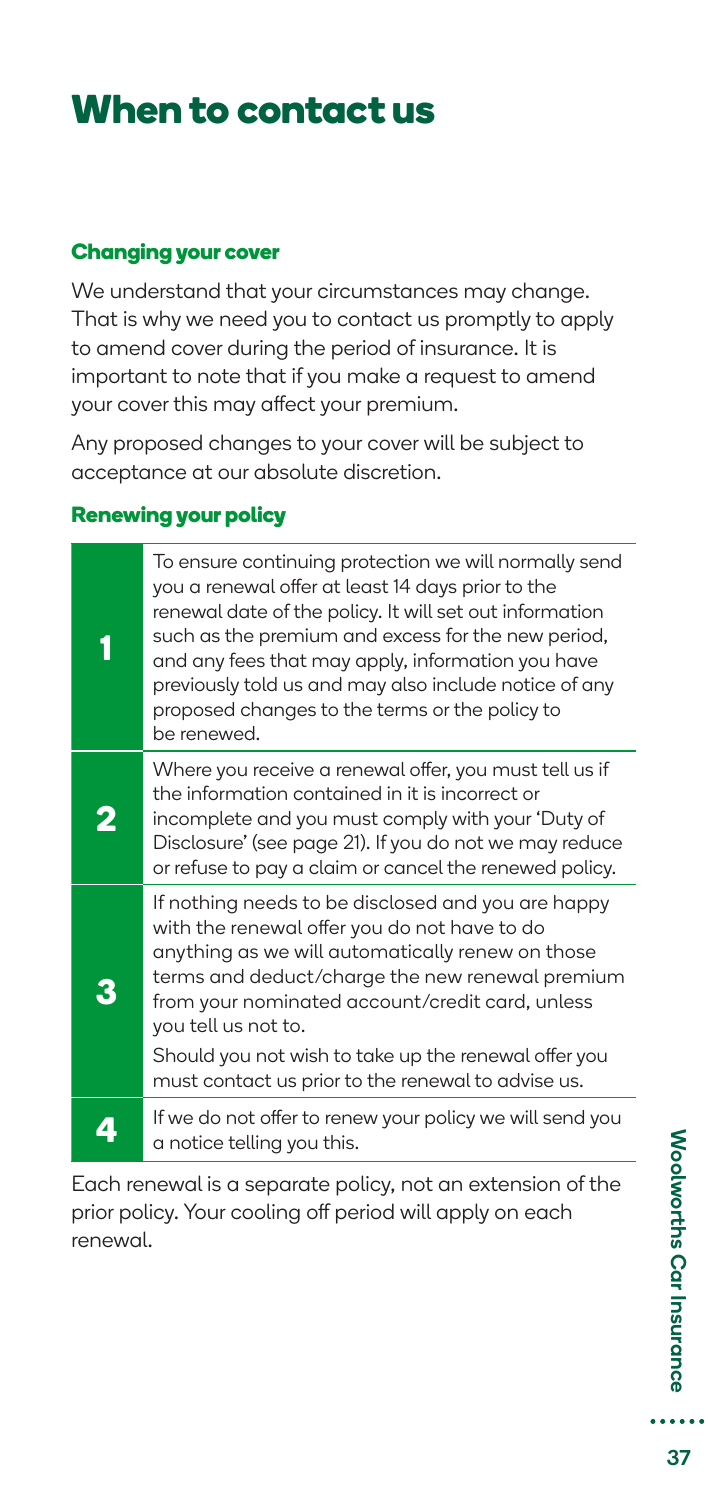If you have an agreed value policy, we will review your sum insured as part of your renewal offer. The updated amount will be stated on the renewal we send you.

This PDS (together with any amendments, updates or endorsements) also applies for any offer of renewal we make, unless we tell you otherwise or issue you with a new updated PDS or Supplementary PDS amending the PDS terms.

### **Cancelling your policy**

**If you want to cancel**

You may cancel your policy at any time by contacting us. We may charge you the cancellation fee specified in the Certificate of Insurance to cover the administration costs if you cancel after your cooling off period.

If you paid an annual premium, we will refund the full amount, less:

- the amount covering the period you were insured for;
- the cancellation fee; and
- government or statutory charges we are unable to recover.

If you pay your premium by monthly instalments we will not provide a refund.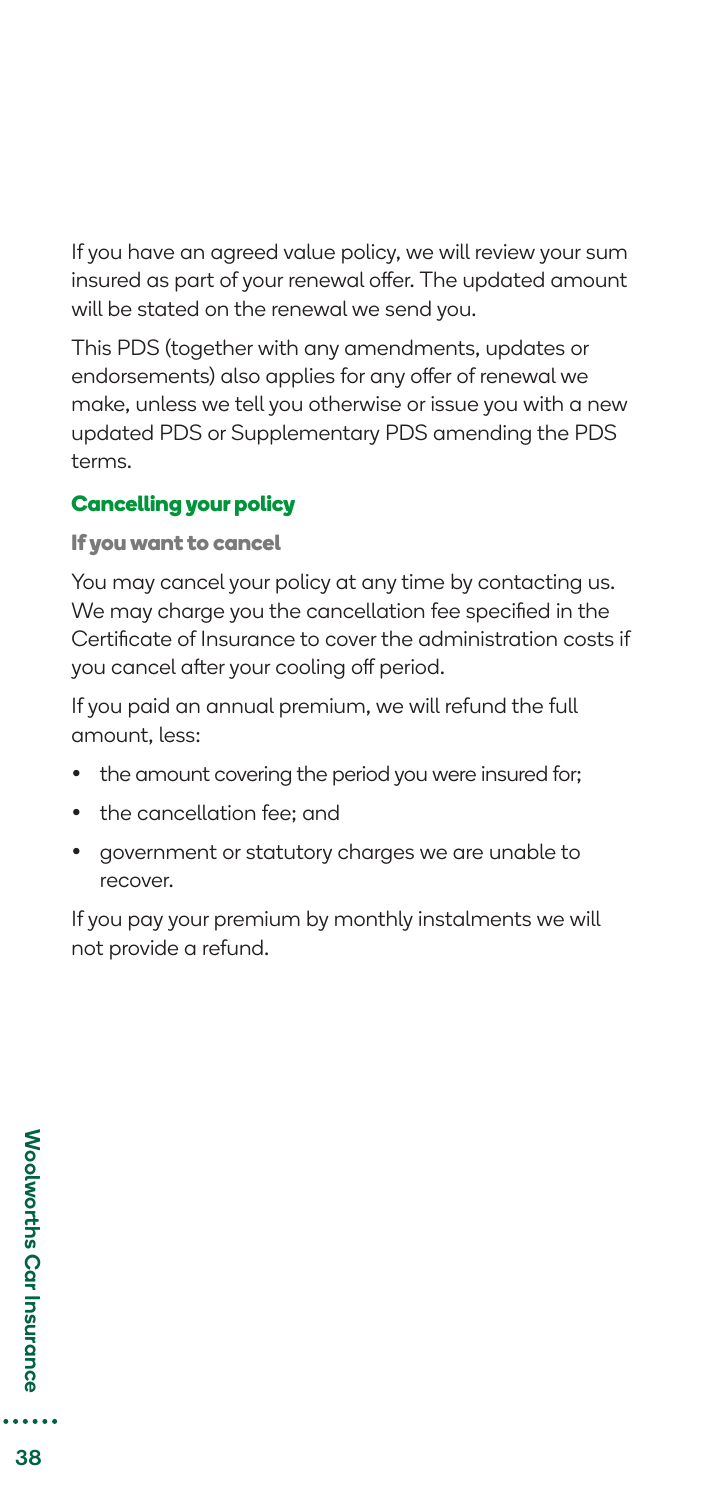### **When we may cancel your policy**

We may cancel your policy where permitted by and in accordance with the law. For example, if you:

- do not comply with the policy terms and conditions;
- do not pay your premium as agreed;
- make a fraudulent claim:
- did not comply with your Duty of Disclosure; or
- misrepresented information when you entered into your policy.

If we pay a claim for a total loss, your policy comes to an end and there is no refund of premium.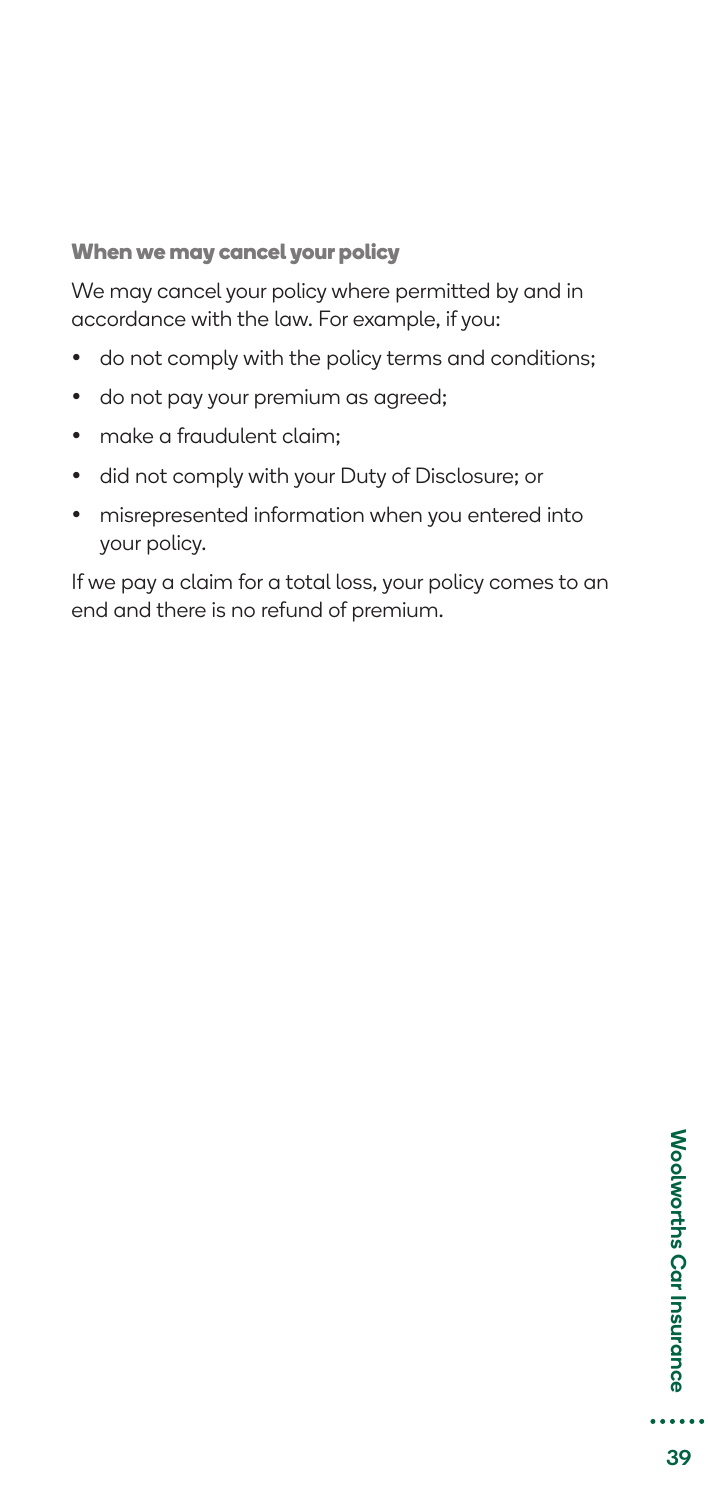### **How to resolve a complaint**

If you have a complaint or dispute, we are committed to work with you to resolve it as quickly as possible. These steps form our complaint and dispute resolution procedure:

### **STEP 1 Let us know about your concerns**

Get in touch with one of our customer service consultants about your concerns, and they'll do their best to resolve them. When you make your complaint please provide as much information as possible. Our aim is to resolve all complaints as soon as possible, however where we can't resolve your concern immediately we will resolve it within 15 business days.

Call us on 1300 10 1234 or visit woolworths.com.au/insurance for more options to get in touch.

**STEP 2 Escalate Your Complaint to our Internal Dispute Resolution Team**

If we haven't responded to your complaint within 15 business days, or if you're not satisfied with how we've tried to resolve it, you can ask for your complaint to be escalated for an Internal Dispute Resolution (IDR) review by a Dispute Resolution Specialist.

| Post:  | Woolworths Car Insurance, Locked Bag 2010, |
|--------|--------------------------------------------|
|        | St Leonards NSW 1590                       |
| Email: | resolution@hollard.com.au                  |
| Call:  | 02 9253 6600                               |

The Dispute Resolution Specialist will provide in writing our final decision within 15 business days of your complaint being escalated, unless they've requested an extension from you and you've agreed to give us more time.

### **STEP 3 Seek an external review of our decision**

If you're not happy with the final decision, or if we've taken more than 45 days to respond to you from the date you first made your complaint, you may contact the Australian Financial Complaints Authority (AFCA) at:

| Phone: | 1800 931 678                              |
|--------|-------------------------------------------|
|        | <b>Post:</b> GPO Box 3 Melbourne VIC 3001 |
|        | Website: afca.org.au                      |
|        | <b>Email:</b> info@afca.org.au            |
|        |                                           |

The AFCA service is provided to you free of charge. A decision by AFCA is binding on us but is not binding on you. You have the right to seek further legal assistance.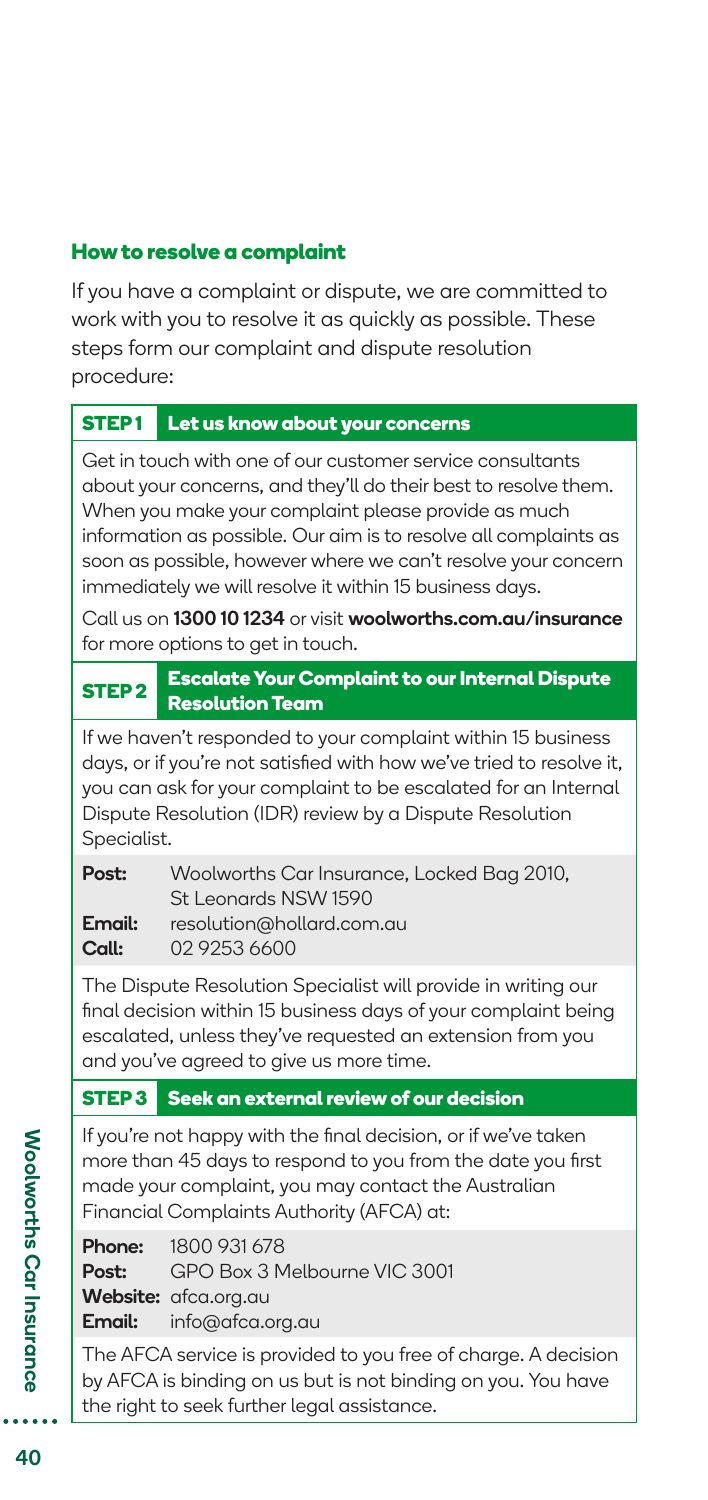## **Other important information**

### How we protect your privacy

We will at various times or stages during our communication with you collect some of your personal information.

We collect personal information to provide, offer and administer our various products and services, or otherwise as permitted by law.

We may collect your personal information so that we or our related entities or other third parties with whom we have a relationship can develop or offer you services or products which we believe may be of interest to you, however we will not do so if you tell us not to.

Collection can take place by websites, email, telephone or in writing. If you do not consent to us collecting and using the personal information we request, we may not be able to provide you with our services or products.

We may at times also disclose your personal information to our related companies or third parties who provide services on our behalf; however we will never sell, rent or trade your personal information. It may happen that we disclose personal information to related companies or service providers located in countries other than Australia, such as Japan. These details can change from time to time and you should contact us for further details to see if this applies to you.

Your consent applies when you apply for insurance, or become or remain the insured. You can read more about how we collect, use and disclose your personal information or our complaints process about a breach of the Australian Privacy Principles in our Privacy Policy which is available on our website or you can request a free copy. If you wish to update or gain access to your personal information or have a complaint about a breach of your privacy contact us (our contact details are provided in this PDS).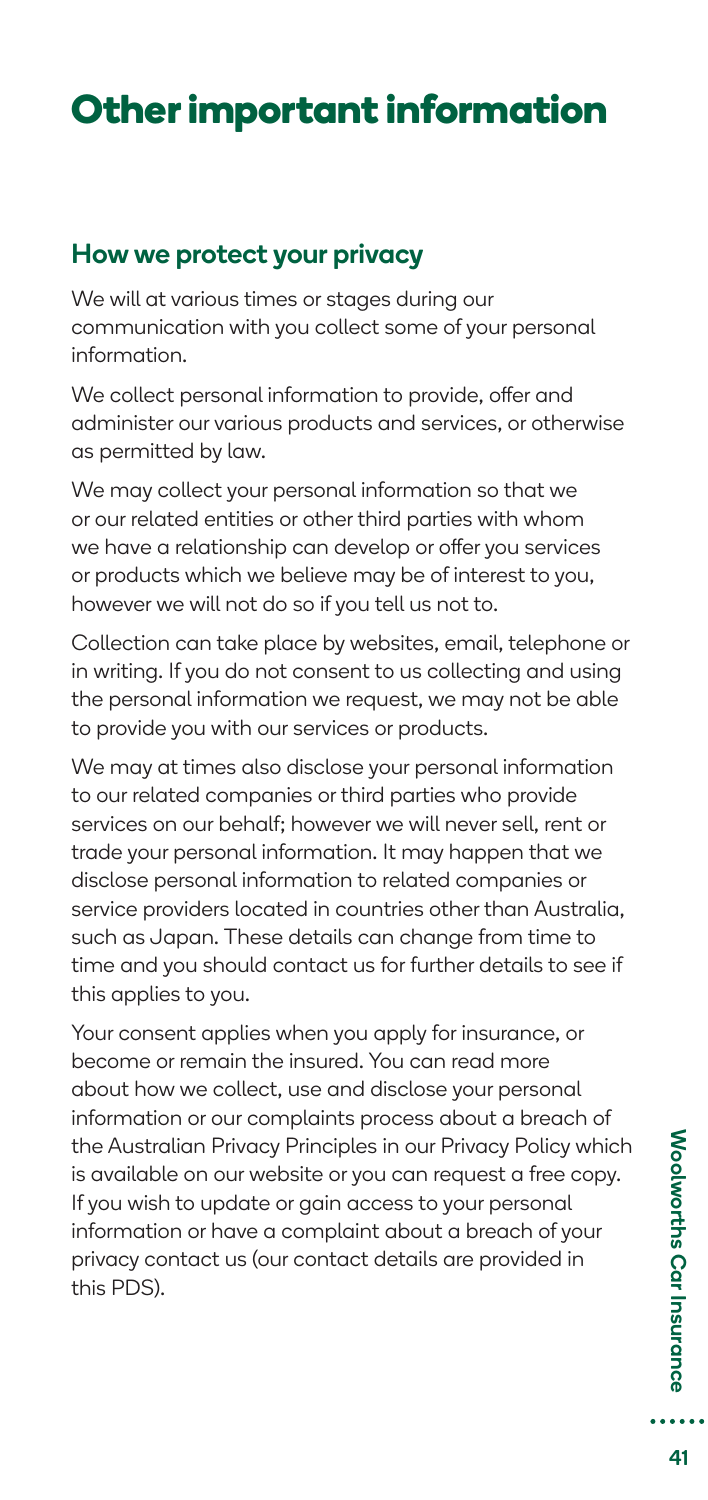### Claim payments and Goods and Services Tax (GST)

Any claim payments made under this policy will be based on GST inclusive costs, up to the relevant amount covered, or maximum amount that we pay. However, if you are, or would be, entitled to claim any input tax credit for the repair or replacement of insured property or for other things covered, we will reduce any claim under the insurance by the amount of such input tax credit.

You are required to tell us your entitlement to an input tax credit. If you fail to disclose or understate your entitlement, you may be liable for GST on a claim we pay.

### Financial Claims Scheme

Hollard is authorised under the Insurance Act 1973 to carry on general insurance business. This Act contains prudential standards and practices to ensure that financial promises made by Hollard are met. Because of this, Hollard is exempted from the requirement to meet the compensation arrangements Australian Financial Services Licensees must have in place to compensate clients for loss or damage suffered because of breaches by Hollard or its representatives.

The protection provided under the Federal Government's Financial Claims Scheme applies to Hollard. If Hollard is unable to meet its financial obligations a person may be entitled to payment under this Scheme. Information about this Scheme can be obtained from the APRA website at fcs.gov.au or their hotline on 1300 55 88 49.

Please refer to the Financial Services Guide for Compensation Arrangements of our Authorised Representatives.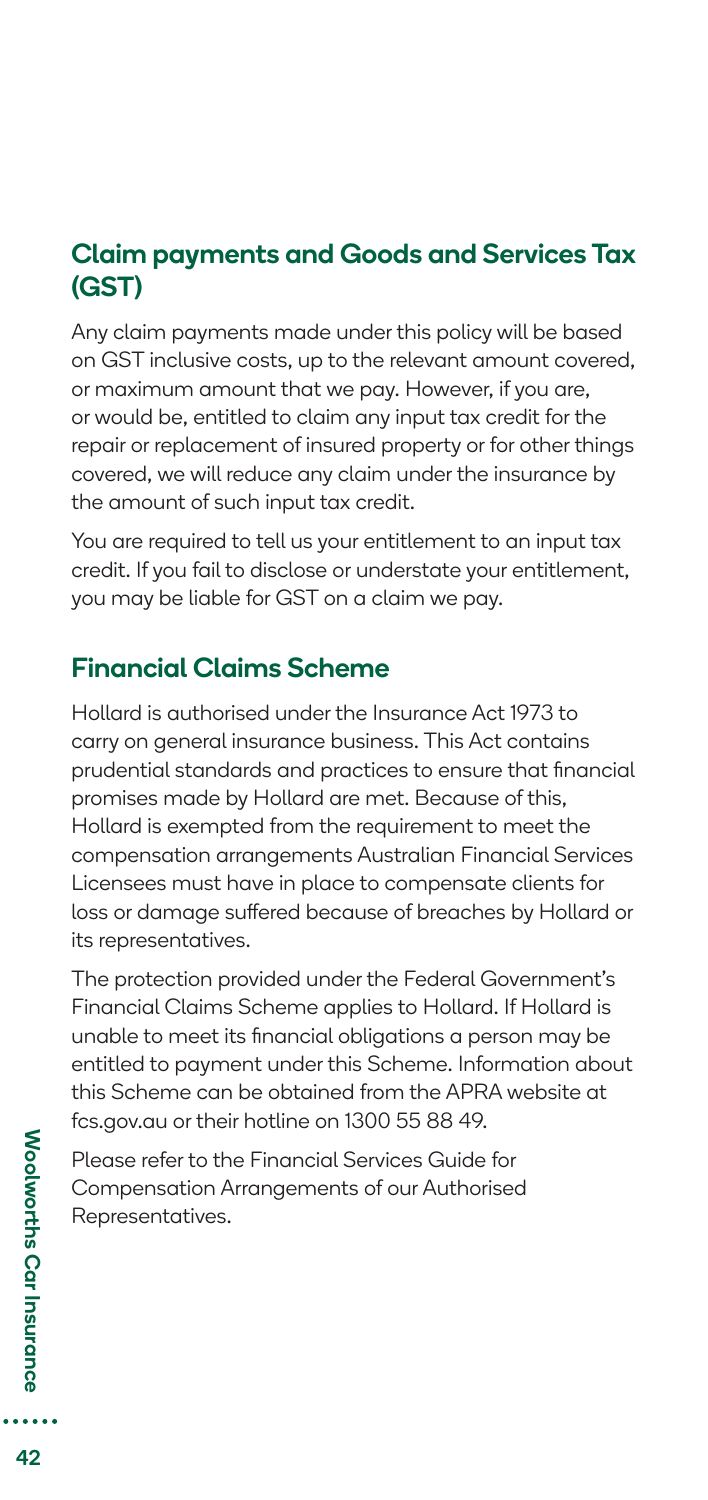### The General Insurance Code of Practice

The Insurance Council of Australia Limited has developed the General Insurance Code of Practice, which is a self-regulatory code for use by all insurers. The Code aims to raise the standards of practice and service in the insurance industry. We are a signatory to the Code.

You can obtain a copy of the Code from the Insurance Council of Australia website at insurancecouncil.com.au or by phoning (02) 9253 5100.

### Updating this PDS

If we change anything about this insurance in the future, the PDS may also change. If the change is relatively small and will not affect your decision to buy or renew this cover, we will list the details at **woolworths.com.au/insurance**. If we make a substantial update to the product, we will send you a new PDS or Supplementary PDS, explaining the changes we have made.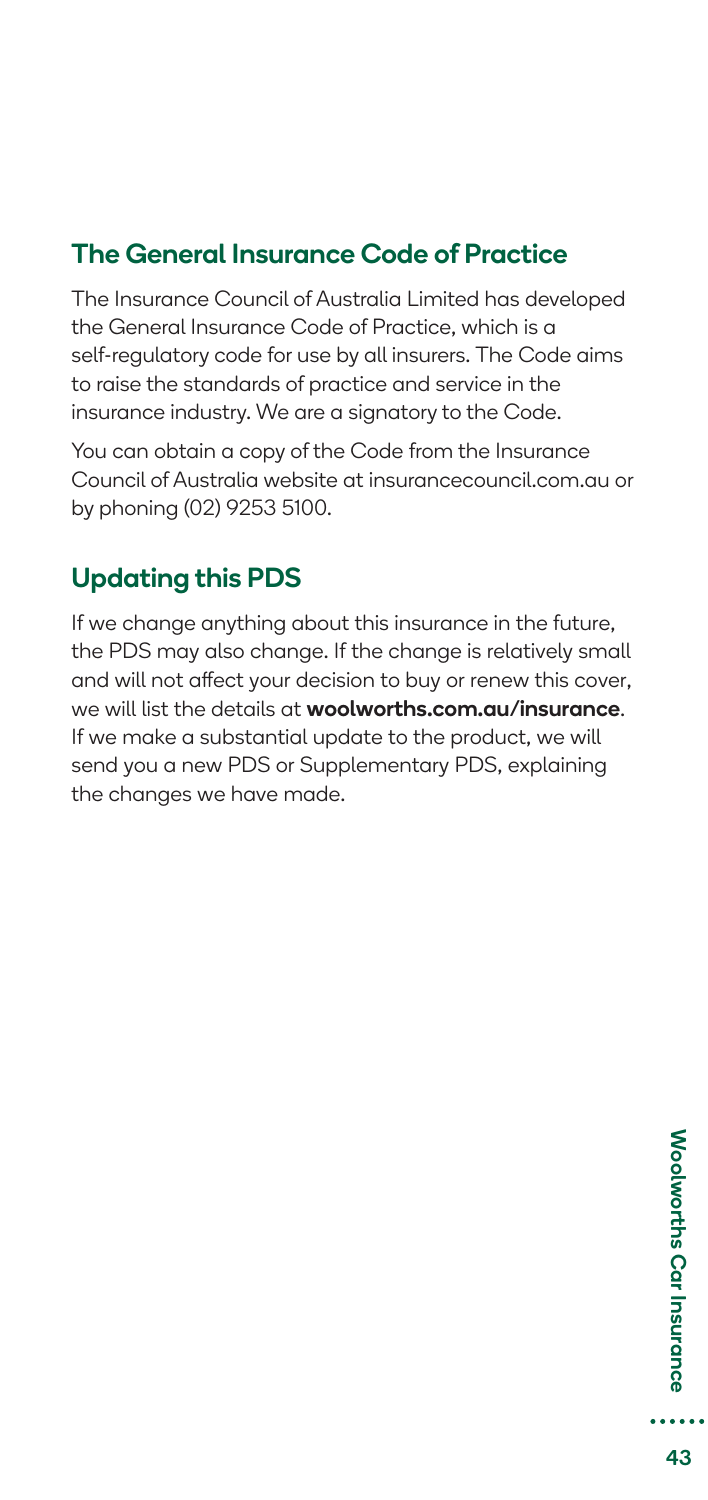### **Definitions**

Some words and phrases used in this PDS and our other policy documents have the following special meanings:

| accessories                 | items that are added to your car that<br>do not come standard with the car<br>when the car is new and which we have<br>agreed to cover.                                                                             |
|-----------------------------|---------------------------------------------------------------------------------------------------------------------------------------------------------------------------------------------------------------------|
| accident                    | an unintentional and unexpected event.                                                                                                                                                                              |
| agreed value                | the amount we agree to insure your<br>car for. The agreed value for your car is<br>shown on your current Certificate of<br>Insurance, where applicable. This<br>amount may change with each<br>renewal.             |
|                             | In the event of a claim, this amount<br>may also be considered the fair<br>market value when deciding whether<br>to repair or replace your car or<br>determining whether your car may be<br>a total loss.           |
| business use                | when your car is either registered for<br>business use or you use it as part of<br>your full time, part time or casual<br>business or employment.                                                                   |
| caravan                     | a registered caravan that is not<br>motorised and is designed to be towed<br>by a car.                                                                                                                              |
| Certificate of<br>Insurance | the document we send you that sets<br>out details of your car insurance<br>particular to you and any variations to<br>the standard terms and conditions of<br>this PDS. It forms part of your contract<br>with us.  |
| driver                      | the person driving or in control of<br>your car.                                                                                                                                                                    |
| end odometer<br>reading     | the end odometer reading, as shown<br>on your Certificate of Insurance if you<br>have Drive Less Pay Less cover, which<br>indicates the maximum odometer<br>reading for your car during the period<br>of insurance. |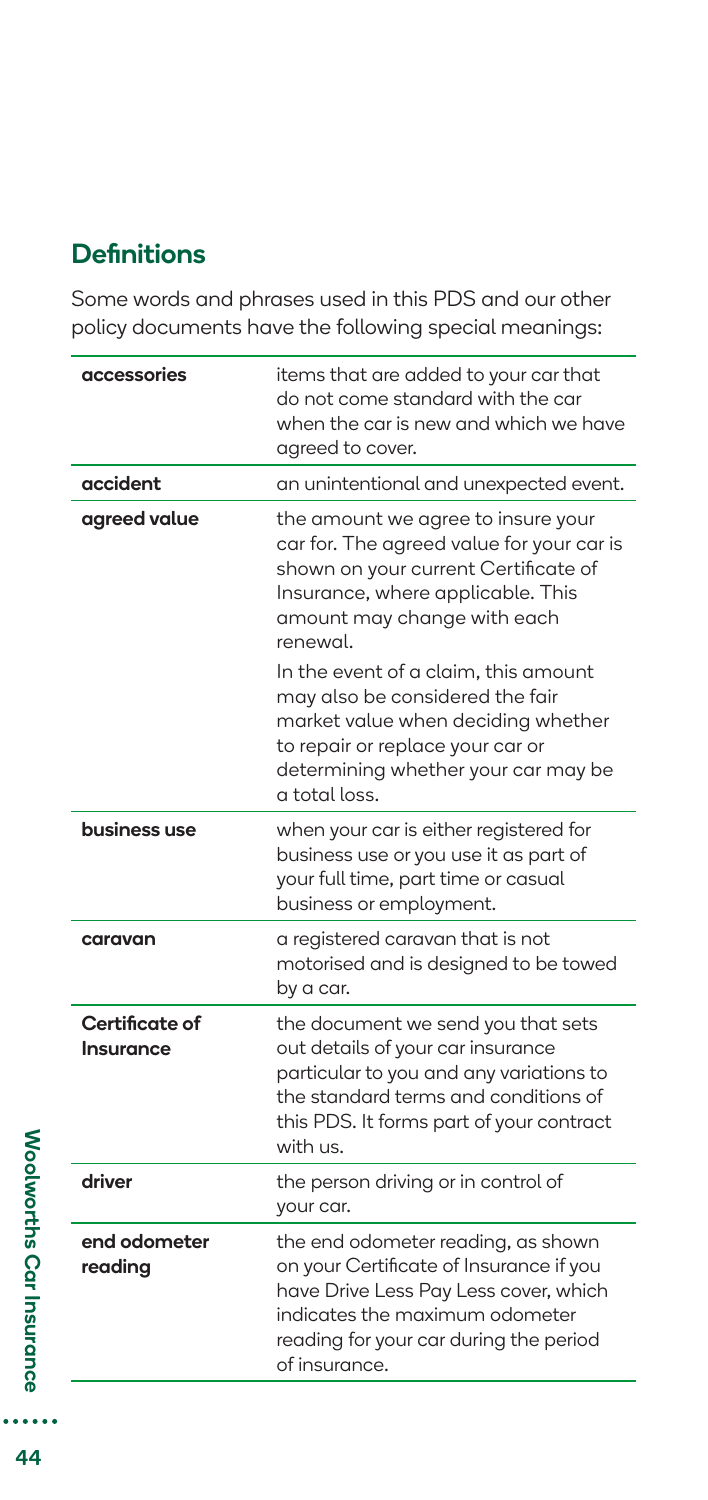| event               | a single occurrence resulting in loss<br>or damage.                                                                                                                                                                                                                                                                                                                                                                                                                                                      |
|---------------------|----------------------------------------------------------------------------------------------------------------------------------------------------------------------------------------------------------------------------------------------------------------------------------------------------------------------------------------------------------------------------------------------------------------------------------------------------------------------------------------------------------|
| excess(es)          | the amount(s) you need to pay or bear<br>when you make a claim under your<br>policy (see pages 34-36). If you make a<br>claim, you might need to pay more<br>than one excess. We will list any<br>excess(es) for your policy on your<br>Certificate of Insurance.                                                                                                                                                                                                                                        |
| market value        | the reasonable market-related value<br>that we determine the market would<br>pay for your car immediately before its<br>loss or damage. We take into account<br>the age, make, model, conditions and<br>kilometres travelled by your car and<br>may consider industry publications to<br>help determine the amount. The<br>amount does not include any<br>registration costs, stamp duty or<br>transfer fees or allowance for dealer<br>delivery. Market value includes an<br>allowance for accessories. |
|                     | The market value may be subject to a<br>limit, which if applicable will be shown<br>on your Certificate of Insurance.                                                                                                                                                                                                                                                                                                                                                                                    |
| modifications       | any changes made to your car that<br>differ from the manufacturer's<br>specifications.                                                                                                                                                                                                                                                                                                                                                                                                                   |
| period of insurance | the period of your policy with us, which<br>starts at the date and time we tell you<br>the policy is entered into and continuing,<br>unless ending sooner in accordance<br>with the policy or relevant law, until the<br>expiry date and time as specified in the<br>Certificate of Insurance.                                                                                                                                                                                                           |
|                     | If your policy is cancelled, the period of<br>insurance terminates when the<br>cancellation becomes effective.                                                                                                                                                                                                                                                                                                                                                                                           |
| private use         | using your car for reasons other than<br>business use.                                                                                                                                                                                                                                                                                                                                                                                                                                                   |

Woolworths Car Insurance Woolworths Car Insurance<br>
Separations

..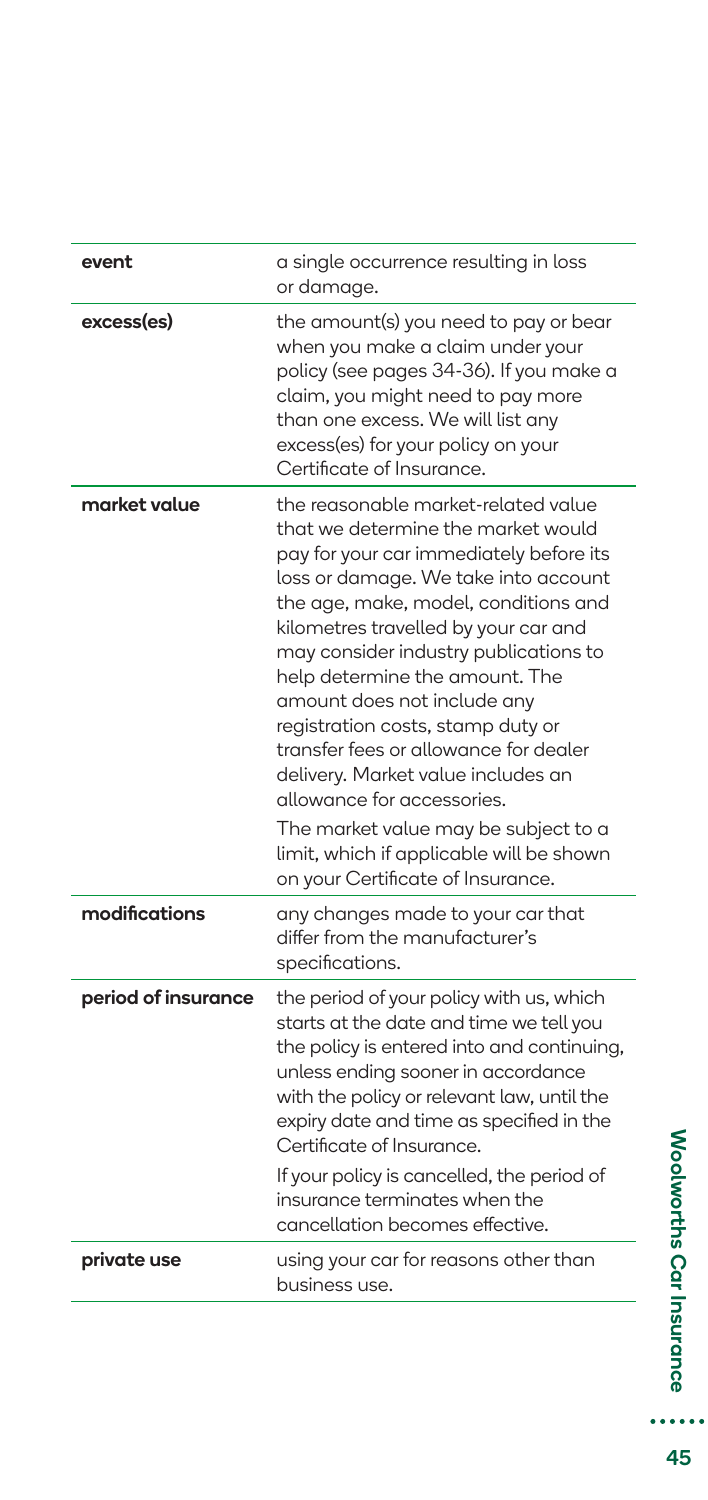| start odometer<br>readina | the start odometer reading provided by<br>you before the start of your period of<br>insurance and as shown on your first<br>Certificate of Insurance if you have<br>Drive Less Pay Less cover. The start<br>odometer reading is not applicable to<br>renewal periods of insurance.                                    |
|---------------------------|-----------------------------------------------------------------------------------------------------------------------------------------------------------------------------------------------------------------------------------------------------------------------------------------------------------------------|
| sum insured               | the amount your car is insured for as<br>shown on your Certificate of Insurance.                                                                                                                                                                                                                                      |
| terrorism                 | any act to further a political, religious,<br>ideological aim or to intimidate or<br>influence a government or any section<br>of the public, which could involve the<br>use or threat of, force or violence.                                                                                                          |
| total loss                | damage sustained to your car which in<br>our opinion makes your car unsafe or<br>uneconomical to repair when<br>compared to the market value or<br>agreed value shown on your Certificate<br>of Insurance, or where your car has<br>been stolen and not recovered.                                                    |
| trailer                   | a registered trailer that is not motorised<br>and is designed to be towed by a car.                                                                                                                                                                                                                                   |
| we, us or our             | The Hollard Insurance Company Pty<br>Ltd.                                                                                                                                                                                                                                                                             |
| you, your                 | the person(s) named on the Certificate<br>of Insurance as the insured.                                                                                                                                                                                                                                                |
| your car                  | the registered vehicle shown on your<br>Certificate of Insurance. It includes the<br>manufacturer's standard options, and<br>any other accessories or modifications<br>made to your car that you have told us<br>about and that we have agreed to<br>cover. These will be listed on your<br>Certificate of Insurance. |

..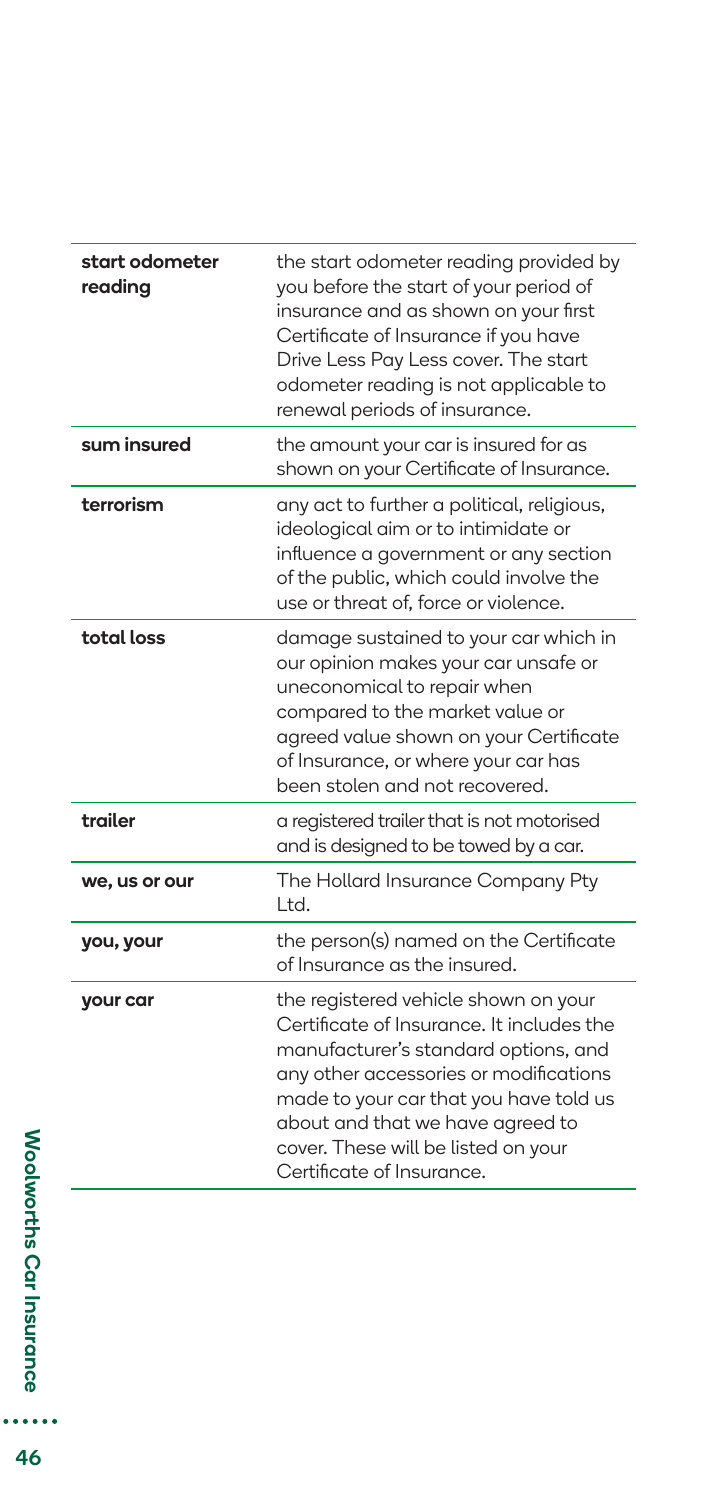### **Part B: Financial Services Guide (FSG)**

Woolworths Group Limited ABN 88 000 014 675, Authorised Representative Number 245476 (Woolworths) (in this FSG referred to as "we", "us" or "our") is responsible for this FSG as it relates to the financial services provided by us. This FSG provides you with information about the financial services that we may provide in relation to Woolworths Car Insurance (to help you decide whether or not to use those services) as well as information on how we and others are remunerated in relation to the services, how we deal with complaints and how we can be contacted.

In this FSG "you" and "your" mean the applicant for a Woolworths Car Insurance policy and, if a policy is issued, the insured.

The Woolworths Car Insurance PDS (PDS) including the policy Terms and Conditions are set out in Part A of this booklet. The PDS contains information on the benefits and significant characteristics of the product and is aimed to assist you in making an informed decision about whether to buy it or not. Before you acquire the product, you should read the PDS carefully and use it to decide whether to purchase the product.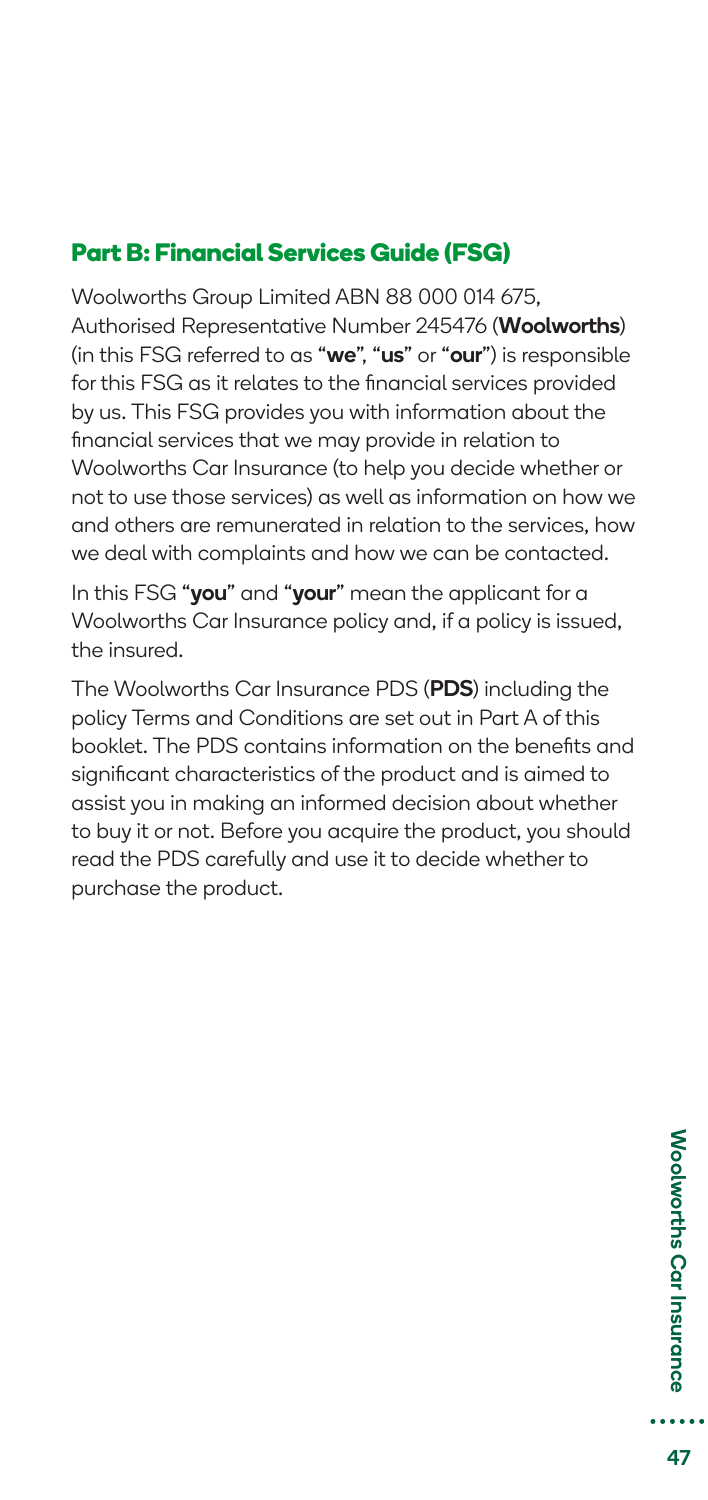### About the insurer and other providing entities

Woolworths Car Insurance is underwritten and issued by The Hollard Insurance Company Pty Ltd (Hollard). Full details about Hollard, including its ABN and AFSL number, are given on the inside of the front cover page of this document.

We are authorised by Hollard to deal in the insurance and provide general advice on its behalf as its Authorised Representative. We do not act for you.

Woolworths promotes, arranges and administers this insurance product. Woolworths is not the insurer.

We have been given a binding authority by Hollard which authorises us to enter into, vary and cancel Woolworths Car Insurance policies on behalf of Hollard as if we were Hollard. Our authority is subject to the limits of authority agreed with Hollard.

We are authorised by Hollard to sub-authorise our consultants to provide general advice and dealing services to you during inbound and outbound customer service calls. These services are intended to assist you in applying for the Woolworths Car Insurance product and to answer any factual queries you may have in relation to the product.

### Important information you should know

In providing the above services, we have not and will not consider whether Woolworths Car Insurance is appropriate for your personal objectives, financial situation or needs as we do not provide such services to you. Therefore you need to consider the appropriateness of any information given to you, having regard to your personal circumstances before buying Woolworths Car Insurance. You need to read the PDS including the policy Terms and Conditions (Part A of this booklet) to determine if the product is right for you. If you require personal advice, you need to obtain the services of a suitably qualified adviser.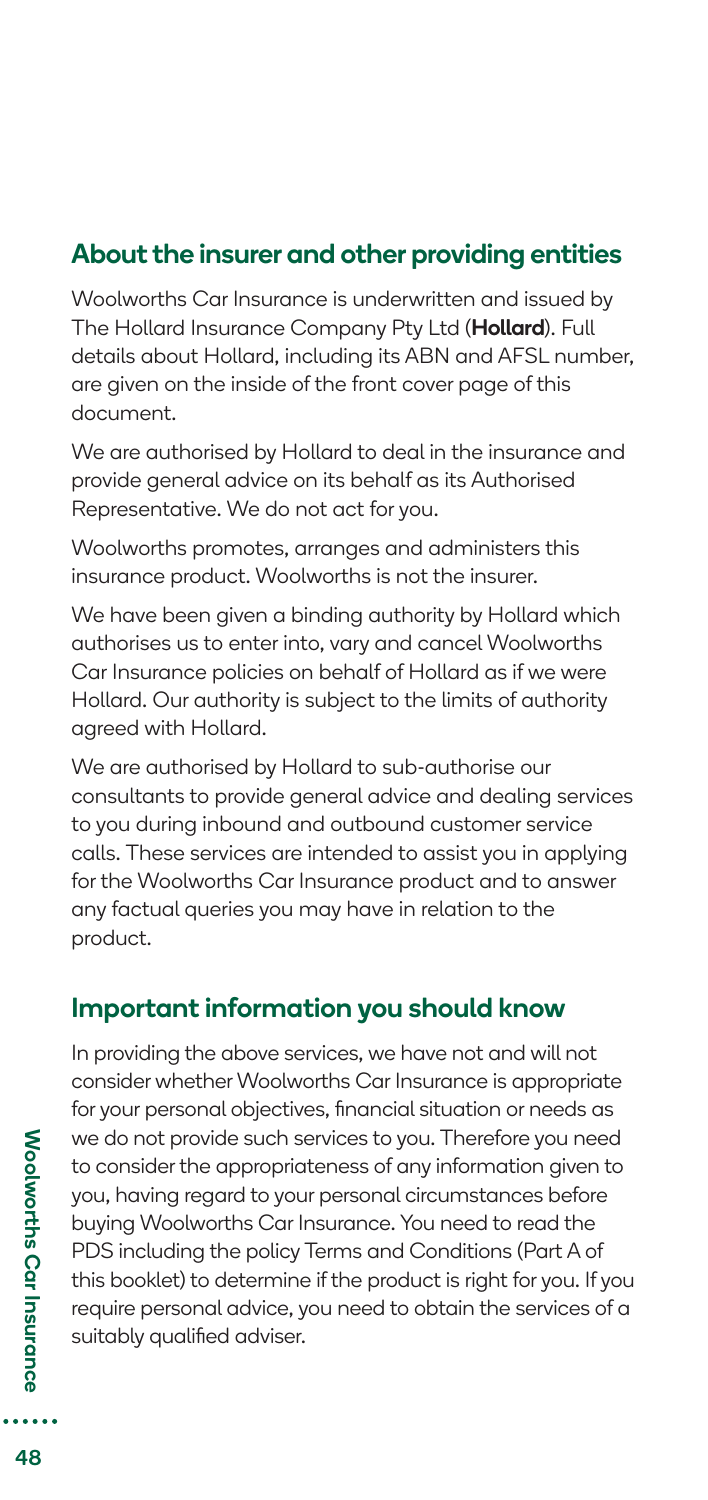### Remuneration

Hollard as issuer is paid the premium for this Woolworths Car Insurance policy if you purchase it. This amount is agreed with you before the product is purchased. Our compensation is included in the total amount you pay. We may be compensated for the above services we provide as follows.

Woolworths may receive a commission of up to 19% of the premium for promoting and arranging the sale of Woolworths Car Insurance policies and administering sold policies on behalf of Hollard. This commission is used by us to cover the costs associated with the marketing and distribution of this product to you and costs associated with providing administration services, including set-up and operational costs, telecommunication charges and the costs associated with recruiting, training and engaging call centre consultants. We may also receive a portion of the insurer's profit, if any.

Our consultants are paid an annual salary and may also qualify for a bonus, dependent on their individual performance against objectives. Such bonus payments are calculated monthly based on pre-determined criteria including, amongst other things, the volume of sales for the month, the number of hours consultants have worked and a consultant's performance measured against agreed service levels. In addition, our consultants may, subject to team performance, participate in a rewards structure that is general "in kind" rather than an additional cash payment.

You may request particulars about the above remuneration (including commission) or other benefits from the relevant entity providing the relevant financial service; however, the request must be made within a reasonable time after you have been given this document and before the relevant financial service has been provided to you by us. Our contact details are provided on the back cover of this document.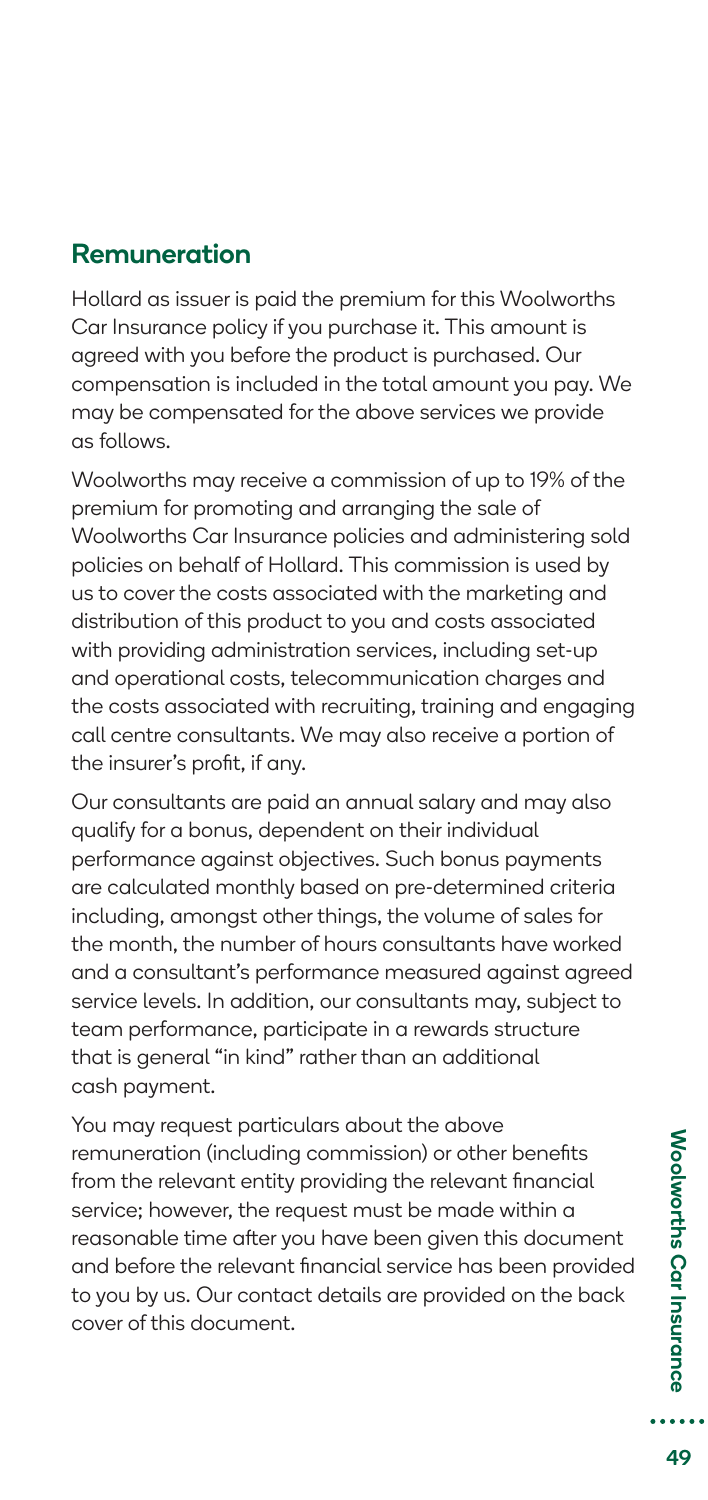### Compensation arrangements

In accordance with s912B of the Corporations Act, Woolworths Insurance maintains adequate Professional Indemnity Insurance. This insurance cover extends to claims in relation to us acting as an Authorised Representative of Hollard and if our employees and representatives, past and present are negligent in providing financial services on behalf of Hollard.

Please see the Financial Claims Scheme clause on page 42 of the PDS (Part A of this document) for information on Hollard's compensation arrangements.

### How are complaints resolved?

We will do our best to work with you to resolve any complaints you may have in relation to the financial services provided by us. For information on how your complaint can be resolved please see the 'If you have a complaint' clause on page 40 of the PDS (Part A of this document).

### Your privacy

We are committed to ensuring the privacy and security of your personal information.

We adhere to the Privacy terms set out in the 'How we protect your privacy' clause on page 41 of the PDS (Part A of this document).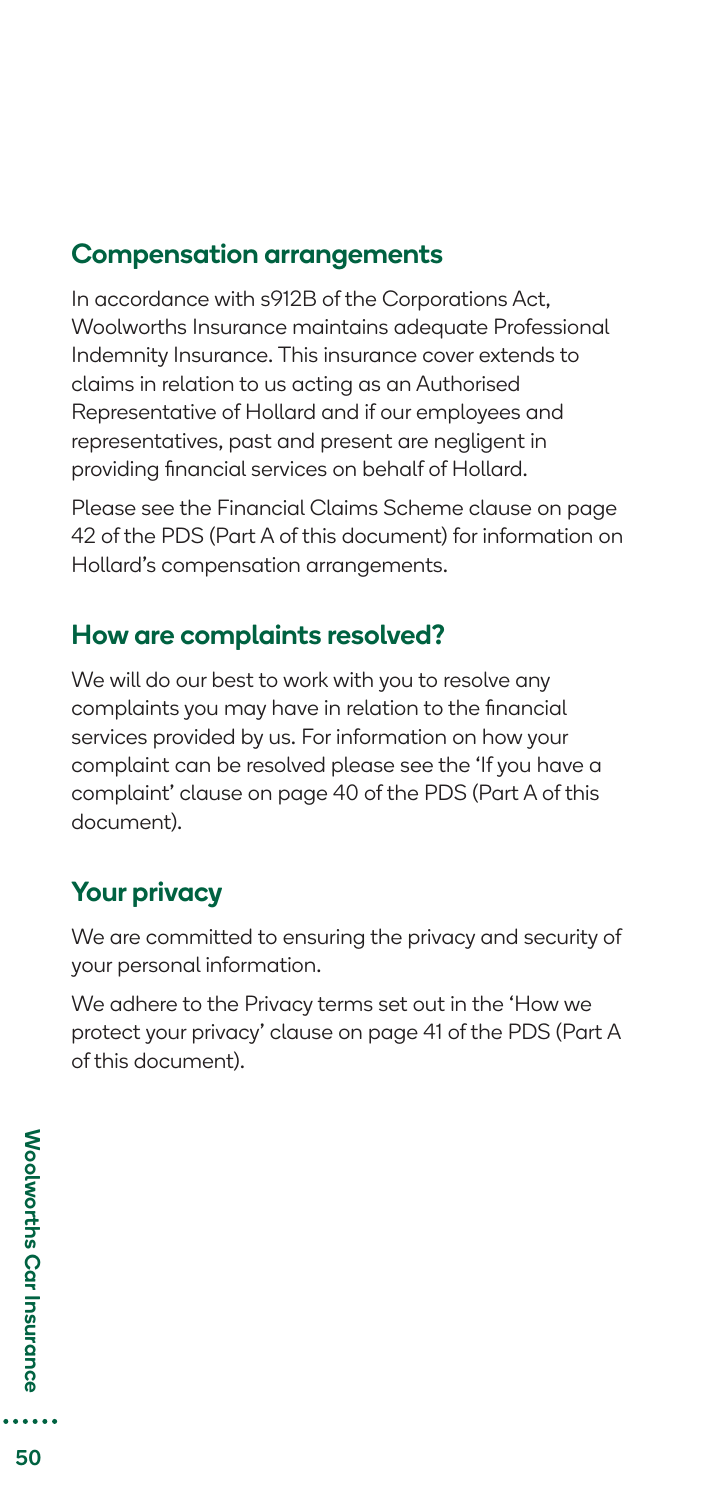### **Our contact details**

### **Woolworths**

Address: 1 Woolworths Way, Bella Vista, NSW 2153 Telephone: 1300 10 1234

### Visit us:

woolworths.com.au/insurance

Please retain this document for your future reference.

### **Authorised for issue**

This FSG was prepared by us (as it relates to the financial services provided by us). Hollard has authorised the distribution of this FSG by us.